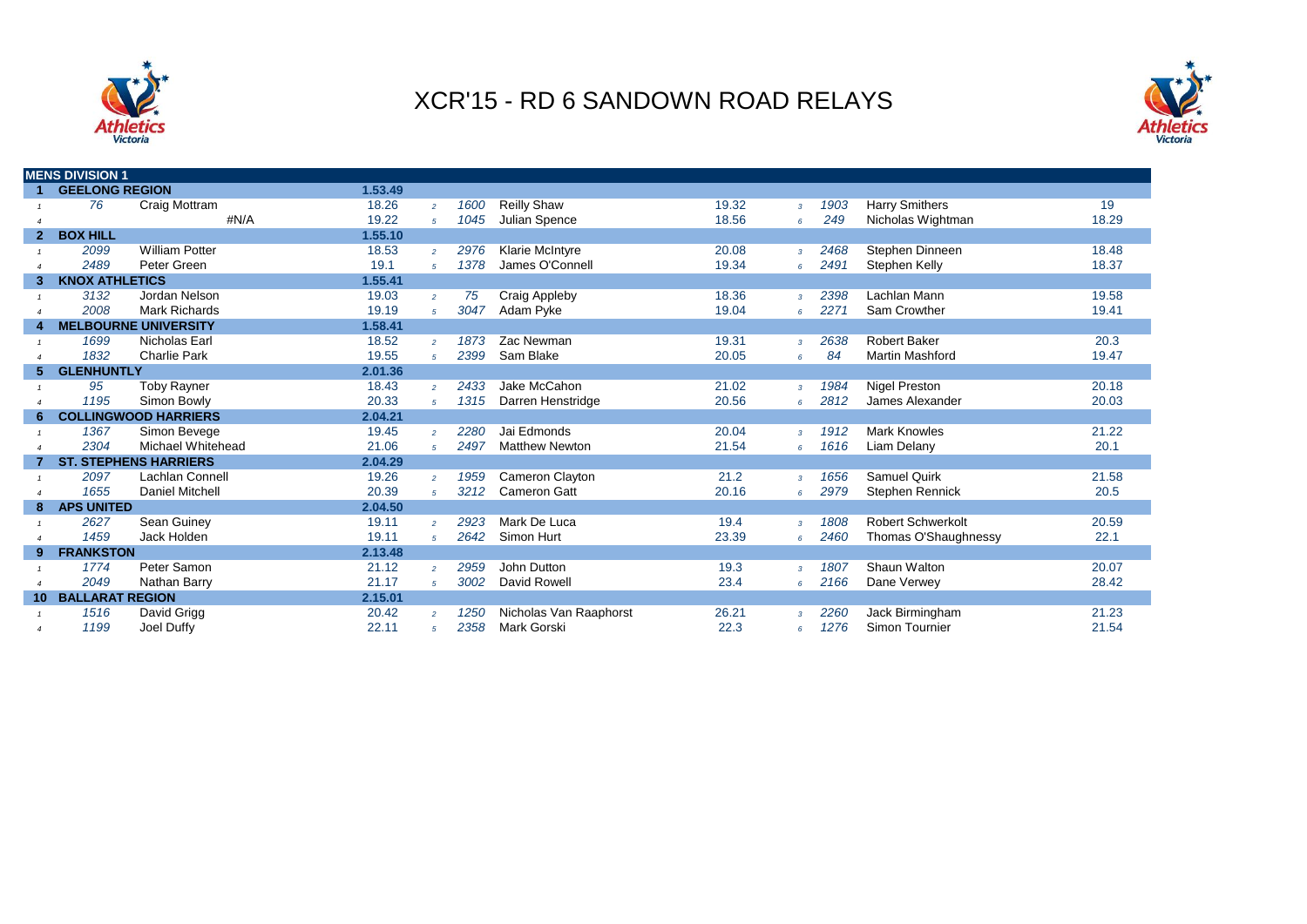



|                        | <b>MENS DIVISION 2</b>     |                             |         |                |      |                           |       |                 |                |                           |       |
|------------------------|----------------------------|-----------------------------|---------|----------------|------|---------------------------|-------|-----------------|----------------|---------------------------|-------|
| $\mathbf{1}$           | <b>ATHLETICS ESSENDON</b>  |                             | 1.57.15 |                |      |                           |       |                 |                |                           |       |
|                        | 2134                       | James Wrout                 | 20.42   | $\overline{2}$ | 2947 | <b>Adrian Phelan</b>      | 20.48 | $\overline{3}$  | 1254           | <b>Craig Semple</b>       | 19.07 |
|                        | 2361                       | Jeremy Drake                | 20.47   | 5 <sup>5</sup> | 1074 | <b>Mitchel Brown</b>      | 18    | $6^{\circ}$     | $\overline{7}$ | Liam Adams                | 17.41 |
| $\overline{2}$         |                            | <b>DONCASTER ATHLETICS</b>  | 2.02.07 |                |      |                           |       |                 |                |                           |       |
| $\mathbf{1}$           | 175                        | Yuan Chow Lui               | 19.42   | $\overline{2}$ | 81   | Hirotaka Tanimoto         | 39.05 | $\overline{3}$  | 1712           | <b>Tristan Harradine</b>  | 21.37 |
| $\boldsymbol{\Lambda}$ | 2999                       | <b>Andrew Reddie</b>        | 20.24   | $\overline{5}$ | 2529 | <b>Adrian Patti</b>       | 20.4  | 6               | 2521           | Erick Niyiragira          | 20.21 |
| 3                      | <b>WESTERN ATHLETICS</b>   |                             | 2.02.21 |                |      |                           |       |                 |                |                           |       |
|                        | 2958                       | <b>Daniel Barlow</b>        | 19.39   | $\overline{2}$ | 1058 | <b>Liam Cashin</b>        | 20.15 | $\overline{3}$  | 1096           | <b>Callum Drake</b>       | 20.12 |
| $\overline{4}$         | 116                        | Nathan Pearce               | 20.31   | $\overline{5}$ | 2081 | <b>Alistair McDonald</b>  | 20.55 | $6^{\circ}$     | 2863           | <b>Luke Searle</b>        | 21.49 |
| 4                      |                            | <b>MORNINGTON PENINSULA</b> | 2.04.27 |                |      |                           |       |                 |                |                           |       |
|                        | 2383                       | <b>Jake Stevens</b>         | 20.09   | $\overline{2}$ | 1421 | Steven Bonfadini          | 21.02 | $\overline{3}$  | 148            | <b>Troy McGill</b>        | 19.3  |
| $\boldsymbol{\Lambda}$ | 1766                       | Cameron Hall                | 20.34   | $\overline{5}$ | 1125 | Michael Bishop            | 21.41 | $6\overline{6}$ | 1649           | <b>Trent Wallace</b>      | 21.2  |
| 5.                     | <b>BOX HILL</b>            |                             | 2.05.29 |                |      |                           |       |                 |                |                           |       |
|                        | 2113                       | Nicholas Baggott            | 19.51   | $\overline{2}$ | 2515 | <b>Michael Dowel</b>      | 19.19 | $\overline{3}$  | 1779           | David Jimenez             | 21.07 |
| $\boldsymbol{\Lambda}$ | 2488                       | Raymond Chan                | 22.12   | $\sqrt{5}$     | 2380 | Welday Mebrahtu           | 21.26 | 6               | 1612           | Michael Vaughan           | 21.34 |
| 6                      | <b>KEILOR ST. BERNARDS</b> |                             | 2.08.07 |                |      |                           |       |                 |                |                           |       |
|                        | 1829                       | David Ireland               | 19.5    | $\overline{2}$ | 1203 | <b>Robert Trott</b>       | 21.31 | $\overline{3}$  | 1088           | Sean Stevens              | 20.17 |
| $\overline{4}$         | 1446                       | Andrew Comley               | 22.01   | $\overline{5}$ | 2796 | Jai Keighery              | 22.19 | $6^{\circ}$     | 1138           | Shea Wellington           | 22.09 |
|                        |                            | <b>MELBOURNE UNIVERSITY</b> | 2.09.32 |                |      |                           |       |                 |                |                           |       |
| $\mathbf{1}$           | 2463                       | Yohan Philip                | 20.26   | $\overline{2}$ | 2464 | <b>Frederick Smithers</b> | 21.34 | $\overline{3}$  | 1397           | Tim Hui                   | 21.48 |
| $\boldsymbol{\Lambda}$ | 3035                       | Daniel Quin                 | 22.06   | $\overline{5}$ | 3214 | <b>Daniel Pratt</b>       | 22.14 | $\epsilon$      | 1805           | <b>Hamish Beaumont</b>    | 22.02 |
| 8                      | <b>SOUTH MELBOURNE</b>     |                             | 2.10.43 |                |      |                           |       |                 |                |                           |       |
|                        | 1545                       | Mark Corbyn                 | 20.32   | $\overline{2}$ | 1587 | lan Cayzer                | 22.05 | $\overline{3}$  | 1752           | Corey Lawson              | 21.53 |
| $\boldsymbol{\Lambda}$ | 3182                       | Sean Vintin                 | 21.52   | $\overline{5}$ | 1030 | <b>Andrew Ross</b>        | 21.48 | 6               | 156            | Felix Lonergan            | 22.31 |
| 9                      | <b>RICHMOND HARRIERS</b>   |                             | 2.11.13 |                |      |                           |       |                 |                |                           |       |
|                        | 1957                       | <b>Tyson Kingston</b>       | 21.2    | $\overline{2}$ | 3097 | James Taylor              | 24.25 | $\overline{3}$  | 1235           | <b>Tom Werner</b>         | 21.25 |
| $\overline{4}$         | 1504                       | Mark Stodden                | 21.4    | $\overline{5}$ | 3129 | Simon Austen              | 21.57 | $6\overline{6}$ | 1417           | Joji Mori                 | 20.26 |
|                        | 10 GLENHUNTLY              |                             | 2.11.41 |                |      |                           |       |                 |                |                           |       |
|                        | 1353                       | Beau Lang                   | 20.46   | $\overline{2}$ | 1316 | <b>Jack Marquardt</b>     | 21.01 | $\overline{3}$  | 554            | Peter Macknamara          | 21.11 |
| $\overline{a}$         | 1423                       | Matthew Wynne               | 21.56   | $\overline{5}$ | 2060 | John Baker                | 23.27 | $6\overline{6}$ | 1283           | Han Quach                 | 23.1  |
| 11 <sup>1</sup>        |                            | <b>ATHETICS NUNAWADING</b>  | 2.13.07 |                |      |                           |       |                 |                |                           |       |
|                        | 1611                       | Alan Vernal                 | 21.07   | $\overline{2}$ | 1788 | <b>Matthew Vernal</b>     | 22.28 | $\overline{3}$  | 1019           | David Mellings            | 22.5  |
| $\overline{4}$         | 1564                       | Adrian Mclean               | 21.13   | $\overline{5}$ | 1529 | Michael Papp              | 23.14 | $6\overline{6}$ | 1348           | <b>Mark Deslandes</b>     | 22.15 |
| 12 <sup>1</sup>        |                            | <b>COLLINGWOOD HARRIERS</b> | 2.16.52 |                |      |                           |       |                 |                |                           |       |
| $\mathbf{1}$           | 2145                       | <b>Malcolm Campbell</b>     | 21.25   | $\overline{2}$ | 1286 | <b>Trent McCormick</b>    | 22.17 | $\overline{3}$  | 1306           | Danny Reddan              | 21.55 |
| $\overline{4}$         | 1910                       | Cadeyrn Douglas             | 21.59   | $5^{\circ}$    | 2353 | Ray Joy                   | 22.24 | 6 <sup>5</sup>  | 2149           | <b>Magnus Michelsson</b>  | 26.52 |
|                        | <b>13 DIAMOND VALLEY</b>   |                             | 2.19.03 |                |      |                           |       |                 |                |                           |       |
|                        | 1860                       | Tim Logan                   | 20.01   | $\overline{2}$ | 2420 | Jake Anderson             | 22.14 | $\overline{3}$  | 1918           | <b>Christian West</b>     | 23.04 |
| $\boldsymbol{\Lambda}$ | 1652                       | <b>Matthew Sholakis</b>     | 23.24   | $5^{\circ}$    | 2126 | <b>Nick Saunders</b>      | 24.25 | $6^{\circ}$     | 2122           | <b>Patrick Clarke</b>     | 25.55 |
| 14                     | <b>ATHLETICS WAVERLEY</b>  |                             | 2.23.49 |                |      |                           |       |                 |                |                           |       |
|                        | 2388                       | <b>Andrew Coles</b>         | 20.49   | $\overline{2}$ | 2011 | Nicholas Thomas           | 22    | $\mathcal{R}$   | 2370           | <b>Matthew Zonneveldt</b> | 22.23 |
| $\overline{a}$         | 1642                       | Glenn Carroll               | 23.14   | $\sqrt{5}$     | 2324 | <b>Christopher Knott</b>  | 26.25 | 6               | 2389           | John Hand                 | 29.58 |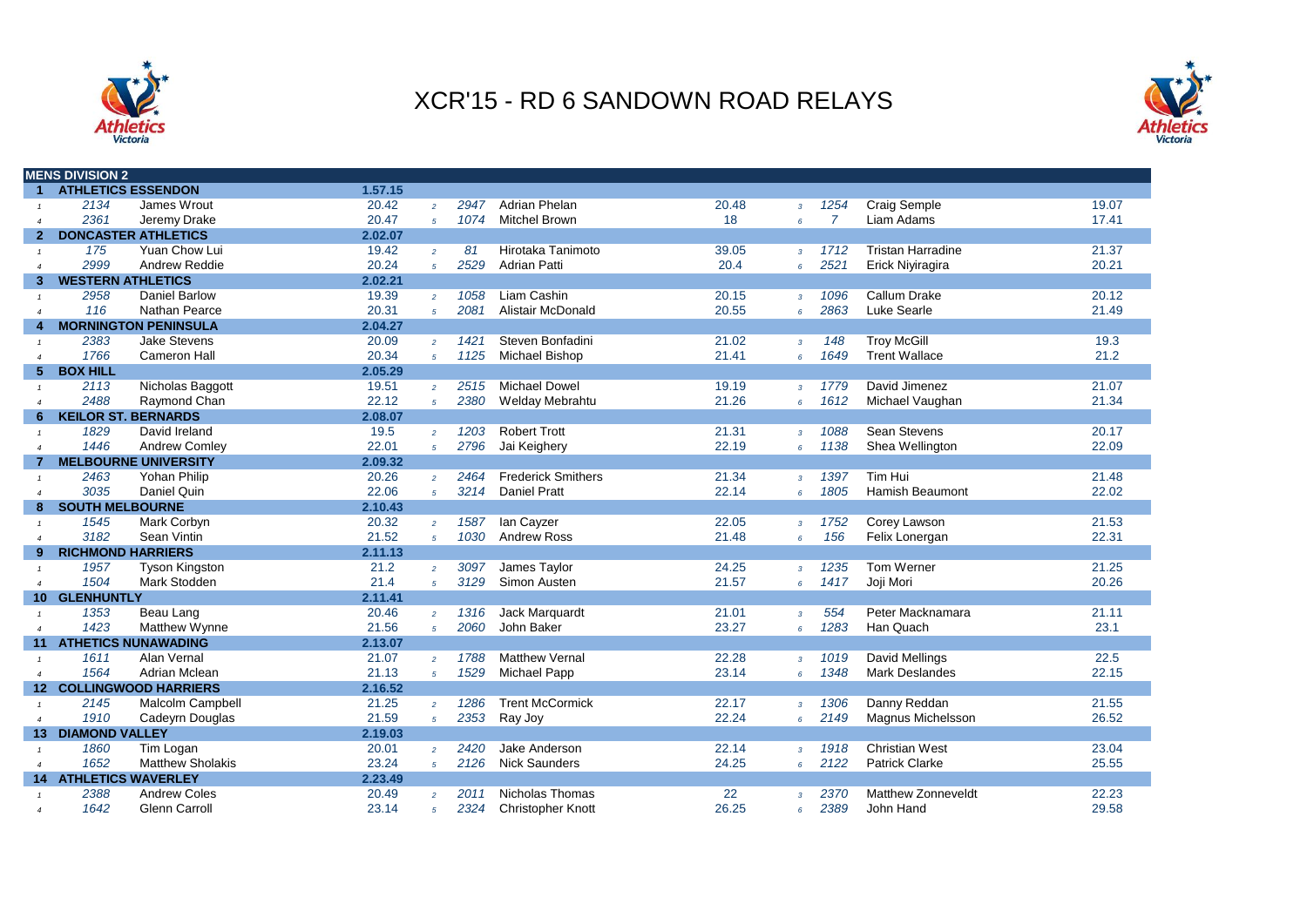



|                        | <b>MENS DIVISION 3</b>   |                                |         |                |      |                         |       |                 |      |                         |       |
|------------------------|--------------------------|--------------------------------|---------|----------------|------|-------------------------|-------|-----------------|------|-------------------------|-------|
| $\blacktriangleleft$   | <b>OLD XAVERIANS</b>     |                                | 1.41.39 |                |      |                         |       |                 |      |                         |       |
|                        | 2891                     | <b>Matthew Clarke</b>          | 19.22   | $\overline{2}$ | 2557 | Laurence Sorace         | 20.06 | $\overline{3}$  | 1867 | Aidan Woodhouse         | 20.15 |
|                        | 1499                     | James Meehan                   | 20.47   | $5^{\circ}$    | 2295 | <b>Andrew Law</b>       | 21.09 | $6\overline{6}$ |      | #N/A                    |       |
| $\mathbf{2}$           | <b>GEELONG REGION</b>    |                                | 1.44.50 |                |      |                         |       |                 |      |                         |       |
| $\mathbf{1}$           | 2652                     | Mark De Campo                  | 20.17   | $\overline{2}$ | 1183 | Darren Riviere          | 22.00 | $\overline{3}$  | 1874 | Jarrod McMullen         | 20.35 |
| $\overline{4}$         | 1792                     | <b>Bradley Fuller</b>          | 21.28   | 5 <sup>1</sup> | 1044 | <b>Brett Coleman</b>    | 20.30 | $6\overline{6}$ |      | #N/A                    |       |
| 3 <sup>1</sup>         | <b>WESTERN ATHLETICS</b> |                                | 1.52.13 |                |      |                         |       |                 |      |                         |       |
| $\mathbf{1}$           | 1099                     | Alexander Tyrrell              | 21.13   | $\overline{2}$ | 527  | <b>Allan Cook</b>       | 23.15 | $\overline{3}$  | 1133 | Luke Hodgart            | 22.32 |
| $\boldsymbol{\Lambda}$ | 1097                     | <b>Colin Drake</b>             | 23.26   | $\overline{5}$ | 1323 | Cameron Menadue         | 21.47 | $\epsilon$      |      | #N/A                    |       |
| 4                      | <b>KNOX ATHLETICS</b>    |                                | 1.54.27 |                |      |                         |       |                 |      |                         |       |
| $\mathbf{1}$           | 2051                     | Mike Rennie                    | 21.26   | $\overline{2}$ | 2035 | <b>Justin Martinez</b>  | 22.22 | $\overline{3}$  | 1837 | Ernest Lim              | 24.19 |
|                        | 2010                     | Jeffrey Wright                 | 24      | 5 <sup>1</sup> | 1259 | <b>Mark Clarence</b>    | 22.2  | $\epsilon$      |      | #N/A                    |       |
| 5                      | <b>SOUTH MELBOURNE</b>   |                                | 1.52.18 |                |      |                         |       |                 |      |                         |       |
| $\mathbf{1}$           | 1017                     | <b>Kay Bretz</b>               | 22.18   | $\overline{2}$ | 1302 | <b>Brian Lynch</b>      | 22.02 | $\overline{3}$  | 1881 | Alan Smyth              | 22.5  |
| $\boldsymbol{\Lambda}$ | 1738                     | <b>Travis Stevens</b>          | 22.05   | 5 <sup>1</sup> | 2257 | <b>Howard Sharp</b>     | 23.55 | $6\overline{6}$ |      | #N/A                    |       |
| 6                      |                          | <b>MELBOURNE UNIVERSITY</b>    | 1.53.38 |                |      |                         |       |                 |      |                         |       |
|                        | 1022                     | Dion Houtman                   | 22.43   | $\overline{2}$ | 2941 | Chris Xu                | 22.12 | $\overline{3}$  | 1248 | David McDonald          | 22.22 |
| $\overline{4}$         | 2214                     | Shohei Waller                  | 22.18   | $5^{\circ}$    | 1236 | Guillermo Munoz Cobo    | 24    | $6\overline{6}$ |      | #N/A                    |       |
| $\overline{7}$         | <b>MALVERN HARRIERS</b>  |                                | 1.54.36 |                |      |                         |       |                 |      |                         |       |
| $\mathbf{1}$           | 2469                     | Jaco Kukkuk                    | 23.02   | $\overline{2}$ | 2454 | Damien Bertram          | 21.57 | $\overline{3}$  | 1589 | <b>Marcus Boxall</b>    | 22.18 |
| $\overline{4}$         | 2511                     | Anthony Gray                   | 23.23   | $5^{\circ}$    | 1749 | Dan Halliday            | 23.52 | $6\overline{6}$ |      | #N/A                    |       |
| 8                      | <b>GLENHUNTLY</b>        |                                | 1.54.45 |                |      |                         |       |                 |      |                         |       |
| $\mathbf{1}$           | 1812                     | Luke McCarthy                  | 22.14   | $\overline{2}$ | 1677 | Shane Davin             | 23.32 | $\overline{3}$  | 2027 | Declan Murphy           | 22.43 |
| $\overline{4}$         | 1769                     | <b>Christopher Culhane</b>     | 23.36   | $5^{\circ}$    | 1313 | Ben Howe                | 22.4  | $\epsilon$      |      | #N/A                    |       |
| 9                      | <b>COBURG HARRIERS</b>   |                                | 1.56.39 |                |      |                         |       |                 |      |                         |       |
| $\mathbf{1}$           | 1355                     | Luong Dao                      | 24.11   | $\overline{2}$ | 1357 | <b>Anthony Kendall</b>  | 23.21 | $\overline{3}$  | 2751 | ashley crowther         | 23.38 |
| $\boldsymbol{\Lambda}$ | 2608                     | Daniel O'Connor                | 22.03   | 5 <sup>1</sup> | 1146 | <b>Thomas Robertson</b> | 22.03 | $6^{\circ}$     | 1146 | <b>Thomas Robertson</b> | 23.26 |
| 10                     |                          | <b>COLLINGWOOD HARRIERS</b>    | 1.58.01 |                |      |                         |       |                 |      |                         |       |
| $\mathcal{O}$          | 2152                     | Paul Rothin                    | 23.19   | $\overline{2}$ | 1615 | <b>Bradley Bullock</b>  | 23.59 | $\overline{3}$  | 1976 | <b>Leonardo Arantes</b> | 23.32 |
| $\overline{4}$         | 1535                     | <b>Steven Simmons</b>          | 22.46   | $5^{\circ}$    | 2148 | Jesse Frost             | 24.23 | $6\overline{6}$ |      | #N/A                    |       |
|                        | 11 BOX HILL              |                                | 1.59.33 |                |      |                         |       |                 |      |                         |       |
|                        | 2047                     | <b>Trent Collins</b>           | 21.58   | $\overline{2}$ | 1441 | <b>Carlos Norman</b>    | 22.18 | $\overline{3}$  | 2841 | Jack Hill               | 26.15 |
| $\overline{4}$         | 1727                     | Graeme Olden                   | 24.228  | $5^{\circ}$    | 1566 | <b>Russell Clowes</b>   | 24.34 | $6^{\circ}$     |      | #N/A                    |       |
|                        | <b>12 MENTONE</b>        |                                | 2.02.03 |                |      |                         |       |                 |      |                         |       |
|                        | 2444                     | <b>Stuart Cox</b>              | 23.47   | $\overline{2}$ | 2019 | Ian Dent                | 23.12 | $\overline{3}$  | 1694 | Andrew Johnson          | 20.53 |
| $\overline{4}$         | 1692                     | <b>Rob Grummitt</b>            | 25.34   | $5^{\circ}$    | 2615 | Julian Boland           | 27.37 | $\epsilon$      |      | #N/A                    |       |
|                        |                          | <b>13 ATHLETICS NUNAWADING</b> | 2.06.39 |                |      |                         |       |                 |      |                         |       |
|                        | 2096                     | <b>Andrew Scott</b>            | 24.55   | $\overline{2}$ | 1797 | Jason Mahon             | 24.11 | $\overline{3}$  | 1526 | <b>Stuart Rothnie</b>   | 24.27 |
| $\boldsymbol{\Lambda}$ | 1036                     | Adam McCann                    | 24.51   | $5^{\circ}$    | 1443 | Philip Verrocchi        | 28.15 | $\epsilon$      |      | #N/A                    |       |
| 14                     | <b>BALLARAT REGION</b>   |                                | 2.15.13 |                |      |                         |       |                 |      |                         |       |
|                        | 1778                     | Phillip McLennan               | 25.1    | $\overline{2}$ | 1636 | Jenny Kisler            | 29.4  | $\overline{3}$  | 1201 | Peter Roberts           | 27.1  |
| $\boldsymbol{\Lambda}$ | 2112                     | Andrew Wilson                  | 25.04   | 5              | 1328 | Justin Bleicher         | 28.09 | $6\overline{6}$ |      | #N/A                    |       |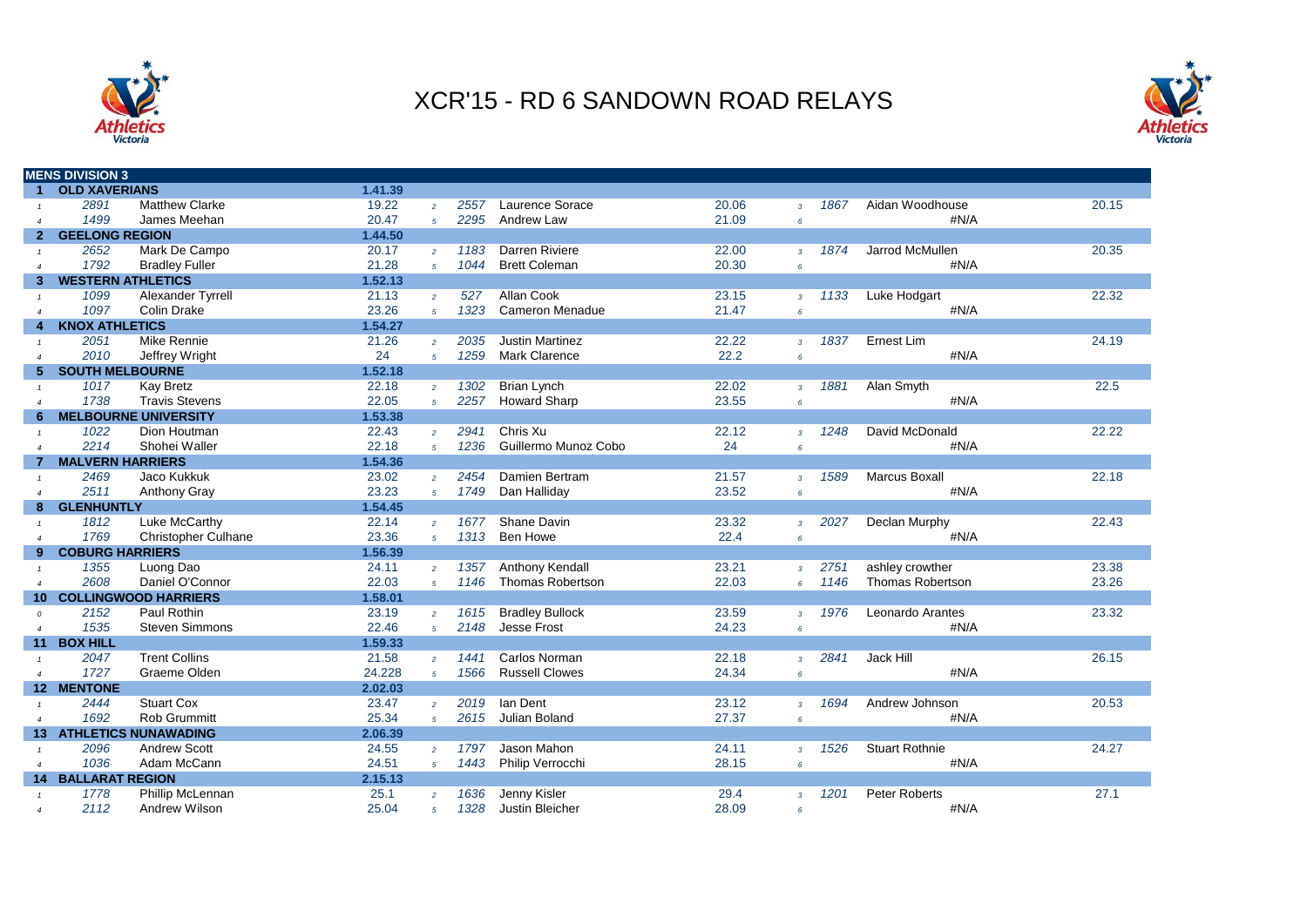



|                        | <b>MENS DIVISION 4</b>        |                                 |            |                |      |                         |       |                 |      |                       |       |
|------------------------|-------------------------------|---------------------------------|------------|----------------|------|-------------------------|-------|-----------------|------|-----------------------|-------|
| 1 <sup>1</sup>         | <b>VICTORIAN MASTERS</b>      |                                 | 1.52.33    |                |      |                         |       |                 |      |                       |       |
|                        | 2589                          | <b>Steven Quirk</b>             | 22.13      | $\overline{2}$ | 1992 | Shane Draper            | 21.42 | $\overline{3}$  | 515  | <b>Peter Cowell</b>   | 22.5  |
| $\boldsymbol{\Lambda}$ | 1107                          | <b>Craig Green</b>              | 23.22      | $5^{\circ}$    | 1742 | <b>Matt Cutterham</b>   | 23.32 | $6\overline{6}$ |      | #N/A                  |       |
|                        | <b>YARRA RANGES</b>           |                                 | 1.53.39    |                |      |                         |       |                 |      |                       |       |
|                        | 1823                          | <b>David Mims</b>               | 24.26      | $\overline{2}$ | 2536 | <b>Mathieu Dore</b>     | 20.52 | $\overline{3}$  | 1187 | Jamie Strudley        | 24.01 |
| $\boldsymbol{\Lambda}$ | 2085                          | <b>Michael Clarke</b>           | 22.31      | $5^{\circ}$    | 2261 | Ross Kinsella           | 21.49 | $6\overline{6}$ |      | #N/A                  |       |
| 3                      | <b>ATHLETICS ESSENDON</b>     |                                 | 1.54.57    |                |      |                         |       |                 |      |                       |       |
|                        | 1082                          | Asmelash Tesema                 | 21.44      | $\overline{2}$ | 1559 | Danny Hawksworth        | 23.36 | $\overline{3}$  | 2025 | Noel White            | 23.38 |
| $\boldsymbol{\Lambda}$ | 3191                          | Walid A-Kurtu                   | 22.34      | $\overline{5}$ | 1467 | Antonio Giuliani        | 23.25 | 6               |      | #N/A                  |       |
|                        | <b>CASEY CARDINIA</b>         |                                 | 1.58.04    |                |      |                         |       |                 |      |                       |       |
|                        | 1342                          | <b>Benjamin Bailey</b>          | 23.52      | $2^{\circ}$    | 2715 | Lachlan Herd            | 21.55 | $\mathcal{R}$   | 2229 | <b>Matthew Morris</b> | 23.3  |
| $\boldsymbol{\Lambda}$ | 1948                          | Rupert Van Dongen               | 25.25      | 5 <sup>1</sup> | 2227 | Dan Langelaan           | 23.22 | $\epsilon$      |      | #N/A                  |       |
| 5.                     |                               | <b>COLLINGWOOD HARRIERS</b>     | 1.58.39    |                |      |                         |       |                 |      |                       |       |
|                        | 2144                          | <b>Nick Boustead</b>            | 23.19      | $\overline{2}$ | 2440 | Shane Marshall          | 22.33 | $\overline{3}$  | 1398 | David Diviny          | 24.27 |
| $\boldsymbol{\Lambda}$ | 1588                          | Nicholas Kenyon                 | 24.15      | $\overline{5}$ | 2533 | Julian Harris           | 24.05 | $\epsilon$      |      | #N/A                  |       |
| 6                      | <b>APS UNITED</b>             |                                 | 1.59.11    |                |      |                         |       |                 |      |                       |       |
|                        | 2817                          | Aaron Little                    | 22.36      | $\overline{2}$ | 2549 | Darcy Long              | 20.44 | $\mathcal{R}$   | 1736 | Peter Simm            | 23.1  |
| $\boldsymbol{\Lambda}$ | 2447                          | Anna Kasapis                    | 23.57      | $\sqrt{5}$     | 1739 | Peter Dodgshun          | 28.44 | $6\overline{6}$ |      | #N/A                  |       |
|                        | <b>SOUTH MELBOURNE</b>        |                                 | 1.59.32    |                |      |                         |       |                 |      |                       |       |
|                        | 1016                          | Eran Lande                      | 23.21      | $\mathfrak{p}$ | 1568 | <b>Blair Hainsworth</b> | 24.59 | $\overline{3}$  | 2919 | Michael Manongdo      | 23.16 |
|                        | 1158                          | Daniel Bowerin                  | 23.31      | $5^{\circ}$    | 2094 | <b>Ian Matthews</b>     | 24.25 | $6\overline{6}$ |      | #N/A                  |       |
| 8                      |                               | <b>TRARALGON HARRIERS</b>       | 2.01.49    |                |      |                         |       |                 |      |                       |       |
|                        | 2724                          | <b>Glenn Crawford</b>           | 24.31      | $\overline{a}$ | 2606 | <b>Brad Harkin</b>      | 26.17 | $\overline{3}$  | 510  | Ian Cornthwaite       | 22.18 |
|                        | 404                           | <b>Codey Orgill</b>             | 21.51      | 5 <sup>1</sup> | 1258 | <b>Ian Twite</b>        | 26.52 | $6\overline{6}$ |      | #N/A                  |       |
|                        | <b>GLENHUNTLY</b>             |                                 | 2.05.09    |                |      |                         |       |                 |      |                       |       |
|                        | 2338                          | David Spackman                  | 25.06      | $\overline{2}$ | 1924 | Leo Enter               | 24.23 | $\overline{3}$  | 1678 | Eamonn Murphy         | 25.34 |
| $\boldsymbol{\Lambda}$ | 1291                          | John Evans                      | 24.59      | $5^{\circ}$    | 1985 | Attila Tokai            | 25.07 | $6\overline{6}$ |      | #N/A                  |       |
|                        |                               | <b>10 SOUTH COAST ATHLETICS</b> | 2.14.57    |                |      |                         |       |                 |      |                       |       |
|                        | 2167                          | Hunter Lipscomb                 | 25.33      | $\overline{2}$ | 2168 | John Lipscomb           | 29.54 | $\mathbf{3}$    | 1542 | Dean Langford         | 23.38 |
| $\boldsymbol{\Lambda}$ | 1001                          | <b>Tim Crosbie</b>              | 26.25      | $5-1$          | 2170 | Stephen Plumb           | 29.27 | 6               |      | #N/A                  |       |
|                        | <b>11 MALVERN HARRIERS</b>    |                                 | 2.17.17    |                |      |                         |       |                 |      |                       |       |
|                        | 1748                          | <b>Steven Williams</b>          | 25.2       | $\overline{2}$ | 2917 | Jamie Ruskin            | 29.21 | $\overline{3}$  | 2553 | <b>Chris Rayment</b>  | 25.4  |
| $\boldsymbol{\Lambda}$ | 1850                          | Greg Berti                      | 28.47      | $\sqrt{5}$     | 2598 | <b>Eamonn Shealy</b>    | 29.09 | $\epsilon$      |      | #N/A                  |       |
|                        | <b>12 KEILOR ST. BERNARDS</b> |                                 | 2.17.33    |                |      |                         |       |                 |      |                       |       |
| $\mathbf{1}$           | 1825                          | <b>Andrew Matthews</b>          | 33.19      | $2^{\circ}$    | 2303 | Owen Leggett            | 26.34 | $\overline{3}$  | 1394 | Kaleb Laker           | 22.08 |
| $\overline{4}$         | 1826                          | <b>Catherine Matthews</b>       | 29.07      | $5^{\circ}$    | 1894 | Laz Sarris              | 26.22 | $\epsilon$      |      | #N/A                  |       |
|                        | <b>ATHLETICS WAVERLEY</b>     |                                 | <b>DNF</b> |                |      |                         |       |                 |      |                       |       |
|                        | 2323                          | <b>Craig Couper</b>             | 27.57      | $\mathcal{P}$  | 1858 | <b>Robert Carstairs</b> | 26.09 | $\mathbf{3}$    | 1878 | John Nolan            | 33.37 |
|                        |                               | #N/A                            |            | $\overline{5}$ |      | #N/A                    |       | 6               |      | #N/A                  |       |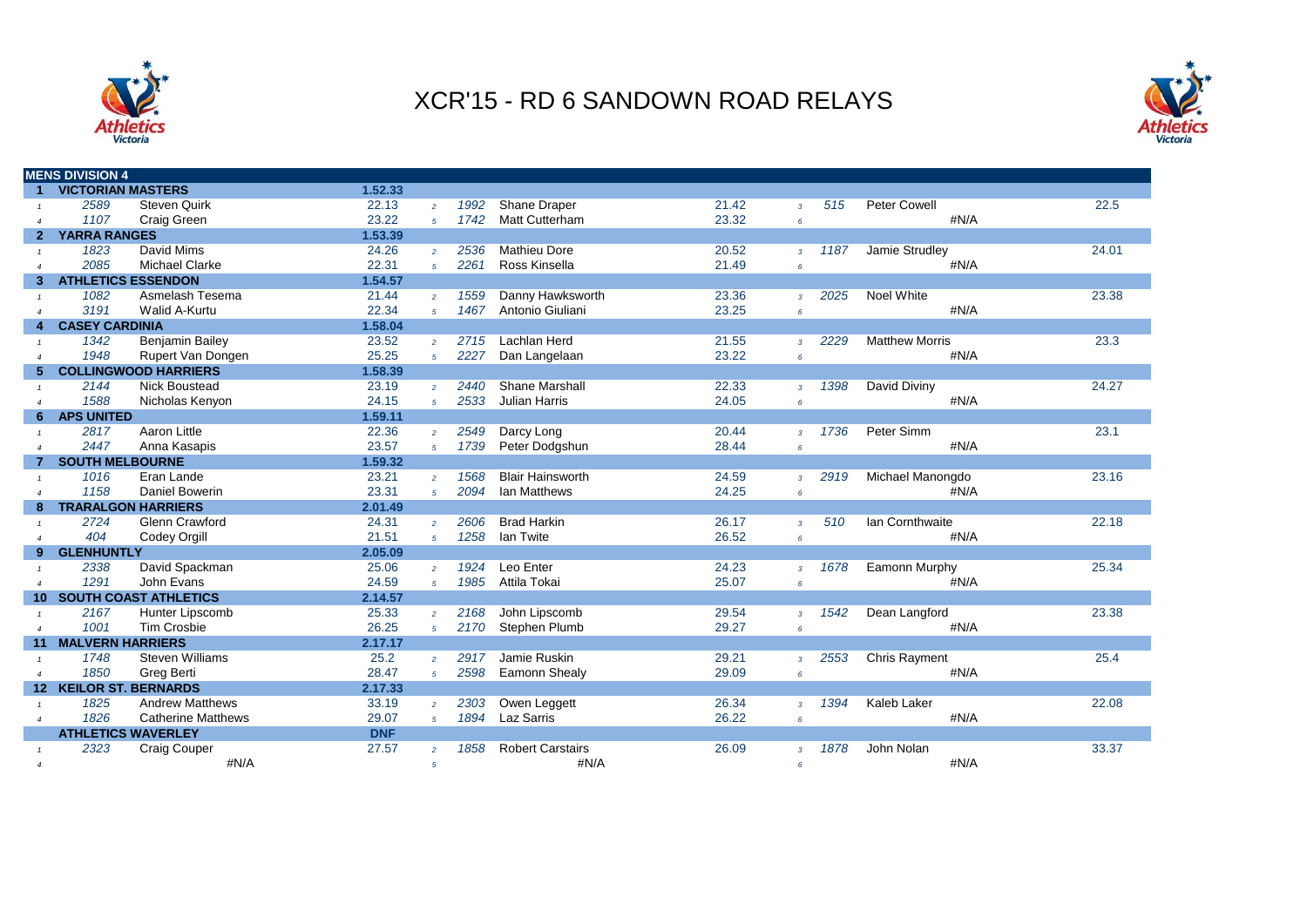



|                 | <b>MENS DIVISION 5</b>          |                         |      |                        |       |                 |      |                        |       |
|-----------------|---------------------------------|-------------------------|------|------------------------|-------|-----------------|------|------------------------|-------|
| $\mathbf{1}$    | <b>OLD XAVERIANS</b>            | 1.25.33                 |      |                        |       |                 |      |                        |       |
|                 | 2108 Simon Holt                 | 21.2<br>$\overline{2}$  | 2509 | Paul Borysiewicz       | 21.34 | $\overline{3}$  | 1653 | Jason Paisley          | 21.32 |
| $\overline{a}$  | 2211<br><b>Robert Del Ponte</b> | 21.11<br>$\overline{5}$ |      | #N/A                   |       | $\pmb{6}$       |      | #N/A                   |       |
| $\mathbf{2}$    | <b>MORNINGTON PENINSULA</b>     | 1.27.14                 |      |                        |       |                 |      |                        |       |
| $\mathbf{1}$    | Shane Bishop<br>1228            | 21.25<br>$\overline{2}$ | 1212 | Dion Perry             | 22.05 | $\overline{3}$  | 1233 | <b>Brett Anthony</b>   | 22.05 |
| $\overline{4}$  | 1333<br>Jeremy Fraser           | 21.39<br>$\overline{5}$ |      | #N/A                   |       | $\epsilon$      |      | #N/A                   |       |
| 3               | <b>WILLIAMSTOWN</b>             | 1.32.47                 |      |                        |       |                 |      |                        |       |
| $\mathbf{1}$    | 1942<br><b>Riley Kane</b>       | 21.45<br>$\overline{2}$ | 2208 | Eero Keranen           |       | $\mathbf{3}$    | 2001 | Greg Cunningham        |       |
| $\overline{4}$  | Steve Brennan<br>3000           | $\overline{5}$          |      | #N/A                   |       | $6\overline{6}$ |      | #N/A                   |       |
| 4               | <b>SOUTH MELBOURNE</b>          | 1.36.00                 |      |                        |       |                 |      |                        |       |
| $\mathbf{1}$    | 1750<br>Mark Hayes              | 23.45<br>$\overline{2}$ | 2043 | Joe Rainer             | 23.23 | $\mathbf{3}$    | 1617 | Daryl Griffin          | 25.02 |
| $\overline{4}$  | 1815<br>James Smith             | 23.5<br>$\overline{5}$  |      | #N/A                   |       | $6\overline{6}$ |      | #N/A                   |       |
| 5               | <b>KNOX ATHLETICS</b>           | 1.38.14                 |      |                        |       |                 |      |                        |       |
| $\mathbf{1}$    | 1953<br>George Dyer             | 23.09<br>$\overline{2}$ | 2130 | Sam Osman              | 25.5  | $\overline{3}$  | 2846 | Luke Toomey            | 23.32 |
| $\overline{4}$  | 1855 Rodney Prime               | 25.43<br>$\overline{5}$ |      | #N/A                   |       | $6\overline{6}$ |      | #N/A                   |       |
| 6               | <b>COBURG HARRIERS</b>          | 1.39.03                 |      |                        |       |                 |      |                        |       |
| $\mathbf{1}$    | 1746 Matthew Trezise            | 25.07<br>$\overline{2}$ | 1585 | <b>Eric Pritchard</b>  | 23.37 | $\overline{3}$  | 1626 | Mark Kelly             | 25.15 |
| $\overline{4}$  | 1621 Mark Harper                | 25.08<br>$\overline{5}$ |      | #N/A                   |       | $6\overline{6}$ |      | #N/A                   |       |
| 7               | <b>COLLINGWOOD HARRIERS</b>     | 1.39.57                 |      |                        |       |                 |      |                        |       |
| $\mathcal{I}$   | 3176<br>Cameron Kealy           | 23.34<br>$\overline{2}$ | 2156 | Paul Wallace           | 25.04 | $\overline{3}$  | 2963 | <b>Matt McDaniel</b>   | 25.02 |
| $\overline{4}$  | 2495<br><b>Troy Kameme</b>      | 26.17<br>$\overline{5}$ |      | #N/A                   |       | 6               |      | #N/A                   |       |
| 8               | <b>GLENHUNTLY</b>               | 1.44.57                 |      |                        |       |                 |      |                        |       |
| $\mathbf{1}$    | <b>Dennis Gellert</b><br>1560   | 26.01<br>$\overline{2}$ | 1654 | Len Johnson            | 27.31 | $\overline{3}$  | 1679 | Joseph Murphy          | 25.28 |
| $\overline{4}$  | 1569 Angelo Portelli            | 25.57<br>$\overline{5}$ |      | #N/A                   |       | $\epsilon$      |      | #N/A                   |       |
| $\mathbf{Q}$    | <b>DIAMOND VALLEY</b>           | 1.50.55                 |      |                        |       |                 |      |                        |       |
| $\mathbf{1}$    | Rob Wendel<br>1436              | 25.22<br>$\overline{2}$ | 1906 | Dennis Lazar           | 30.57 | $\overline{3}$  | 1810 | Damien Clifford        | 27.19 |
| $\overline{4}$  | 1667<br>Robin Broberg           | 27.17<br>$\overline{5}$ |      | #N/A                   |       | $6\overline{6}$ |      | #N/A                   |       |
| 10              | <b>IVANHOE HARRIERS</b>         | 1.56.32                 |      |                        |       |                 |      |                        |       |
| $\cal O$        | 1327<br>James Lynch             | 26.04<br>$\overline{2}$ | 2974 | <b>Travis McIntosh</b> | 28.4  | $\overline{3}$  | 1884 | Christopher Struve     | 29.38 |
| $\overline{a}$  | David Burke<br>1052             | 32.1<br>$\overline{5}$  |      | #N/A                   |       | $\epsilon$      |      | #N/A                   |       |
| 11              | <b>OAKLEIGH</b>                 | 1.57.25                 |      |                        |       |                 |      |                        |       |
| $\mathbf{1}$    | Nicholas Cauchi<br>2012         | 31.53<br>$\overline{2}$ | 1363 | Joseph Campisi         | 27.13 | $\overline{3}$  | 2307 | Alasdair O'Brien       | 29.1  |
| $\overline{4}$  | 1265<br>Chris Brown             | 29.09<br>$\overline{5}$ |      | #N/A                   |       | $\pmb{6}$       |      | #N/A                   |       |
| 12 <sup>2</sup> | <b>TRARALGON HARRIERS</b>       | 1.58.01                 |      |                        |       |                 |      |                        |       |
| $\mathbf{1}$    | 2601<br>Andrew Legge            | 27.29<br>$\overline{2}$ | 1735 | <b>Todd Houghton</b>   | 29.4  | $\mathbf{3}$    | 1268 | <b>Robert Bicket</b>   | 35.12 |
| $\overline{4}$  | 1780 Travis White               | 25.41<br>$\overline{5}$ |      | #N/A                   |       | $6\overline{6}$ |      | #N/A                   |       |
| 13 <sup>°</sup> | <b>MELBOURNE UNIVERSITY*</b>    | 1.59.52                 |      |                        |       |                 |      |                        |       |
| $\mathbf{1}$    | 1319<br><b>Timothy Thomas</b>   | 24.25<br>$\overline{2}$ | 1862 | Tony Brain             | 24.23 | $\overline{3}$  | 2451 | Jordan Mayston         | 23.03 |
| $\overline{4}$  | Christopher Henry<br>2077       | 19.19<br>$\overline{5}$ |      | #N/A                   |       | 6               |      | #N/A                   |       |
|                 | <b>MONASH UNIVERSITY (INV)</b>  | <b>DNF</b>              |      |                        |       |                 |      |                        |       |
| $\mathbf{1}$    | Simon Eades                     | 29.33<br>$\overline{a}$ |      | Nine Mok               | 28.45 | $\mathbf{3}$    |      | <b>Brodie Nsnkeris</b> | 21.01 |
| $\overline{4}$  | #N/A                            | $\overline{5}$          |      | #N/A                   |       | $6\overline{6}$ |      | #N/A                   |       |
|                 | <b>RINGWOOD</b>                 | <b>DNF</b>              |      |                        |       |                 |      |                        |       |
| $\mathbf{1}$    | #N/A                            | 1858<br>$\overline{a}$  |      | #N/A                   |       | $\mathbf{3}$    |      | #N/A                   |       |
| $\overline{4}$  | #N/A                            | $\overline{5}$          |      | #N/A                   |       | $6\overline{6}$ |      | #N/A                   |       |

*\* Denotes late start*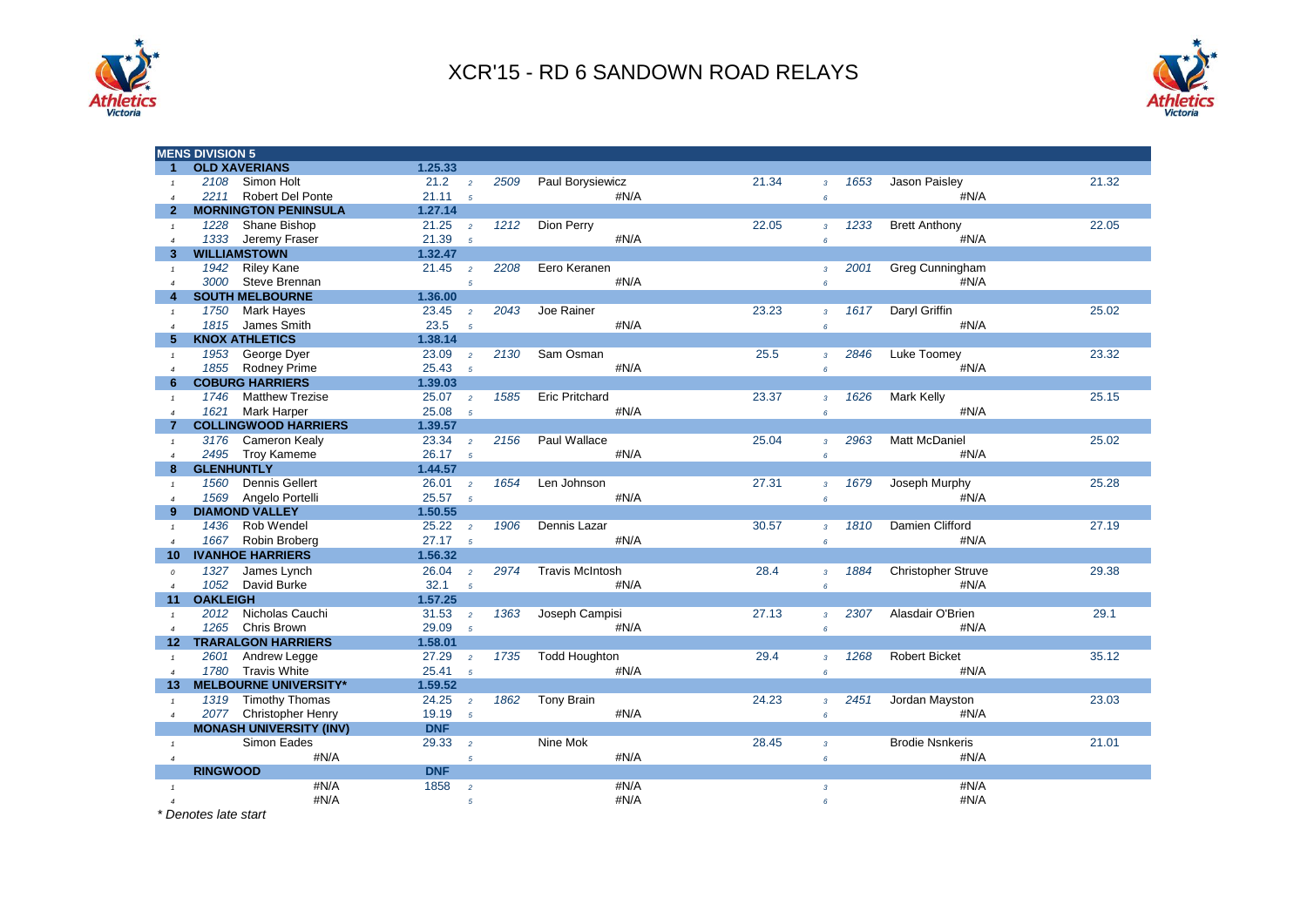



|                       | <b>MENS DIVISION 6</b>        |                          |      |                           |       |                        |                        |       |
|-----------------------|-------------------------------|--------------------------|------|---------------------------|-------|------------------------|------------------------|-------|
|                       | <b>GEELONG REGION</b>         | 1.28.46                  |      |                           |       |                        |                        |       |
|                       | Shane Keddie<br>2773          | 21.21<br>$\overline{2}$  | 2241 | Christopher Palermo       | 22.32 | 1117<br>$\overline{3}$ | Dom Godfrey            | 23.34 |
| $\overline{a}$        | Daniel Hutchinson<br>1579     | 21.16<br>$\overline{5}$  |      | #N/A                      |       | $6\overline{6}$        | #N/A                   |       |
|                       | <b>ST. STEPHENS HARRIERS</b>  | 1.32.57                  |      |                           |       |                        |                        |       |
| $\mathbf{1}$          | 2305<br>Ben Sims              | 22.05<br>$\overline{2}$  | 1278 | Luke Frazzetto            | 23.18 | 1244<br>$\overline{3}$ | Samuel Spicer          | 2134  |
| $\overline{4}$        | 1814 William Wright           | 26<br>$\overline{5}$     |      | #N/A                      |       | $6\overline{6}$        | #N/A                   |       |
| 3                     | <b>MACCABI</b>                | 1.37.49                  |      |                           |       |                        |                        |       |
| $\mathbf{1}$          | 2483 Ashley Kamien            | 24.12<br>$\overline{2}$  | 2843 | Adrian Lazar Adler        | 21.58 | 2484<br>$\overline{3}$ | <b>Asher Marks</b>     | 27.07 |
| $\overline{a}$        | <b>Braham Shnider</b><br>2367 | 24.32<br>$5\overline{5}$ |      | #N/A                      |       | $6\overline{6}$        | #N/A                   |       |
|                       | <b>WESTERN ATHLETICS</b>      | 1.38.32                  |      |                           |       |                        |                        |       |
| $\mathbf{1}$          | 2632<br><b>Adam Knowles</b>   | 23.45<br>$\overline{2}$  | 1060 | Adrian Jeffkins           | 24.5  | 1684<br>$\overline{3}$ | <b>Daniel Sneyders</b> | 24.2  |
| $\boldsymbol{\Delta}$ | 1059<br>Peter Cashin          | 25.35<br>$\overline{5}$  |      | #N/A                      |       | $\pmb{6}$              | #N/A                   |       |
|                       | <b>RICHMOND HARRIERS</b>      | 1.41.04                  |      |                           |       |                        |                        |       |
|                       | Kevin Solomon<br>1176         | 25.33<br>$\overline{2}$  | 1970 | Kevin Spratt              | 24.26 | 1747<br>$\overline{3}$ | Doug Sandiford         | 25.27 |
| $\overline{a}$        | 1605<br><b>Tony Dell</b>      | 25.38<br>$5^{\circ}$     |      | #N/A                      | 6     |                        | #N/A                   |       |
| 6                     | <b>YARRA RANGES</b>           | 1.42.22                  |      |                           |       |                        |                        |       |
|                       | David Laven<br>2263           | 25.26<br>$\overline{2}$  | 2087 | Justin Eagleton           | 25.24 | 1610<br>$\overline{3}$ | Craig Hewitson         | 26.47 |
| $\overline{4}$        | David Seeds<br>2780           | 24.55<br>$\overline{5}$  |      | #N/A                      |       | $6\overline{6}$        | #N/A                   |       |
|                       | <b>WILLIAMSTOWN</b>           | 1.44.12                  |      |                           |       |                        |                        |       |
| $\mathbf{1}$          | <b>Timothy Close</b><br>1938  | 25.32<br>$\overline{2}$  | 1941 | John Gray                 | 25.08 | 2207<br>$\overline{3}$ | Aidan Keranen          | 28.11 |
| $\overline{4}$        | 1935 Michael Carter           | 25.21<br>$\overline{5}$  |      | #N/A                      |       | $6\overline{6}$        | #N/A                   |       |
| 8                     | <b>COLLINGWOOD HARRIERS</b>   | 1.52.23                  |      |                           |       |                        |                        |       |
| $\mathbf{1}$          | <b>Tim Stevenson</b><br>1915  | 26.39<br>$\overline{2}$  | 2282 | Douglas Leutchford        | 28.32 | 2190<br>$\overline{3}$ | Jim Sayer              | 26.44 |
| $\overline{a}$        | <b>Mark Cornell</b><br>2279   | 30.28<br>$\overline{5}$  |      | #N/A                      |       | $\pmb{6}$              | #N/A                   |       |
| 9                     | <b>ATHLETICS ESSENDON</b>     | 1.57.08                  |      |                           |       |                        |                        |       |
| $\mathbf{1}$          | Daniel White<br>1930          | 25.19<br>$\overline{2}$  | 1932 | Darran Hill               | 29.2  | 1429<br>$\overline{3}$ | Stephen Murphy         | 28.18 |
| $\overline{4}$        | 1076 Matthew Goodger          | 34.11<br>$\sqrt{5}$      |      | #N/A                      |       | $\pmb{6}$              | #N/A                   |       |
| 10                    | <b>GLENHUNTLY</b>             | 1.58.21                  |      |                           |       |                        |                        |       |
|                       | <b>Bruce McInnes</b><br>3108  | 32.3<br>$\overline{2}$   | 2026 | <b>Christopher Murphy</b> | 29.5  | 2372<br>$\overline{3}$ | Lyndon Loader          | 28.16 |
| $\overline{4}$        | 1149 Kurt Golonka             | 27.45<br>$\overline{5}$  |      | #N/A                      |       | $6\overline{6}$        | #N/A                   |       |
|                       | <b>ATHLETICS NUNAWADING</b>   | <b>DNF</b>               |      |                           |       |                        |                        |       |
|                       | 1369 Eddie Smith              | 29.32<br>$\overline{2}$  |      | #N/A                      |       | $\overline{3}$         | #N/A                   |       |
| $\overline{4}$        | #N/A                          | $\overline{5}$           |      | #N/A                      | 6     |                        | #N/A                   |       |
|                       | <b>BOX HILL</b>               | <b>DNS</b>               |      |                           |       |                        |                        |       |
| $\mathbf{1}$          | #N/A                          | $\overline{a}$           |      | #N/A                      |       | $\overline{3}$         | #N/A                   |       |
| $\overline{4}$        | #N/A                          | 5                        |      | #N/A                      | 6     |                        | #N/A                   |       |
|                       | <b>DIAMOND VALLEY</b>         | <b>DNS</b>               |      |                           |       |                        |                        |       |
| $\mathbf{1}$          | #N/A                          | $\overline{a}$           |      | #N/A                      |       | $\mathbf{3}$           | #N/A                   |       |
| $\overline{4}$        | #N/A                          | $\sqrt{5}$               |      | #N/A                      |       | 6                      | #N/A                   |       |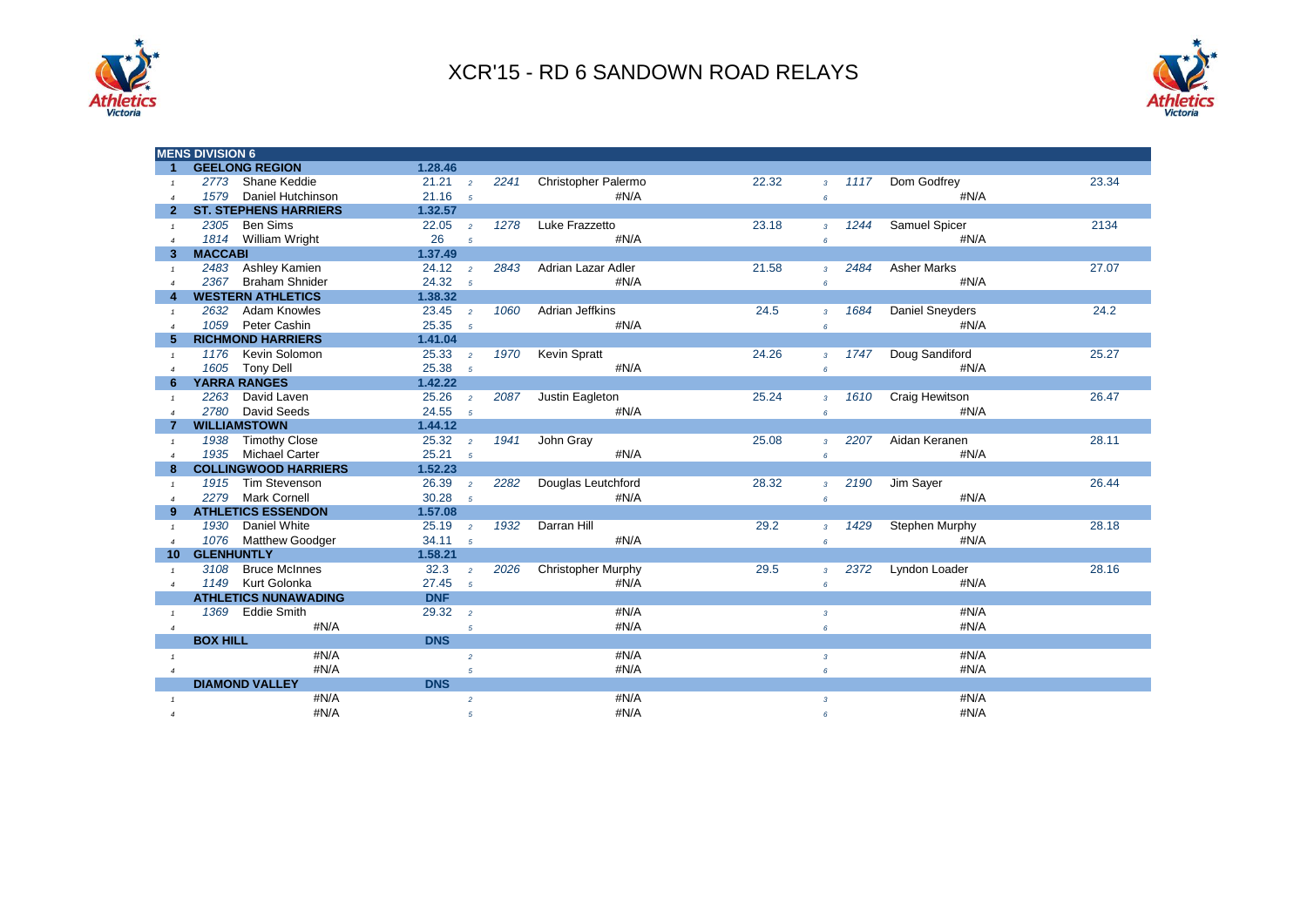



|                      | <b>MENS DIVISION 7</b>                |         |                |      |                       |       |                        |                          |       |
|----------------------|---------------------------------------|---------|----------------|------|-----------------------|-------|------------------------|--------------------------|-------|
| $\blacktriangleleft$ | YARRA RANGES #2 (INV)                 | 1.27.11 |                |      |                       |       |                        |                          |       |
| $\mathbf{1}$         | <b>Ashley Bennett</b><br>$\mathbf{1}$ | 21.01   | $\overline{2}$ |      | Lachie Finn           | 24.4  | $\mathbf{3}$           | Andre waring             | 21.44 |
| $\overline{4}$       | Julian Badari<br>$\overline{2}$       | 19.56   | $\overline{5}$ |      | #N/A                  |       | $6\overline{6}$        | #N/A                     |       |
| $\overline{2}$       | <b>MORNINGTON PENINSULA #1</b>        | 131.02  |                |      |                       |       |                        |                          |       |
| $\mathbf{1}$         | 1648<br><b>Steve Preece</b>           | 22.46   | $\overline{2}$ | 2319 | Paul Deacon           | 22.49 | 2065<br>$\overline{3}$ | <b>Mike Manders</b>      | 23.02 |
| $\overline{4}$       | 2486<br>Rohan Day                     | 22.25   | $\overline{5}$ |      | #N/A                  |       | $\epsilon$             | #N/A                     |       |
| $\mathbf{3}$         | <b>BENDIGO REGION #1</b>              | 1.33.26 |                |      |                       |       |                        |                          |       |
| $\mathbf{1}$         | <b>Ben Stolz</b><br>1870              | 22.46   | $\overline{2}$ | 3134 | <b>Matthew Hooke</b>  | 22.07 | 1126<br>$\overline{3}$ | Daniel Plowright         | 22.82 |
| $\overline{4}$       | 1108<br>Nathan Green                  | 25.91   | $\overline{5}$ |      | #N/A                  |       | $6\overline{6}$        | #N/A                     |       |
| $\overline{4}$       | <b>OLD XAVERIANS</b>                  | 1.33.37 |                |      |                       |       |                        |                          |       |
| $\mathbf{1}$         | 2695<br>John Charles                  | 22.2    | $\overline{2}$ | 3211 | Andrew Cole           | 25.25 | 2314<br>$\overline{3}$ | Rene Da Silva            | 22.48 |
| $\overline{4}$       | 2333<br>David Martini                 | 23.04   | $5^{\circ}$    |      | #N/A                  |       | 6                      | #N/A                     |       |
| 5 <sup>5</sup>       | <b>BENDIGO REGION #2 (INV)</b>        | 1.35.15 |                |      |                       |       |                        |                          |       |
| $\mathbf{1}$         | Josh Powell<br>2672                   | 22.13   | $\overline{2}$ | 2795 | <b>Luke Matthews</b>  | 24.35 | $\overline{3}$         | Lachie Carr              | 24.02 |
| $\overline{a}$       | <b>Brett Gilligan</b>                 | 24.65   | $5^{\circ}$    |      | #N/A                  |       | 6                      | #N/A                     |       |
| 6                    | <b>SOUTH MELBOURNE #1</b>             | 1.40.02 |                |      |                       |       |                        |                          |       |
| $\mathbf{1}$         | <b>Warren Oliver</b><br>2860          | 24.14   | $\overline{2}$ | 3058 | Damien Byrne          | 26.54 | 1070<br>$\overline{3}$ | Steve Bustin             | 23.26 |
| $\overline{4}$       | 1547<br>Simon Iskenderian             | 25.28   | $5^{\circ}$    |      | #N/A                  |       | $\epsilon$             | #N/A                     |       |
| $\overline{7}$       | <b>MORNINGTON PENINSULA #2</b>        | 1.41.11 |                |      |                       |       |                        |                          |       |
| $\mathbf{1}$         | 1232<br>James Folvig                  | 28.28   | $\overline{2}$ | 1261 | gary Ewart            | 24,54 | 2833<br>$\overline{3}$ | Stephen Van Der Tang     | 23,43 |
| $\overline{4}$       | 2169<br><b>Will Pratt</b>             | 24.06   | $\overline{5}$ |      | #N/A                  |       | 6                      | #N/A                     |       |
| 8                    | <b>VICTORIAN MASTERS</b>              | 1.43.38 |                |      |                       |       |                        |                          |       |
| $\mathbf{1}$         | Michael Camilleri<br>1186             | 24.14   | $\overline{2}$ | 1743 | Adam Gregory          | 24    | 2995<br>$\overline{3}$ | Peter Black              | 26.2  |
| $\overline{4}$       | 1100<br>Sam Defanis                   | 29.04   | $\overline{5}$ |      | #N/A                  |       | 6                      | #N/A                     |       |
| 9                    | <b>MENTONE (INV)</b>                  | 1.43.39 |                |      |                       |       |                        |                          |       |
| $\mathbf{1}$         | 2193<br><b>Brett Jenkins</b>          | 26.56   | $\overline{2}$ |      | Michael Chesterfield  | 24.54 | $\overline{3}$         | <b>Andrew Kerley</b>     | 27.48 |
| $\overline{4}$       | <b>Brendan Cullen</b>                 | 23.59   | $\overline{5}$ |      | #N/A                  |       | $6\overline{6}$        | #N/A                     |       |
| 10                   | <b>SOUTH MELBOURNE #2</b>             | 1.44.12 |                |      |                       |       |                        |                          |       |
| $\mathbf{1}$         | <b>Mark Pinto</b><br>1644             | 26.18   | $\overline{2}$ | 1624 | <b>Brendon Drain</b>  | 24.04 | 1095<br>$\overline{3}$ | <b>Andrew Sutherland</b> | 26    |
| $\overline{4}$       | 2994<br>Simon Dugina                  | 27.6    | $\overline{5}$ |      | #N/A                  |       | 6                      | #N/A                     |       |
| 11                   | YARRA RANGES #1 (INV)                 | 1.44.36 |                |      |                       |       |                        |                          |       |
| $\mathbf{1}$         | Jordan Brown<br>3169                  | 24.46   | $\overline{2}$ | 2173 | <b>Gerard Thrall</b>  | 28.12 | $\mathbf{3}$           | Andrew Peelo             | 28.82 |
| $\overline{4}$       | Joel Johnson                          | 22.56   | $\overline{5}$ |      | #N/A                  |       | $6\overline{6}$        | #N/A                     |       |
| 12 <sup>2</sup>      | <b>WESTERN ATHLETICS</b>              | 1.48.16 |                |      |                       |       |                        |                          |       |
| $\mathbf{1}$         | <b>Tobias Evans</b><br>2826           | 26.2    | $\overline{a}$ | 1521 | <b>Thomas Glover</b>  | 26.36 | 1520<br>$\overline{3}$ | Stephen Glover           | 26.4  |
| $\overline{4}$       | 1225<br><b>Phillip Dunstone</b>       | 28.4    | $\overline{5}$ |      | #N/A                  |       | $6\overline{6}$        | #N/A                     |       |
| 13                   | <b>CASEY CARDINIA (INV)</b>           | 1.54.21 |                |      |                       |       |                        |                          |       |
| $\mathbf{1}$         | 1041<br>Tom Ryan                      | 26.18   | $\overline{2}$ |      | Chris Morgan          | 31.27 | 1040<br>$\overline{3}$ | Robert Ryan              | 29.14 |
|                      | 1118<br><b>Adrian Lyness</b>          | 27.22   |                |      | #N/A                  |       | $6\overline{6}$        | #N/A                     |       |
| $\overline{4}$<br>14 | <b>ST. STEPHENS HARRIERS #1</b>       | 1.58.52 | $\overline{5}$ |      |                       |       |                        |                          |       |
|                      | 1478<br><b>Brian Carter</b>           | 25.08   |                | 1479 | <b>Greg Schofield</b> | 27.21 | 2183                   | Ben Kim                  | 29    |
| $\mathbf{1}$         | 2197<br>Jake Pedley                   | 37.23   | $\overline{2}$ |      | #N/A                  |       | $\mathbf{3}$           | #N/A                     |       |
| $\overline{4}$       |                                       | 2.00.06 | $5^{\circ}$    |      |                       |       | $6^{\circ}$            |                          |       |
| 15                   | <b>RICHMOND HARRIERS</b>              |         |                |      |                       |       |                        |                          |       |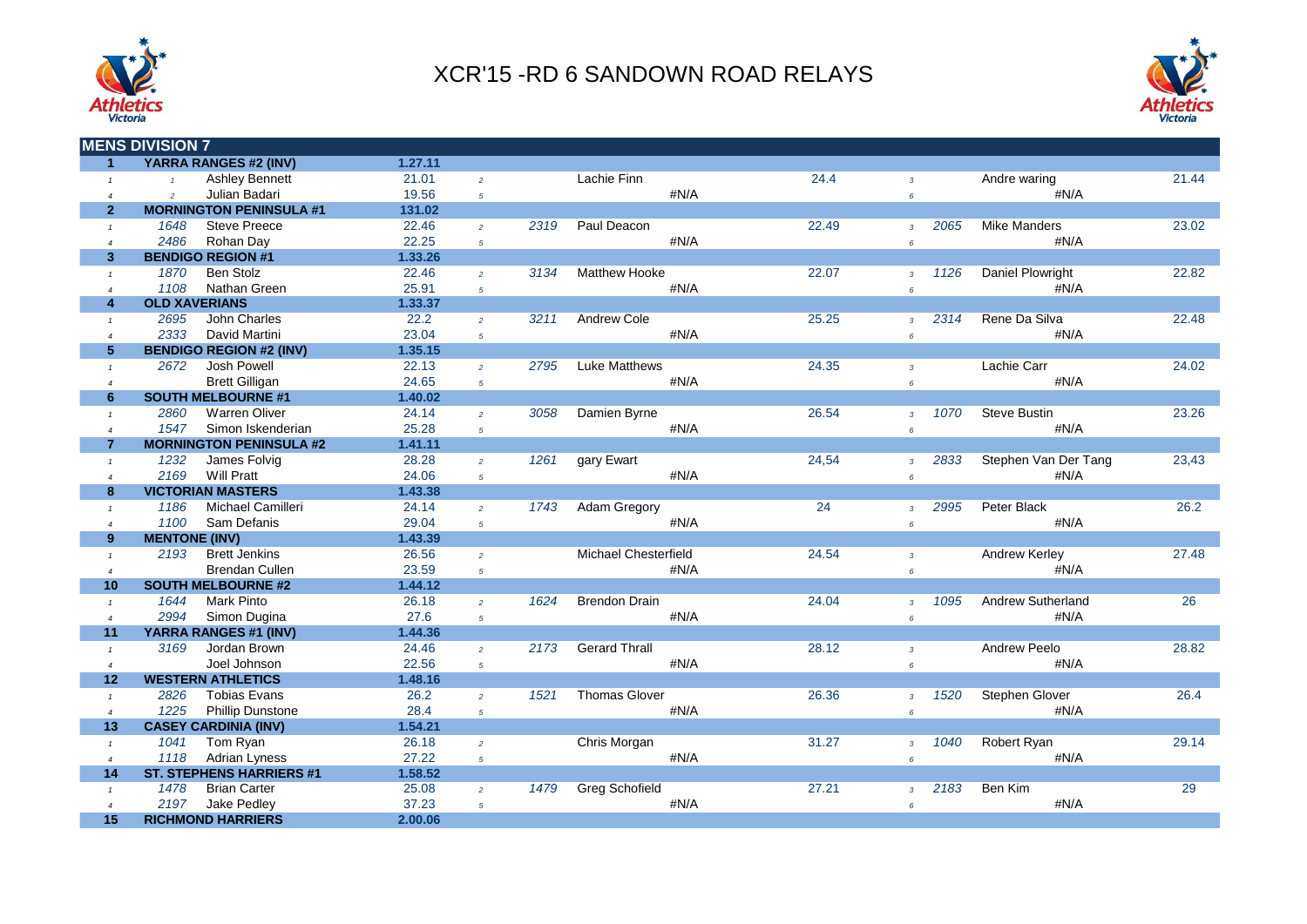



|                | Murray Lawrence<br>1307            | 29.39      | $\overline{2}$ | 2207 | Aidan Keranen         | 28.08   | $\mathcal{R}$  | 1604 | liam dell           | 28.23 |
|----------------|------------------------------------|------------|----------------|------|-----------------------|---------|----------------|------|---------------------|-------|
| $\overline{4}$ | 1603<br>kieran dell                | 38         | 5              |      | #N/A                  |         | 6              |      | #N/A                |       |
| 16             | <b>KNOX ATHLETICS</b>              | 2.03.13    |                |      |                       |         |                |      |                     |       |
| $\mathbf{1}$   | 2259<br>Wayne Hogan                | 27.41      | $\overline{2}$ | 2264 | Georgia Laven         | 29.3    | $\overline{3}$ | 2212 | Phillip Sheridan    | 35.4  |
| $\overline{4}$ | 2200<br>Michael Plugge             | 30.22      | $\sqrt{5}$     |      | #N/A                  |         | 6              |      | #N/A                |       |
| 17             | <b>MALVERN HARRIERS #1</b>         | 2.06.03    |                |      |                       |         |                |      |                     |       |
| $\mathbf{1}$   | 2072<br>Mark Bartholomeusz         | 30.47      | $\overline{2}$ | 2819 | <b>Richard Ferrer</b> | 30.07   | $\overline{3}$ | 1744 | Jay Wright          | 34.03 |
| $\overline{4}$ | 2376<br><b>Francis Kaszmarek</b>   | 31.54      | $5^{\circ}$    |      | #N/A                  |         | 6              |      | #N/A                |       |
| 18             | <b>COLLINGWOOD HARRIERS #1</b>     | 2.09.19    |                |      |                       |         |                |      |                     |       |
| $\mathbf{1}$   | 2610<br>Ross Wyatt                 | 29.37      | $\overline{2}$ | 1633 | Jason Kennedy         | 30.45   | $\overline{z}$ | 1445 | Jim Hopkins         | 29.14 |
| $\overline{4}$ | 2415<br><b>Robert Barnes</b>       | 39.42      | $5^{\circ}$    |      | #N/A                  |         | 6              |      | #N/A                |       |
| 19             | <b>COBURG HARRIERS</b>             | 2.08.45    |                |      |                       |         |                |      |                     |       |
| $\mathbf{1}$   | 1628<br>Debbie Canal               | 36.48      | $\overline{2}$ | 2114 | Regina Magierowski    | 35      | $\mathcal{R}$  | 1354 | <b>Edwin Cheung</b> | 25.55 |
| $\overline{4}$ | 1180<br><b>Brian Delaney</b>       | 31.03      | $\sqrt{5}$     |      | #N/A                  |         | 6              |      | #N/A                |       |
|                | <b>DONCASTER ATHLETICS</b>         | <b>DNF</b> |                |      |                       |         |                |      |                     |       |
| $\mathbf{1}$   | <b>Barry Murley</b><br>2105        | 38.4       | $\overline{2}$ | 2104 | <b>Stuart McLay</b>   | 1.04.20 | $\overline{3}$ |      | #N/A                |       |
| $\overline{4}$ | #N/A                               |            | $5^{\circ}$    |      | #N/A                  |         | 6              |      | #N/A                |       |
|                | ST. STEPHENS HARRIERS #2 (INV)     | <b>DNF</b> |                |      |                       |         |                |      |                     |       |
| $\mathbf{1}$   | Sally Naylor<br>1444               | 25.25      | $\overline{2}$ |      | #N/A                  |         | $\overline{3}$ |      | #N/A                |       |
| $\overline{4}$ | #N/A                               |            | $\sqrt{5}$     |      | #N/A                  |         | 6              |      | #N/A                |       |
|                | <b>ATHLETICS ESSENDON</b>          | <b>DNS</b> |                |      |                       |         |                |      |                     |       |
| $\mathbf{1}$   | #N/A                               |            | $\overline{2}$ |      | #N/A                  |         | $\overline{3}$ |      | #N/A                |       |
| $\overline{4}$ | #N/A                               |            | 5              |      | #N/A                  |         | $\epsilon$     |      | #N/A                |       |
|                | <b>COLLINGWOOD HARRIERS #2</b>     | <b>DNS</b> |                |      |                       |         |                |      |                     |       |
|                | #N/A                               |            | $\overline{2}$ |      | #N/A                  |         | $\overline{3}$ |      | #N/A                |       |
|                | #N/A                               |            | 5              |      | #N/A                  |         |                |      | #N/A                |       |
|                | <b>GLENHUNTLY</b>                  | <b>DNS</b> |                |      |                       |         |                |      |                     |       |
|                | #N/A<br>#N/A                       |            | $\overline{2}$ |      | #N/A<br>#N/A          |         | $\overline{3}$ |      | #N/A<br>#N/A        |       |
| $\overline{4}$ |                                    | <b>DNF</b> | 5              |      |                       |         |                |      |                     |       |
|                | <b>MALVERN HARRIERS #2</b><br>#N/A |            |                |      | #N/A                  |         |                |      |                     |       |
| $\mathbf{1}$   | #N/A                               |            | $\overline{2}$ |      |                       |         | $\overline{3}$ |      | #N/A                |       |
|                |                                    |            | $\sqrt{5}$     |      | #N/A                  |         |                |      | #N/A                |       |
|                | <b>MORNINGTON PENINSULA #3</b>     | <b>DNS</b> |                |      |                       |         |                |      |                     |       |
|                | #N/A                               |            | $\overline{2}$ |      | #N/A                  |         | $\overline{3}$ |      | #N/A                |       |
| $\overline{4}$ | #N/A                               |            | 5              |      | #N/A                  |         | 6              |      | #N/A                |       |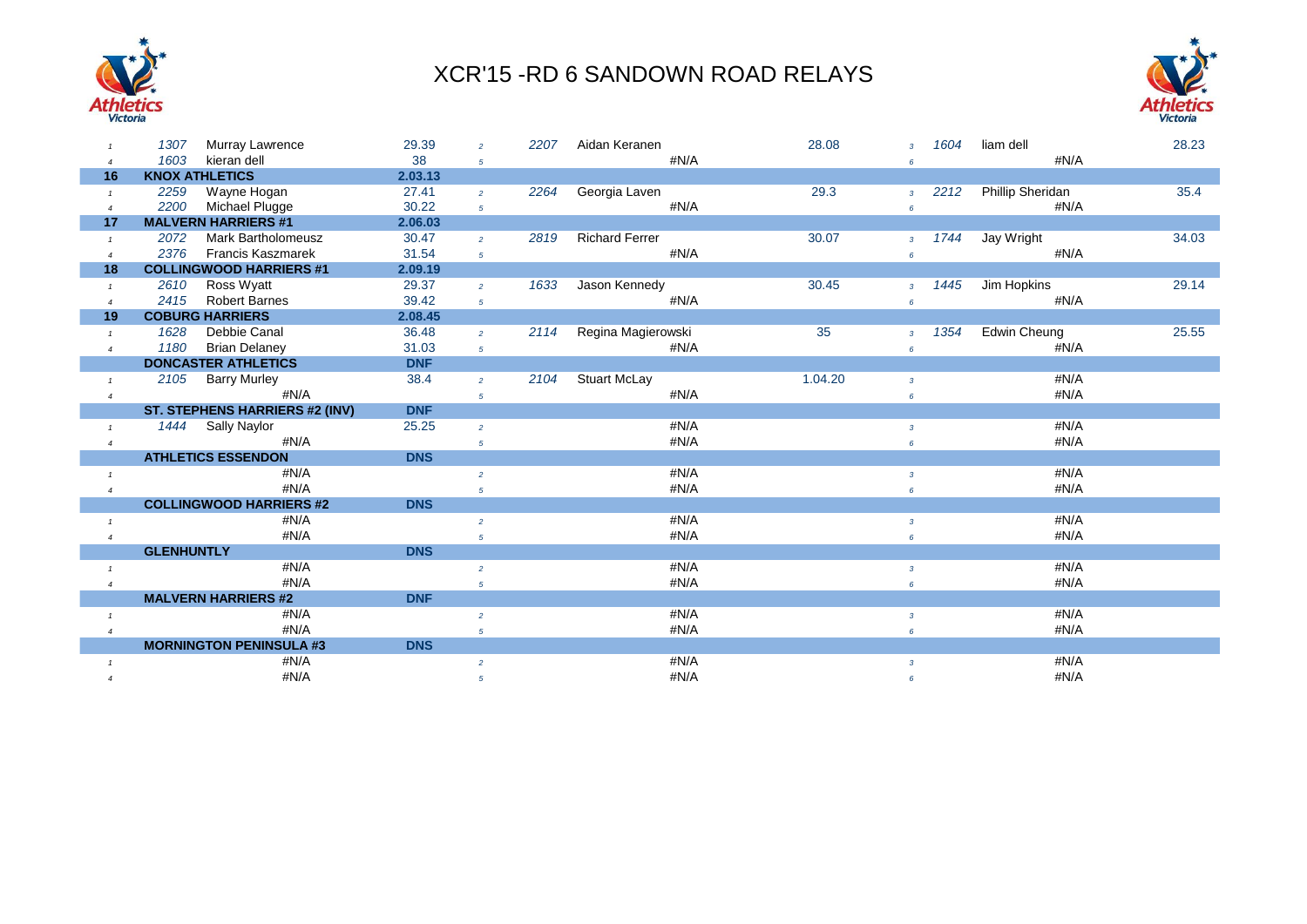



|    | <b>WOMEN PREMIER DIVISION</b> |                         |      |                         |       |                |      |                        |       |
|----|-------------------------------|-------------------------|------|-------------------------|-------|----------------|------|------------------------|-------|
|    | <b>GLENHUNTLY</b>             | 1.54.47                 |      |                         |       |                |      |                        |       |
|    | 1925<br>Karinna Fyfe          | 21.14<br>$\overline{2}$ | 1320 | Rebecca Beagley         | 24.34 | $\overline{3}$ | 1009 | Anna Saw               | 22.47 |
|    | Laura Eades<br>2779           | 24.3<br>$\overline{5}$  | 1027 | Cassie Higham           | 21.42 | 6              |      | #N/A                   |       |
|    | <b>SOUTH MELBOURNE</b>        | 1.55.04                 |      |                         |       |                |      |                        |       |
|    | <b>Sinead Diver</b><br>94     | 20.53<br>$\overline{2}$ | 1025 | Bronwyn Humphrys        | 22.44 | $\overline{3}$ | 1731 | <b>Claire Thomas</b>   | 24.06 |
|    | 1665 Alana Plymin             | 24.13<br>$5^{\circ}$    |      | Jo Ritson               | 23.05 | 6              |      | #N/A                   |       |
| 3. | <b>BOX HILL</b>               | 1.55.13                 |      |                         |       |                |      |                        |       |
|    | <b>Courtney Powell</b><br>30  | 20.41<br>$\overline{2}$ | 2110 | Sarah Cant              | 24.17 | $\overline{3}$ | 2417 | Grace Kalac            | 24.44 |
|    | Georgia Hansen<br>1471        | 23.01<br>$5^{\circ}$    | 544  | <b>Julie Norney</b>     | 22.29 | 6              |      | #N/A                   |       |
| 4  | <b>GEELONG REGION</b>         | 1.56.16                 |      |                         |       |                |      |                        |       |
|    | Sarah Waters<br>120           | 21.27<br>$\overline{2}$ | 403  | Claudia Verstraten      | 22.01 | $\mathbf{3}$   | 2206 | Cara Peake             | 23.09 |
|    | 1794 Renee Fuller             | 25.25<br>$\overline{5}$ | 1046 | Sarah Walker            | 24.15 | 6              |      | #N/A                   |       |
| 5. | <b>KNOX ATHLETICS</b>         | 1.57.04                 |      |                         |       |                |      |                        |       |
|    | 2233<br><b>Karen Barlow</b>   | 23.09<br>$\overline{2}$ | 2248 | <b>Ewald Seibold</b>    | 23.08 | $\overline{3}$ | 1537 | Samantha Prime         | 22.26 |
|    | Susanne Wilson<br>559         | 24.17<br>5              | 1548 | Simone Quin             | 24.06 | 6              |      | #N/A                   |       |
| 6. | <b>MELBOURNE UNIVERSITY</b>   | 2.01.35                 |      |                         |       |                |      |                        |       |
|    | 2662<br>Aislinn Prendergast   | 23.54<br>$\overline{2}$ | 2288 | <b>Martine Botha</b>    | 25.54 | $\mathbf{3}$   | 1933 | Elly Jackson           | 24.13 |
|    | 28<br>Georgia Griffith        | 23.04<br>$5^{\circ}$    | 1425 | Alison Bryant-Smith     | 24.26 | 6              |      | #N/A                   |       |
|    | <b>COLLINGWOOD HARRIERS</b>   | 2.02.06                 |      |                         |       |                |      |                        |       |
|    | Virginia Moloney<br>1086      | 21.1<br>$\overline{2}$  | 1681 | Erchana Murray-Bartlett | 22.36 | $\overline{3}$ | 2696 | Rebecca Webb           | 26.1  |
|    | 2329<br>Aisling Moran         | 24.46<br>$\overline{5}$ | 2330 | Aine Moran              | 27.24 | 6              |      | #N/A                   |       |
| 8. | <b>BALLARAT REGION</b>        | 2.10.45                 |      |                         |       |                |      |                        |       |
|    | 236<br><b>Courtney Scott</b>  | 24.07<br>$\overline{2}$ | 248  | Natasha Typuszak        | 24.4  | $\overline{3}$ | 429  | <b>Katherine Dowie</b> | 24.41 |
|    | 2554 Bree Sharp               | 28.27<br>$\overline{5}$ | 505  | Christine O'Halloran    | 28.5  | 6              |      | #N/A                   |       |
| 9  | <b>DIAMOND VALLEY</b>         | 2.11.33                 |      |                         |       |                |      |                        |       |
|    | 2053<br>Jessica Campbell      | 23.51<br>$\overline{2}$ | 2054 | Laura Campbell          | 26.18 | $\mathbf{3}$   | 1711 | Maryann Murray         | 25.08 |
|    | Peta Alexander<br>1977        | 25.59<br>$\overline{5}$ | 2161 | Allison Lemar           | 30.14 | 6              |      | #N/A                   |       |
| 10 | <b>KEILOR ST. BERNARDS</b>    | 2.12.30                 |      |                         |       |                |      |                        |       |
|    | Elizabeth Bell<br>2569        | 2512<br>$\overline{2}$  | 1493 | <b>Bianca Share</b>     | 26.07 | $\overline{3}$ | 3062 | Emma Brown             | 26.12 |
|    | 1728<br>Kathryn Grbac         | 28.29<br>$\sqrt{5}$     | 2658 | Maria Abfalter          | 26.12 | 6              |      | #N/A                   |       |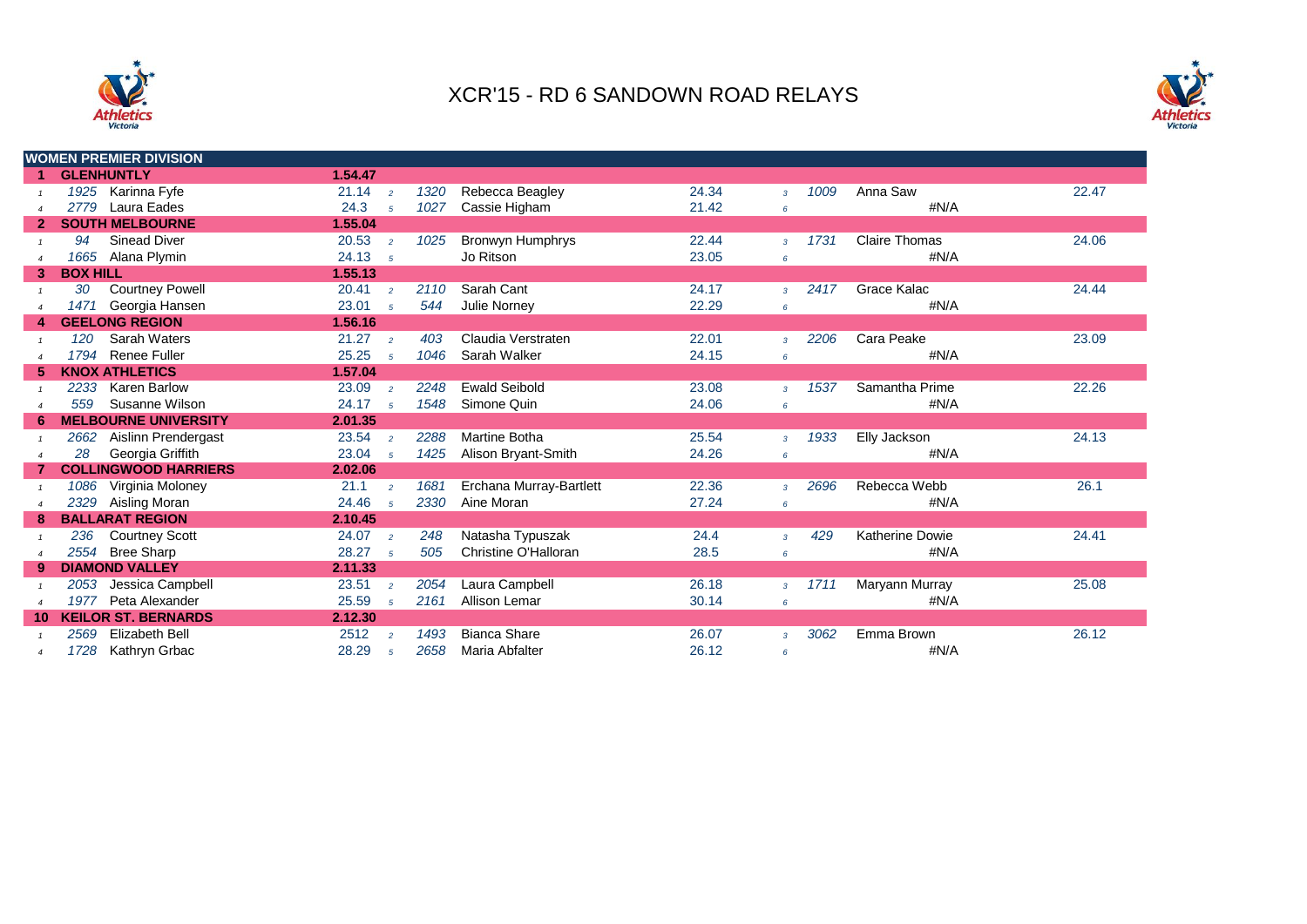



|                | <b>WOMEN DIVISION 2</b>         |         |                 |      |                               |       |                |      |                      |       |
|----------------|---------------------------------|---------|-----------------|------|-------------------------------|-------|----------------|------|----------------------|-------|
|                | <b>WESTERN ATHLETICS</b>        | 1.37.11 |                 |      |                               |       |                |      |                      |       |
|                | 1449 Brianna Bunworth           | 23.59   | $\overline{2}$  | 1382 | Nardine Bainbridge            | 24.05 | $\overline{3}$ | 2045 | Rochelle Kennedy     | 24.09 |
|                | 2185 Carolyn Huell              | 24.58   | $5\overline{5}$ |      | #N/A                          |       | 6              |      | $\sharp N/A$         |       |
|                | <b>MORNINGTON PENINSULA</b>     | 1.38.37 |                 |      |                               |       |                |      |                      |       |
| $\mathbf{1}$   | 2807 Samantha Wallace           | 22.38   | $\overline{2}$  | 1550 | Stephanie Kondogonis          | 23.33 | $\overline{3}$ | 3112 | Sue Clark            | 26.27 |
| $\overline{4}$ | 1162 Rebecca Rogers             | 25.55   | 5               |      | #N/A                          |       | 6              |      | #N/A                 |       |
| 3              | <b>ATHLETICS ESSENDON</b>       | 1.39.40 |                 |      |                               |       |                |      |                      |       |
|                | 2418 Erin Rayner                | 23.34   | $\overline{2}$  | 1080 | <b>Natalie Roberts</b>        | 26.04 | $\overline{3}$ | 1466 | Isabelle Gerardi     | 25.49 |
|                | 1289<br>Jaimie Vernon           | 24.13   | 5               |      | #N/A                          |       | 6              |      | #N/A                 |       |
|                | <b>SOUTH MELBOURNE</b>          | 1.41.03 |                 |      |                               |       |                |      |                      |       |
|                | Chelsea Saw<br>2506             | 25.38   | $\overline{2}$  | 2635 | Ana Carlota Rodriguez Velarde | 25.27 | $\overline{3}$ | 1830 | <b>Fleur Garton</b>  | 24.36 |
|                | 1875<br><b>Gabrielle Wilson</b> | 25.23   | $5\overline{5}$ |      | #N/A                          |       | 6              |      | #N/A                 |       |
| 5.             | <b>MALVERN HARRIERS</b>         | 1.42.47 |                 |      |                               |       |                |      |                      |       |
|                | 2254 Tracey Austin              | 22.32   | $\overline{2}$  | 2390 | Nicki Macfarlane              | 25.39 | 3              | 2551 | Lisa Dommisse        | 29.17 |
|                | 3001<br>Michelle Jelleff        | 25.17   | $\overline{5}$  |      | #N/A                          |       | 6              |      | #N/A                 |       |
| 6              | <b>OLD XAVERIANS</b>            | 1.43.22 |                 |      |                               |       |                |      |                      |       |
|                | 2784 Rebecca Barry              | 24.07   | $\overline{2}$  | 2465 | Shannon Cole                  | 27.18 | 3              | 1964 | Margaret Fitzgerald  | 26.56 |
| $\overline{4}$ | 2296 Julie Manning              | 25.22   | 5               |      | #N/A                          |       | 6              |      | #N/A                 |       |
|                | <b>MENTONE</b>                  | 1.44.03 |                 |      |                               |       |                |      |                      |       |
|                | 2194 Heather Whitaker           | 25.47   | $\overline{2}$  | 1686 | <b>Molly Butler</b>           | 26.44 | 3              | 2374 | Anna Petrakos        | 27.39 |
|                | 1695 Claire Johnson             | 24.01   | $\overline{5}$  |      | #N/A                          |       | 6              |      | #N/A                 |       |
| 8              | <b>DONCASTER ATHLETICS</b>      | 1.48.17 |                 |      |                               |       |                |      |                      |       |
|                | #N/A                            | 26.16   | $\overline{2}$  |      | #N/A                          | 28.4  | $\mathbf{3}$   |      | #N/A                 | 25.52 |
|                | #N/A                            | 27.19   | 5               |      | #N/A                          |       | 6              |      | #N/A                 |       |
| 9              | <b>GLENHUNTLY</b>               | 1.48.54 |                 |      |                               |       |                |      |                      |       |
|                | 1475 Anna Ross                  | 27.01   | $\overline{2}$  | 2902 | Kim Nanscawen                 | 27.42 | 3              | 1314 | <b>Brooke Gordon</b> | 27.36 |
| $\overline{4}$ | 2986<br>Katherine Alexander     | 26.35   | 5               |      | #N/A                          |       | 6              |      | #N/A                 |       |
| 10             | <b>BOX HILL</b>                 | 1.53.13 |                 |      |                               |       |                |      |                      |       |
|                | Liza Henshall<br>2499           | 26.43   | $\overline{2}$  | 1219 | Megan Sloane                  | 29.01 | $\overline{3}$ | 1442 | Amelia Savige        | 28.01 |
| $\overline{A}$ | 2143<br><b>Caitlin Harrison</b> | 29.28   | 5               |      | #N/A                          |       | 6              |      | #N/A                 |       |
| 11             | <b>ATHLETICS WAVERLEY</b>       | 2.13.23 |                 |      |                               |       |                |      |                      |       |
|                | Janice Marston<br>1370          | 29.18   | $\overline{2}$  | 1705 | <b>Emily Stokes</b>           | 32.02 | 3              | 1139 | <b>Clare Holst</b>   | 32.29 |
|                | Simone Albiston<br>1877         | 39.34   | 5               |      | #N/A                          |       | 6              |      | #N/A                 |       |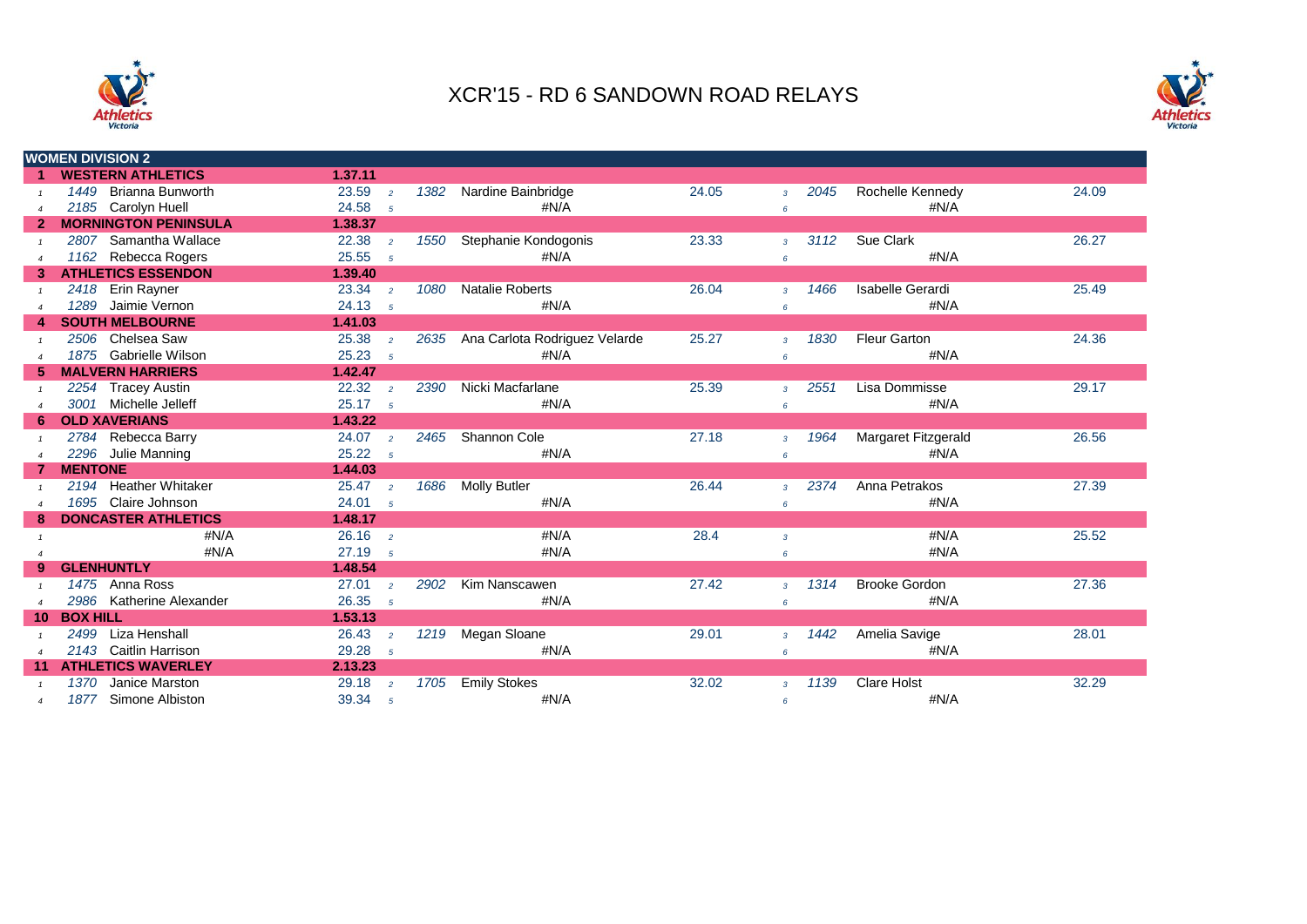



|                        |                  | <b>WOMEN DIVISION 3</b>     |            |                 |      |                        |       |                 |      |                      |       |
|------------------------|------------------|-----------------------------|------------|-----------------|------|------------------------|-------|-----------------|------|----------------------|-------|
| 1.                     | <b>FRANKSTON</b> |                             | 1.30.44    |                 |      |                        |       |                 |      |                      |       |
|                        | 20               | Sarah Klein                 | 20.16      | $\overline{2}$  | 2165 | Gemma Maini            | 21.03 | $\overline{3}$  | 1010 | Megan Szirom         | 23.49 |
|                        |                  | 2512 Renee Owen             | 25.36      | $\overline{5}$  |      | #N/A                   |       | 6               |      | #N/A                 |       |
| $\mathbf{2}$           |                  | <b>RICHMOND HARRIERS</b>    | 1.42.49    |                 |      |                        |       |                 |      |                      |       |
| $\mathbf{1}$           |                  | 2218 Ni'ia Jones            | 22.51      | $\overline{2}$  | 2485 | Maddie Lawson          | 23.21 | $\overline{3}$  | 1020 | Rebecca Xuereb       | 28.04 |
|                        |                  | 1226 Samantha Smith         | 28.34      | $5\overline{5}$ |      | #N/A                   |       | 6               |      | #N/A                 |       |
| 3 <sup>1</sup>         |                  | <b>WESTERN ATHLETICS</b>    | 1.43.29    |                 |      |                        |       |                 |      |                      |       |
| $\mathbf{1}$           |                  | 2186 Brigitte Sneyders      | 26.54      | $\overline{2}$  | 3111 | Stephanie Thomas       | 26.59 | $\overline{3}$  | 1576 | <b>Melinda Hiatt</b> | 26.09 |
| $\overline{4}$         |                  | 1131 Claire Hodgart         | 23.27      | $5\overline{5}$ |      | #N/A                   |       | $6\overline{6}$ |      | #N/A                 |       |
|                        |                  | <b>COBURG HARRIERS</b>      | 1.45.24    |                 |      |                        |       |                 |      |                      |       |
|                        |                  | 557 Stacey Van Dueren       | 24.09      | $\overline{2}$  | 1882 | <b>Carmel Taylor</b>   | 23.56 | $\overline{3}$  | 1584 | Carlee Blanchard     | 27.54 |
| $\overline{4}$         |                  | 1586 Kelly Spiteri          | 29.15      | $\overline{5}$  |      | #N/A                   |       | 6               |      | #N/A                 |       |
| 5.                     |                  | <b>SOUTH MELBOURNE</b>      | 1.47.03    |                 |      |                        |       |                 |      |                      |       |
|                        |                  | 1632 Helena Cairney         | 25.52      | $\overline{2}$  | 2237 | Rosa Law               | 27.37 | $\overline{3}$  | 1716 | Kim Wen              | 26.16 |
| $\boldsymbol{\Lambda}$ |                  | 1539 Denise Bennett         | 27.15      | 5               |      | #N/A                   |       | 6               |      | #N/A                 |       |
| 6                      |                  | <b>MELBOURNE UNIVERSITY</b> | 1.49.11    |                 |      |                        |       |                 |      |                      |       |
|                        |                  | 1864 Katharine Scarlett     | 27.04      | $\overline{2}$  | 3069 | Julie McNamara         | 26.3  | $\mathbf{3}$    | 1163 | <b>Marie Parsons</b> |       |
| $\overline{A}$         |                  | 1831 Genevieve Blanch       | 25.5       | $\overline{5}$  |      | #N/A                   |       | 6               |      | #N/A                 |       |
|                        |                  | <b>CASEY CARDINIA</b>       | 1.49.13    |                 |      |                        |       |                 |      |                      |       |
| $\mathbf{1}$           |                  | 1538 Jessica Prime          | 27.16      | $\overline{2}$  | 2369 | Alison Moxham          | 29.08 | $\overline{3}$  | 2037 | Jo Pratt             | 26.2  |
|                        |                  | 1646 Sally Morrison         | 26.29      | $5\overline{5}$ |      | #N/A                   |       | $6\overline{6}$ |      | #N/A                 |       |
| 8                      |                  | <b>COLLINGWOOD HARRIERS</b> | 1.53.55    |                 |      |                        |       |                 |      |                      |       |
| $\mathbf{1}$           |                  | 2851 Alison Chapman         | 28.4       | $\overline{2}$  | 2555 | <b>Rhiannon Riches</b> | 29.49 | $\mathbf{3}$    | 2532 | Alicea Burns         | 28.59 |
| $\boldsymbol{\Lambda}$ |                  | 1032 Heather Gaunt          | 26.37      | $5\overline{5}$ |      | #N/A                   |       | $6\overline{6}$ |      | #N/A                 |       |
| 9                      |                  | <b>VICTORIAN MASTERS</b>    | 1.54.22    |                 |      |                        |       |                 |      |                      |       |
|                        | 2441             | Anne Buckley                | 25.5       | $\overline{2}$  | 1389 | <b>Bronwen Cardy</b>   | 26.27 | $\overline{3}$  | 2425 | <b>Helen Stanley</b> | 28.02 |
| $\overline{A}$         |                  | 1184 Jeanne Bryan           | 34.03      | $\overline{5}$  |      | #N/A                   |       | $6\overline{6}$ |      | #N/A                 |       |
| 10                     |                  | <b>GLENHUNTLY</b>           | 1.55.30    |                 |      |                        |       |                 |      |                      |       |
|                        |                  | 2221 Lesley Taeuber         | 30.42      | $\overline{2}$  | 1121 | <b>Kara Gilbert</b>    | 28.43 | $\overline{3}$  | 3113 | Simone McInnes       | 26.44 |
|                        |                  | 1073 Anne Wallace           | 29.21      | $5\overline{5}$ |      | #N/A                   |       | 6               |      | #N/A                 |       |
| 11                     |                  | <b>TRARALGON HARRIERS</b>   | 1.57.30    |                 |      |                        |       |                 |      |                      |       |
|                        |                  | 1274 Molly Irvine           | 25.18      | $\overline{2}$  | 1245 | Anna Orr               | 35.21 | $\mathbf{3}$    | 1555 | <b>Hilary Meyer</b>  | 29.29 |
| $\overline{4}$         |                  | 1573 Nicola Glover          | 27.22      | 5               |      | #N/A                   |       | $6\overline{6}$ |      | #N/A                 |       |
| 12                     |                  | <b>WILLIAMSTOWN</b>         | 1.58.29    |                 |      |                        |       |                 |      |                      |       |
|                        |                  | 1983 Tammy Gonzalez         | 30.07      | $\overline{2}$  | 1946 | <b>Dolores Quinn</b>   | 25.1  | $\overline{3}$  | 2002 | Sera Keranan         | 30.52 |
| $\overline{a}$         |                  | 1944 Rose McVicar           | 32.2       | $\overline{5}$  |      | #N/A                   |       | $6\overline{6}$ |      | #N/A                 |       |
|                        |                  | <b>DIAMOND VALLEY</b>       | <b>DNF</b> |                 |      |                        |       |                 |      |                      |       |
|                        |                  | 1393 Karen Quinn            | 31.47      | $\overline{2}$  | 2867 | ruth bloom             | 33.39 | $\overline{3}$  | 2052 | Sarah Papadopoulos   | 30.43 |
| $\overline{4}$         |                  | #N/A                        |            | 5               |      | #N/A                   |       | 6               |      | #N/A                 |       |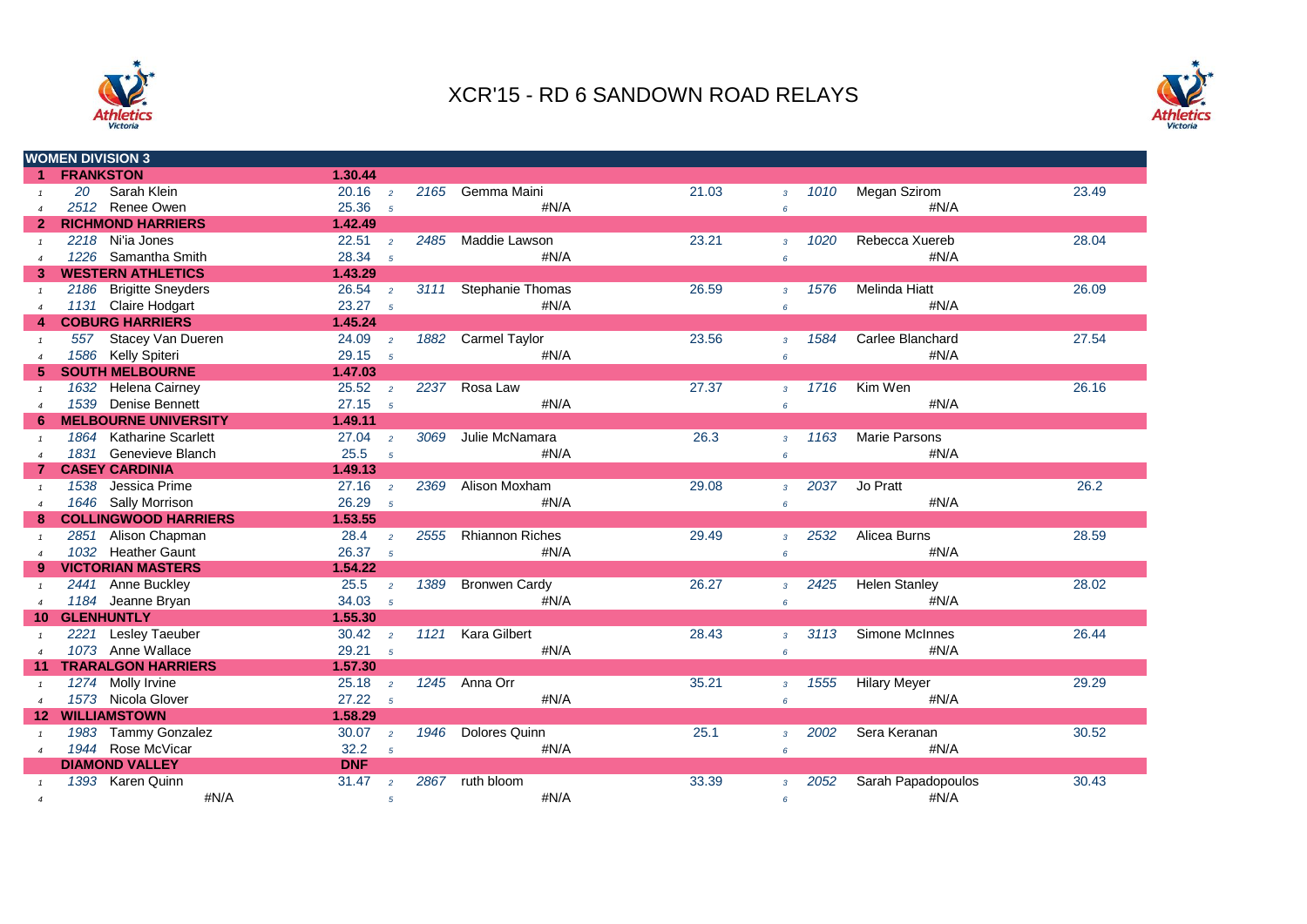



|                  | <b>WOMEN DIVISION 4</b>        |                                   |      |                      |       |                         |      |                           |       |
|------------------|--------------------------------|-----------------------------------|------|----------------------|-------|-------------------------|------|---------------------------|-------|
|                  | <b>YARRA RANGES</b>            | 1.15.52                           |      |                      |       |                         |      |                           |       |
|                  | 2538 Sienna Somerville         | $26.22 \t2$                       | 2262 | Amanda Laven         | 26.26 | $\overline{\mathbf{3}}$ | 2089 | Veida Somerville          | 23.04 |
| $\overline{4}$   | #N/A                           | $\overline{5}$                    |      | #N/A                 |       | 6                       |      | #N/A                      |       |
|                  | <b>MONASH UNIVERSITY (INV)</b> | 1.16.28                           |      |                      |       |                         |      |                           |       |
|                  | Sarah Lund                     | 24.07 <sub>2</sub>                |      | Sonia O'Sullivan     | 25.23 | $\overline{3}$          |      | Sarah Cheong              | 26.58 |
| $\overline{A}$   | #N/A                           | $5\overline{5}$                   |      | #N/A                 |       | 6 <sup>1</sup>          |      | #N/A                      |       |
| 3                | <b>KNOX ATHLETICS</b>          | 1.18.04                           |      |                      |       |                         |      |                           |       |
|                  | 1260 Karen Thorp               | $\overline{22.48}$ $\overline{2}$ |      | 1563 Emily Robertson | 25.45 | $\overline{3}$          | 1104 | Annette Pelgrim           | 29.31 |
| $\overline{4}$   | $\sharp N/A$                   | $5^{\circ}$                       |      | $\#N/A$              |       | $6^{\circ}$             |      | #N/A                      |       |
|                  | <b>ATHLETICS NUNAWADING</b>    | 1.18.22                           |      |                      |       |                         |      |                           |       |
| $\mathbf{1}$     | 1638 Brigitte Seeley           | $23.45$ $2$                       |      | 1901 Gemma Hall      | 25.43 | $\overline{3}$          | 1975 | Jacqui Van Veenendaal     | 28.54 |
| $\boldsymbol{A}$ | #N/A                           | $\overline{5}$                    |      | # $N/A$              |       | $6^{\circ}$             |      | #N/A                      |       |
|                  | <b>KEILOR ST. BERNARDS</b>     | 1.21.14                           |      |                      |       |                         |      |                           |       |
| $\mathbf{1}$     | 1170 Carolyn Tonelli           | $27.19$ $2$                       |      | 2717 Amy Brown       | 28.22 | $\overline{3}$          | 2309 | Elise Aplin               | 25.33 |
| $\overline{A}$   | #N/A                           | $\overline{5}$                    |      | #N/A                 |       | $6^{\circ}$             |      | #N/A                      |       |
| 6                | <b>RINGWOOD</b>                | 1.22.41                           |      |                      |       |                         |      |                           |       |
|                  | 2368 Shannon McDade            | $23.58$ 2                         |      | 2140 Coral Farr      | 31.07 | $\mathcal{R}$           | 1725 | Anne Lord                 | 27.47 |
| $\overline{A}$   | # $N/A$                        | $\overline{5}$                    |      | #N/A                 |       | $6^{\circ}$             |      | #N/A                      |       |
|                  | <b>SOUTH COAST ATHLETICS</b>   | 1.24.13                           |      |                      |       |                         |      |                           |       |
|                  | 1544 Sarah Lewis               | $24.08$ $2$                       |      | 1543 Imigen Langford | 28.26 | $\overline{3}$          | 2798 | Pauline Wilkinson         | 31.39 |
|                  | $\#N/A$                        | 5 <sup>5</sup>                    |      | # $N/A$              |       | $6^{\circ}$             |      | #N/A                      |       |
|                  | <b>SOUTH MELBOURNE</b>         | 1.26.38                           |      |                      |       |                         |      |                           |       |
| $\mathbf{1}$     | 1534 Erin Corbyn               | $\overline{26.51}$ 2              |      | 2505 Caroline Cleary | 29.36 | $\overline{3}$          | 2082 | Amanda Kramer             | 30.11 |
| $\overline{4}$   | #N/A                           | $5^{\circ}$                       |      | #N/A                 |       | 6                       |      | #N/A                      |       |
| 9                | <b>MENTONE</b>                 | 1.32.11                           |      |                      |       |                         |      |                           |       |
|                  | 1004 Alana Durham              | 32.51 z                           |      | 2375 Ella Rizzi      | 26.57 | $\overline{3}$          | 2044 | <b>Christina Petrakos</b> | 32.23 |
| $\overline{4}$   | #N/A                           | $5^{\circ}$                       |      | #N/A                 |       | $6\overline{6}$         |      | #N/A                      |       |
| 10               | <b>GLENHUNTLY</b>              | 1.35.24                           |      |                      |       |                         |      |                           |       |
|                  | 1486 Natasha Ockenden          | $30.58$ 2                         |      | 1730 Jillian Healy   | 35.36 | $\overline{3}$          | 1285 | <b>Helen Rainey</b>       | 29.54 |
| $\overline{4}$   | #N/A                           | $5^{\circ}$                       |      | #N/A                 |       | $6\overline{6}$         |      | #N/A                      |       |
| 11.              | <b>COLLINGWOOD HARRIERS</b>    | 1.47.55                           |      |                      |       |                         |      |                           |       |
|                  | 1682 Helen Walpole             | $31.13 \t2$                       | 2574 | Jessica Newton       | 43.19 | $\overline{3}$          | 2146 | Sofie Fabre               | 33.23 |
| $\overline{4}$   | #N/A                           | $\overline{5}$                    |      | #N/A                 |       | $6\overline{6}$         |      | #N/A                      |       |
|                  | <b>WELLINGTON ATHLETICS</b>    | <b>DNF</b>                        |      |                      |       |                         |      |                           |       |
|                  | 1148 Georgia Pearson           | 27.08 <sub>2</sub>                |      | #N/A                 |       | $\overline{3}$          |      | #N/A                      |       |
|                  | #N/A                           | $5\overline{5}$                   |      | #N/A                 |       | $6^{\circ}$             |      | #N/A                      |       |
|                  | <b>DONCASTER ATHLETICS</b>     | <b>DNS</b>                        |      |                      |       |                         |      |                           |       |
| $\mathbf{1}$     | #N/A                           | $\overline{2}$                    |      | #N/A                 |       | $\overline{3}$          |      | #N/A                      |       |
| $\overline{A}$   | #N/A                           | $5\overline{5}$                   |      | #N/A                 |       | $\ddot{\delta}$         |      | #N/A                      |       |
|                  | <b>OLD XAVERIANS</b>           | <b>DNS</b>                        |      |                      |       |                         |      |                           |       |
|                  | #N/A                           | $\overline{2}$                    |      | #N/A                 |       | $\overline{3}$          |      | #N/A                      |       |
| $\overline{A}$   | #N/A                           | $\sqrt{5}$                        |      | #N/A                 |       | $\epsilon$              |      | #N/A                      |       |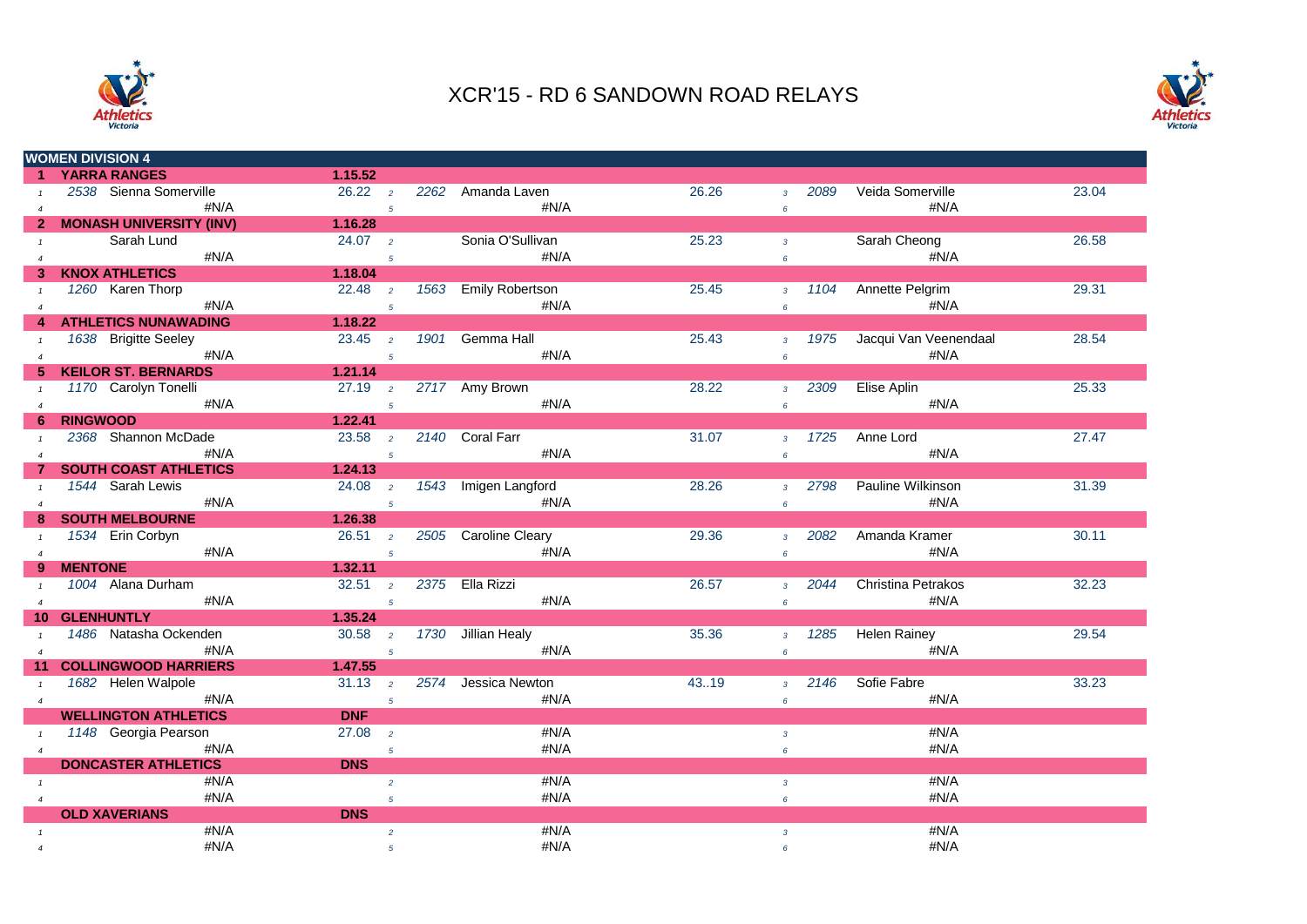



| <b>WOMEN DIVISION 5</b> |                 |                              |      |            |                |      |                       |       |                         |                  |                  |       |
|-------------------------|-----------------|------------------------------|------|------------|----------------|------|-----------------------|-------|-------------------------|------------------|------------------|-------|
| -1                      |                 | <b>MELBOURNE UNIVERSITY</b>  |      | 1.25.21    |                |      |                       |       |                         |                  |                  |       |
|                         |                 | 1396 Cassandra Cohen         |      | 29.07      | $\overline{2}$ | 2337 | Rachel Painter        | 27.05 | $\mathbf{3}$            | $\frac{3210}{ }$ | <b>Ilka Barr</b> | 29.07 |
| $\overline{4}$          |                 |                              | #N/A |            | $\overline{5}$ |      | #N/A                  |       | $6\overline{6}$         |                  | $\sharp N/A$     |       |
|                         |                 | <b>YARRA RANGES #1 (INV)</b> |      | 1.29.45    |                |      |                       |       |                         |                  |                  |       |
| $\mathbf{1}$            |                 | Laura Kasper                 |      | 30.25      | $\overline{2}$ |      | Claire Knell          | 29.23 | $\mathbf{R}$            | 2172             | Sue McCall       | 29.57 |
| $\overline{A}$          |                 |                              | #N/A |            | 5 <sup>5</sup> |      | #N/A                  |       | 6                       |                  | #N/A             |       |
|                         | <b>BOX HILL</b> |                              |      | 1.30.09    |                |      |                       |       |                         |                  |                  |       |
| $\mathbf{1}$            |                 | 1424 Kelly Ulf               |      | 30.07      | $\overline{2}$ | 2783 | Nicole Smith          | 31.55 | $\mathbf{3}$            | 2178             | Pia Hunter       | 28.14 |
| $\overline{4}$          |                 |                              | #N/A |            | $5^{\circ}$    |      | #N/A                  |       | $6\overline{6}$         |                  | #N/A             |       |
|                         |                 | <b>ATHLETICS ESSENDON</b>    |      | 1.30.40    |                |      |                       |       |                         |                  |                  |       |
| $\mathbf{1}$            |                 | 1558 Teri Crook              |      | 29.54      | $\overline{2}$ | 1383 | Angela Natoli         | 27.13 | $\overline{\mathbf{3}}$ | 1927             | Melissa Hardiman | 33.33 |
| $\boldsymbol{\Delta}$   |                 |                              | #N/A |            | $\overline{5}$ |      | #N/A                  |       | $6\overline{6}$         |                  | #N/A             |       |
| 5                       |                 | <b>SOUTH MELBOURNE #1</b>    |      | 1.31.43    |                |      |                       |       |                         |                  |                  |       |
|                         |                 | 1094 Caroline Scott          |      | 29.2       | $\overline{2}$ | 2792 | Ellen Walsh           | 31.56 | $3^{\circ}$             | 2996             | Linda Loughton   | 30.27 |
| $\overline{4}$          |                 |                              | #N/A |            | 5 <sup>5</sup> |      | #N/A                  |       | $6\overline{6}$         |                  | #N/A             |       |
| 6                       |                 | <b>CASEY CARDINIA</b>        |      | 1.32.00    |                |      |                       |       |                         |                  |                  |       |
|                         |                 | 1155 Holly Webber            |      | 30.01      | $\overline{2}$ | 2038 | <b>Megan Pratt</b>    | 32.28 | $\overline{3}$          |                  | Tanya Craig      | 29.31 |
| $\overline{4}$          |                 |                              | #N/A |            | $\mathfrak{s}$ |      | #N/A                  |       | $6\overline{6}$         |                  | #N/A             |       |
|                         |                 | <b>MALVERN HARRIERS</b>      |      | 1.33.20    |                |      |                       |       |                         |                  |                  |       |
|                         |                 | 2544 Eimear Fox              |      | 30.47      | $\overline{2}$ | 1844 | Caroline Howard       | 30.54 | $\overline{3}$          | 2535             | Christine Horn   | 31.34 |
| $\boldsymbol{\Lambda}$  |                 |                              | #N/A |            | $5^{\circ}$    |      | #N/A                  |       | $6\overline{6}$         |                  | # $N/A$          |       |
| 8                       |                 | <b>WESTERN ATHLETICS</b>     |      | 1.35.00    |                |      |                       |       |                         |                  |                  |       |
| $\mathbf{1}$            | 2600            | Diana Macdonald              |      | 30.19      | 2 <sup>7</sup> | 1438 | Rachel McMinimee      | 33.3  | $\mathbf{3}$            | 2827             | Vana Evans       | 31.11 |
| $\overline{4}$          |                 |                              | #N/A |            | 5 <sup>5</sup> |      | #N/A                  |       | 6                       |                  | #N/A             |       |
| 9                       |                 | <b>YARRA RANGES #2 (INV)</b> |      | 1.41.25    |                |      |                       |       |                         |                  |                  |       |
| $\mathbf{1}$            | 2336            | Emma Wilton                  |      | 31.17      | $\overline{2}$ |      | <b>Tracey Russell</b> | 37.41 | $\overline{3}$          |                  | Erika Bedyn      | 32.27 |
| $\overline{4}$          |                 |                              | #N/A |            | $5^{\circ}$    |      | #N/A                  |       | 6                       |                  | #N/A             |       |
|                         |                 | <b>ATHLETICS NUNAWADING</b>  |      | <b>DNF</b> |                |      |                       |       |                         |                  |                  |       |
| $\overline{1}$          |                 | 2373 Isabelle Wright         |      | 29.36      | $\overline{2}$ | 2292 | <b>Taylah James</b>   | 28.24 | $\overline{3}$          |                  | #N/A             |       |
|                         |                 |                              | #N/A |            | $\overline{5}$ |      | #N/A                  |       | $6\overline{6}$         |                  | #N/A             |       |
|                         |                 | <b>VICTORIAN MASTERS</b>     |      | <b>DNF</b> |                |      |                       |       |                         |                  |                  |       |
| $\mathbf{1}$            | 1991            | Andrea Draper                |      |            | $\overline{2}$ | 1741 | Linda Black           | 32.14 | $\overline{3}$          |                  | #N/A             |       |
| $\overline{4}$          |                 |                              | #N/A |            | $\overline{5}$ |      | #N/A                  |       | $6\overline{6}$         |                  | #N/A             |       |
|                         |                 | <b>COLLINGWOOD HARRIERS</b>  |      | <b>DNS</b> |                |      |                       |       |                         |                  |                  |       |
|                         |                 |                              |      |            | $\overline{2}$ |      | #N/A                  |       | $\overline{3}$          |                  | #N/A             |       |
| $\overline{a}$          |                 |                              | #N/A |            | $\overline{5}$ |      | #N/A                  |       | $6\overline{6}$         |                  | #N/A             |       |
|                         |                 | <b>SOUTH MELBOURNE #2</b>    |      | <b>DNS</b> |                |      |                       |       |                         |                  |                  |       |
| $\mathbf{1}$            |                 |                              | #N/A |            | $\overline{2}$ |      | #N/A                  |       | $\overline{3}$          |                  | #N/A             |       |
| $\boldsymbol{\Lambda}$  |                 |                              | #N/A |            | $\overline{5}$ |      | #N/A                  |       | $6\overline{6}$         |                  | #N/A             |       |
|                         |                 | <b>SOUTH MELBOURNE #3</b>    |      | <b>DNS</b> |                |      |                       |       |                         |                  |                  |       |
|                         |                 |                              | #N/A |            | $\overline{2}$ |      | #N/A                  |       | $\overline{3}$          |                  | #N/A             |       |
| $\overline{A}$          |                 |                              | #N/A |            | $\overline{5}$ |      | #N/A                  |       | 6                       |                  | #N/A             |       |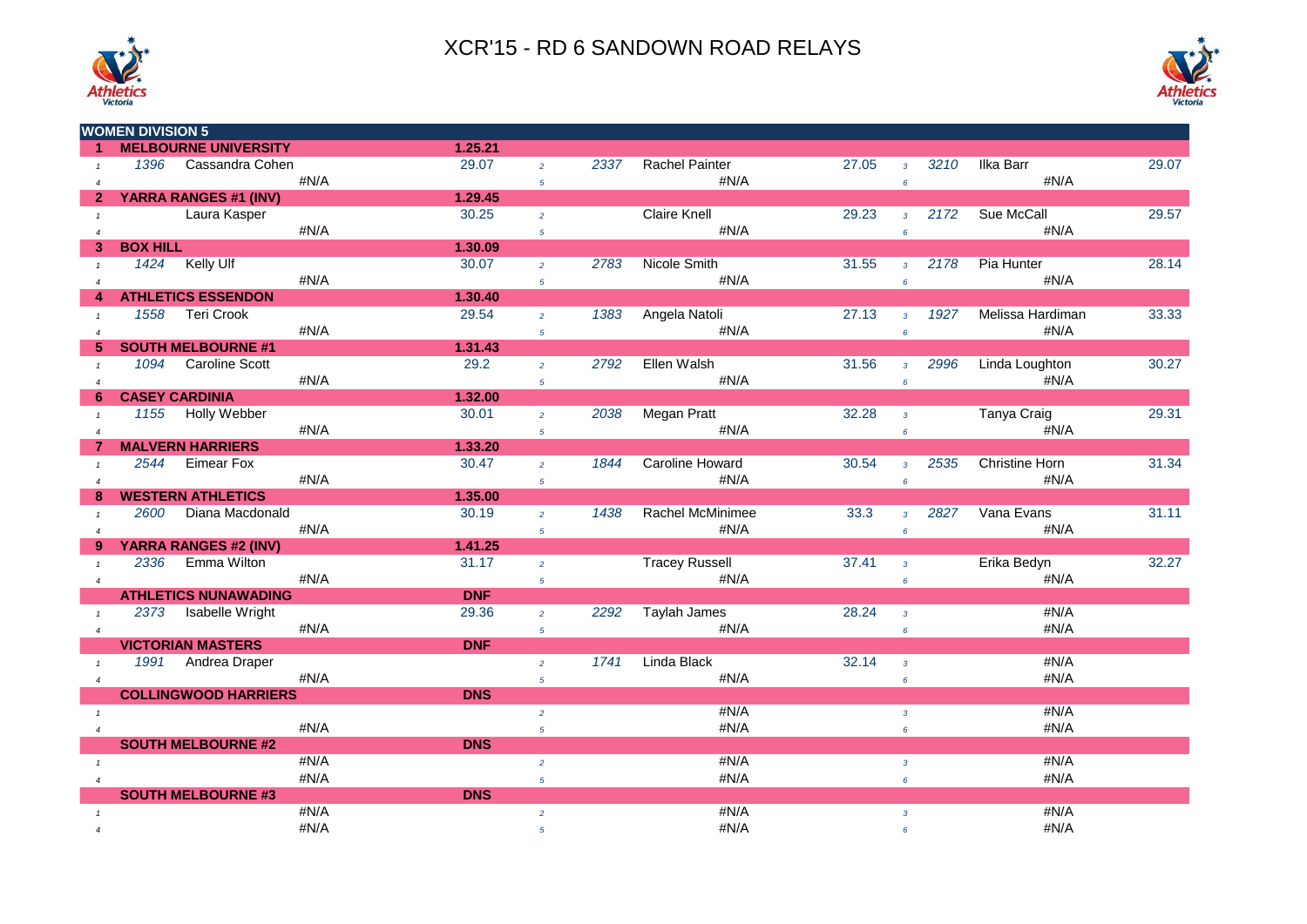



| MENS 40+         |                               |            |                |                       |                |                                  |        |
|------------------|-------------------------------|------------|----------------|-----------------------|----------------|----------------------------------|--------|
|                  | <b>BALLARAT REGION</b>        | 1.05.27    |                |                       |                |                                  |        |
| $\mathbf{f}$     | 1047 Jamie Maher              | 21.26      | 2 <sup>7</sup> | 1950 Tony Preston     | 22.03          | 3 1614 Andrew Lang               | 22.02  |
| 4                | #N/A                          |            | 5 <sup>1</sup> | #N/A                  | 6              | #N/A                             |        |
| $\overline{2}$   | <b>ATHLETICS WAVERLEY</b>     | 1.06.48    |                |                       |                |                                  |        |
| $\mathbf{f}$     | 2357 Stephen Paine            | 22.42      | 2 <sup>7</sup> | 1481 Martin Spiteri   | 22.44          | 3 1450 James Atkinson            | 21.22  |
| 4                | #N/A                          |            | 5 <sup>5</sup> | #N/A                  | 6              | #N/A                             |        |
| 3                | <b>DONCASTER ATHLETICS</b>    | 1.09.40    |                |                       |                |                                  |        |
| $\mathbf{f}$     | 2299 Roderic De Highden       | 23.23      | $\mathcal{P}$  | 2294 Whaddon Niewoudt | 22.28          | 3 531 Campbell Mclennan          | 23.49  |
| 4                | #N/A                          |            | 5              | #N/A                  | 6              | #N/A                             |        |
| 4                | <b>APS UNITED</b>             | 1.10.34    |                |                       |                |                                  |        |
| $\mathbf{f}$     | 1300 Luke Goodman             | 22.09      | $\overline{2}$ | 2823 Todd Garrett     | 24.56          | 3 1988 Justin Wilson             | 23.29  |
| 4                | #N/A                          |            | 5              | $\sharp N/A$          | 6              | #N/A                             |        |
| 5                | <b>GLENHUNTLY #1</b>          | 1.11.05    |                |                       |                |                                  |        |
|                  | 2866 Andrew McEvoy            | 21.58      | 2 <sup>7</sup> | 1207 Graham Coutts    |                | 24.15 3 1251 Christopher Allan   | 24.52  |
| 4                | #N/A                          |            | 5 <sup>1</sup> | #N/A                  | 6              | #N/A                             |        |
| 6                | <b>KEILOR ST. BERNARDS</b>    | 1.11.18    |                |                       |                |                                  |        |
| $\mathbf{1}$     | 1412 Peter Keighery           | 25.51      | 2 <sup>7</sup> | 2655 David Abfalter   | 23.06          | 3 1634 Domenic Michienzi         | 22.21/ |
| $\overline{4}$   | #N/A                          |            | 5              | #N/A                  | 6              | #N/A                             |        |
| $\overline{7}$   | <b>COLLINGWOOD HARRIERS</b>   | 1.13.33    |                |                       |                |                                  |        |
| $\mathbf{f}$     | 3181 SUSUMU MIURA             | 25.06      | $\overline{2}$ | 1994 Anthony Hally    |                | 23.32 3 1432 Christopher Waldron | 24.55  |
| $\overline{4}$   | #N/A                          |            | 5 <sup>5</sup> | #N/A                  | $6^{\circ}$    | #N/A                             |        |
| 8                | <b>BENDIGO REGION</b>         | 1.15.14    |                |                       |                |                                  |        |
| $\mathbf{1}$     | 487 Gregory Hilson            | 24.15      | 2 <sup>7</sup> | 1029 Leigh Browell    | 25.33          | 3 2501 David Heislers            | 25.26  |
| $\overline{4}$   | #N/A                          |            | 5 <sup>1</sup> | #N/A                  | $6^{\circ}$    | #N/A                             |        |
| 9                | <b>BOX HILL</b>               | 1.16.25    |                |                       |                |                                  |        |
| $\mathbf{1}$     | 1567 Tony Langelaan           | 23.18      | $\overline{2}$ | 1470 Dino Crivelli    | 28.4           | 3 2064 Christopher O'Connor      | 24.27  |
| $\overline{4}$   | #N/A                          |            | 5 <sup>1</sup> | #N/A                  | $6^{\circ}$    | #N/A                             |        |
| 10               | <b>GEELONG REGION</b>         | 1.23.43    |                |                       |                |                                  |        |
|                  | 1774 Peter Samon              | 31.52      | $2^{\circ}$    | 1297 Shane Holliday   | 27.28          | 3 2195 Jack Verstraten           | 25.03  |
| $\overline{4}$   | #N/A                          |            | 5              | #N/A                  | 6              | #N/A                             |        |
|                  | <b>DIAMOND VALLEY</b><br>#N/A | <b>DNS</b> |                | #N/A                  |                | #N/A                             |        |
| $\mathbf{1}$     | #N/A                          |            | $\overline{a}$ |                       | $\overline{3}$ |                                  |        |
| $\boldsymbol{A}$ | <b>GLENHUNTLY #2</b>          | <b>DNS</b> | 5              | #N/A                  | 6              | #N/A                             |        |
|                  | #N/A                          |            |                | #N/A                  |                | #N/A                             |        |
| $\mathbf{f}$     | #N/A                          |            | $\overline{2}$ | #N/A                  | $\overline{3}$ | #N/A                             |        |
| $\overline{4}$   |                               |            | 5              |                       | 6              |                                  |        |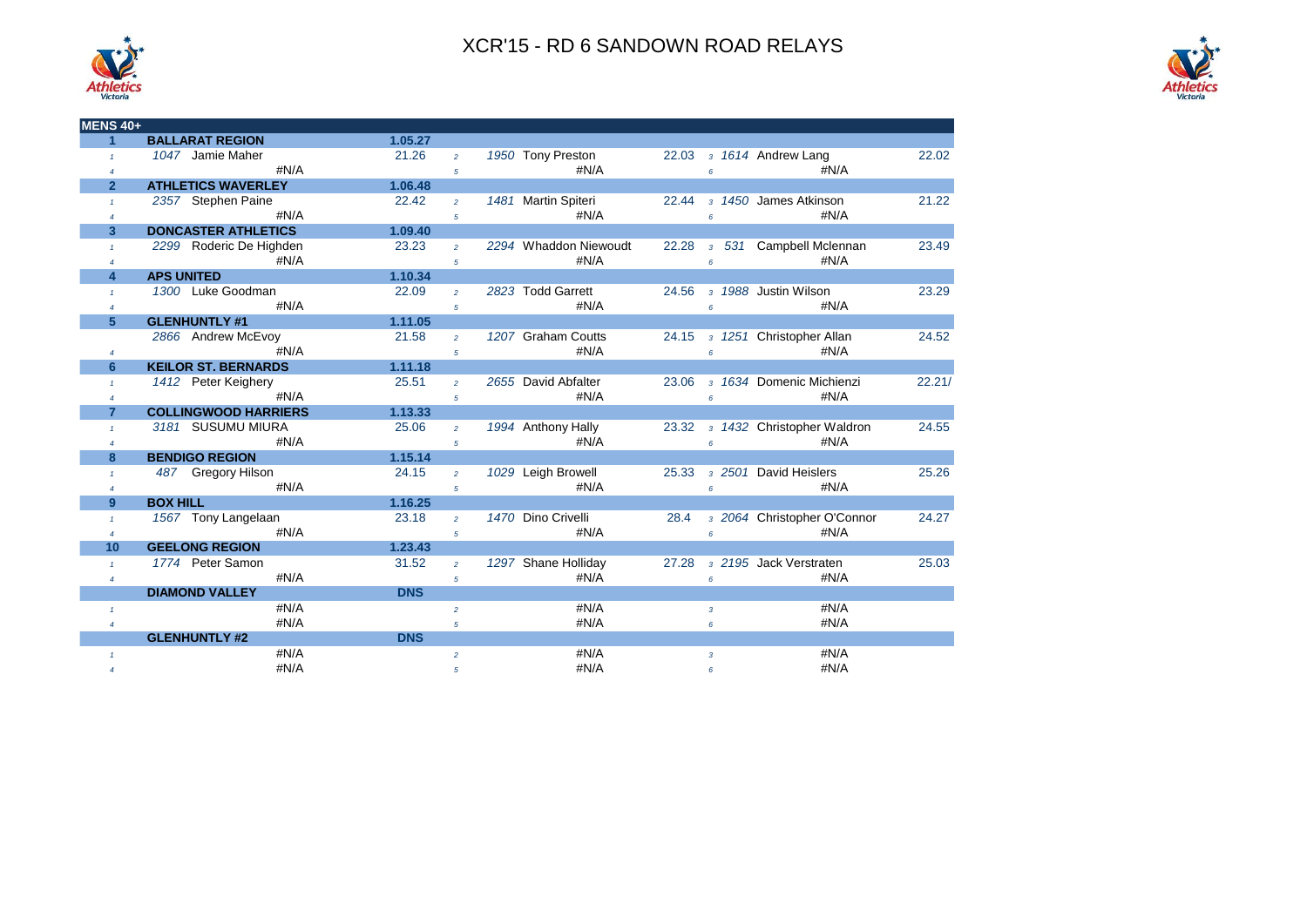



| <b>MENS 50+</b>                |                                               |                  |                              |                            |                    |                 |                        |       |
|--------------------------------|-----------------------------------------------|------------------|------------------------------|----------------------------|--------------------|-----------------|------------------------|-------|
| $\mathbf{1}$                   | <b>BOX HILL</b>                               | 1.06.49          |                              |                            |                    |                 |                        |       |
| $\mathbf{1}$                   | 2116 John Meagher                             | 20.37            | $\overline{2}$               | 3094 Andrew Egginton       | 22.37              |                 | 3 2365 Peter Stefanos  | 23.35 |
| $\overline{4}$                 | #N/A                                          |                  | $\overline{5}$               | #N/A                       |                    | 6               | #N/A                   |       |
| $\overline{2}$                 | <b>APS UNITED</b>                             | 1.09.48          |                              |                            |                    |                 |                        |       |
| $\mathbf{1}$                   | 2360 Mark Purvis                              | 22.35            | $\overline{2}$               | 1305 Douglas Lee           | 23.34              |                 | 3 1916 Scott Lawrence  | 23.39 |
| $\overline{4}$                 | #N/A                                          |                  | 5                            | #N/A                       |                    | $6^{\circ}$     | #N/A                   |       |
| 3                              | <b>DIAMOND VALLEY</b>                         | 1.10.21          |                              |                            |                    |                 |                        |       |
| $\mathbf{f}$                   | 1419 Philip Champion                          | 22.5             | $\overline{2}$               | 1710 Martin Murray         | 23.3               |                 | 3 1799 Andrew McKenzie | 24.01 |
| $\overline{4}$                 | #N/A                                          |                  | $\overline{5}$               | #N/A                       |                    |                 | #N/A                   |       |
| 4                              | <b>BALLARAT REGION</b>                        | 1.10.54          |                              |                            |                    |                 |                        |       |
| $\mathbf{1}$                   | 499 Alistair Ham                              | 21.49            | $\overline{2}$               | 1200 Vincent Duffy         | 24.24              |                 | 3 517 Stephen Mclennan | 24.41 |
| $\overline{a}$                 | #N/A                                          |                  | $\mathbf{5}$                 | #N/A                       |                    | $6^{\circ}$     | #N/A                   |       |
| $\overline{5}$                 | <b>COLLINGWOOD HARRIERS</b>                   | 1.16.02          |                              |                            |                    |                 |                        |       |
| $\mathbf{f}$                   | 2058 Paul Viney                               | 24.52            | $\overline{2}$               | 1034 Peter Gaunt           | 24.39              |                 | 3 1085 John Crameri    | 28.31 |
| $\overline{4}$                 | #N/A                                          |                  | 5                            | #N/A                       |                    | $6\overline{6}$ | #N/A                   |       |
| 6                              | <b>ATHLETICS WAVERLEY</b>                     | 1.16.28          |                              |                            |                    |                 |                        |       |
| $\mathbf{1}$                   | 1643 Michael Harvey                           | 24.29            | $\overline{2}$               | 2345 Michael Jansen        | 25.5               |                 | 3 3098 Glenn Goodman   | 26.09 |
| $\overline{4}$                 | #N/A                                          |                  | $\sqrt{5}$                   | #N/A                       |                    | $6\overline{6}$ | #N/A                   |       |
| $\overline{7}$                 | <b>GLENHUNTLY #1</b>                          | 1.12.44          |                              |                            |                    |                 |                        |       |
| $\mathcal{I}$                  | 2220 Paul Strangio                            | 21.54            | $\mathfrak{p}$               | 1846 Chris Wardlaw         | 26.18              |                 | 3 1645 Michael Ryan    | 24.32 |
| $\overline{4}$                 | #N/A                                          |                  | $5^{\circ}$                  | #N/A                       |                    | 6 <sup>1</sup>  | #N/A                   |       |
| 8                              | <b>SOUTH MELBOURNE #1</b><br>1303 Zeb Phoenix | 1.17.48<br>27.38 |                              | 1553 Andrew Kincaid        | 26.39              |                 | 3 2739 John Nicola     | 23.31 |
| $\mathbf{f}$<br>$\overline{4}$ | #N/A                                          |                  | $\overline{2}$<br>$\sqrt{5}$ | #N/A                       |                    | $6\overline{6}$ | #N/A                   |       |
| 9                              | <b>KEILOR ST. BERNARDS</b>                    | 1.19.17          |                              |                            |                    |                 |                        |       |
| $\mathbf{1}$                   | 1729 John Kondogonis                          | 25.5             | $\overline{2}$               | 1575 Gregory Moore         | 26.36              |                 | 3 2141 Paul Kennedy    | 26.51 |
| $\overline{4}$                 | #N/A                                          |                  | $\sqrt{5}$                   | #N/A                       |                    | $6\overline{6}$ | #N/A                   |       |
| 10                             | <b>BENDIGO REGION</b>                         | 1.23.16          |                              |                            |                    |                 |                        |       |
| $\mathbf{f}$                   | 2062 Geoffrey Vendy                           | 33.39            | $\overline{2}$               | 1229 Eric Baker            | 26.21              |                 | 3 2808 Rossi Evans     | 23.16 |
| $\overline{4}$                 | #N/A                                          |                  | $\overline{5}$               | #N/A                       |                    | $6^{\circ}$     | #N/A                   |       |
|                                | <b>COBURG HARRIERS</b>                        | <b>DNF</b>       |                              |                            |                    |                 |                        |       |
| $\mathbf{1}$                   | 1458 Michael Meaney                           | 28               |                              | 1147 Kenneth Carter        | $56.24 \t3$        |                 | #N/A                   |       |
| $\overline{4}$                 | #N/A                                          |                  | $5\overline{5}$              | #N/A                       |                    | $6^{\circ}$     | #N/A                   |       |
|                                | <b>GLENHUNTLY #2</b>                          | <b>DNF</b>       |                              |                            |                    |                 |                        |       |
| $\mathbf{1}$                   | 1923 Humphrey Enter                           | 28.49            | $\overline{2}$               | 1026 Kevin Esmore          | 41                 | $\overline{3}$  | #N/A                   |       |
| $\overline{4}$                 | #N/A                                          |                  | $\sqrt{5}$                   | #N/A                       |                    | 6               | #N/A                   |       |
|                                | <b>OAKLEIGH</b>                               | <b>DNF</b>       |                              |                            |                    |                 |                        |       |
| $\mathbf{f}$                   | 1820 Ian Poulton                              | 40.21            | $\overline{2}$               | #N/A                       |                    | $\overline{3}$  | #N/A                   |       |
| $\overline{a}$                 | #N/A                                          |                  | $\overline{5}$               | #N/A                       |                    | $6^{\circ}$     | #N/A                   |       |
|                                | <b>OLD XAVERIANS</b>                          | <b>DNF</b>       |                              |                            |                    |                 |                        |       |
| $\mathbf{1}$                   | 1497 Mark Anderson                            | 26.35            | $\overline{a}$               | 1112 Christopher Worsnop   | 29.25 <sub>3</sub> |                 | #N/A                   |       |
| $\overline{4}$                 | #N/A                                          |                  | $\sqrt{5}$                   | #N/A                       |                    | $6^{\circ}$     | #N/A                   |       |
|                                | <b>SOUTH MELBOURNE #2</b>                     | <b>DNF</b>       |                              |                            |                    |                 |                        |       |
| $\mathbf{1}$                   | 2101 Peter Casey<br>#N/A                      | 30.37            | $\overline{2}$               | 1524 Gregory Payne<br>#N/A | 28.47              | $\overline{3}$  | #N/A                   |       |
|                                |                                               |                  | $\sqrt{5}$                   |                            |                    | 6               | #N/A                   |       |
| $\overline{4}$                 |                                               |                  |                              |                            |                    |                 |                        |       |
| $\mathbf{1}$                   | <b>SOUTH COAST ATHLETICS</b><br>#N/A          | <b>DNS</b>       | $\overline{a}$               | #N/A                       |                    | $\mathbf{3}$    | #N/A                   |       |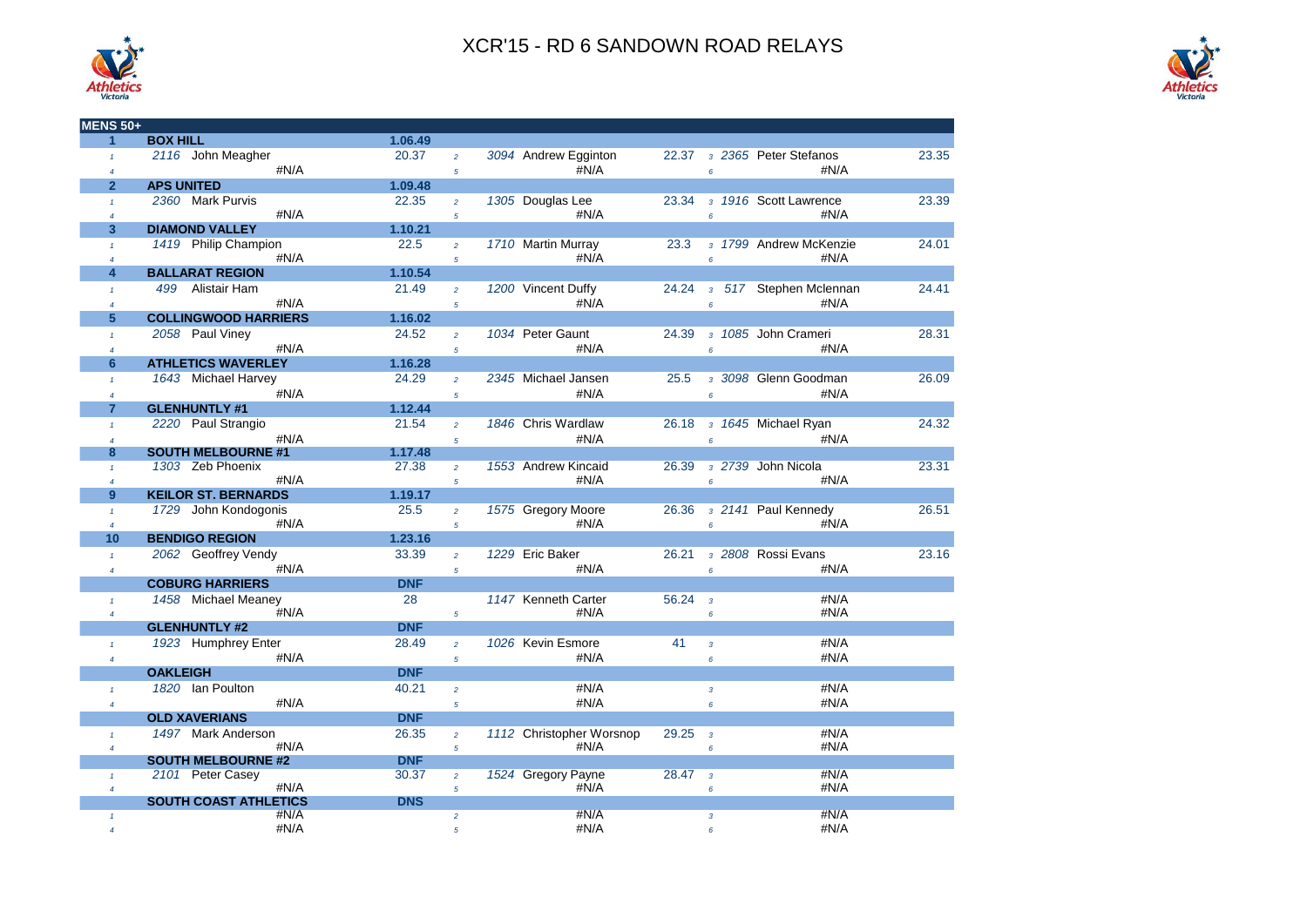



| <b>WOMEN 40+</b> |                             |            |                |                      |                        |                                  |
|------------------|-----------------------------|------------|----------------|----------------------|------------------------|----------------------------------|
|                  | <b>ATHLETICS WAVERLEY</b>   | 1.12.49    |                |                      |                        |                                  |
|                  | 1973 Kirsten Jackson        | 24.05      | $\overline{2}$ | 2346 Niamh O'Reilly  | 24.29                  | 24.12<br>3 2322 Alison Couper    |
|                  | #N/A                        |            | 5              | #N/A                 |                        | #N/A                             |
| $\overline{2}$   | <b>BALLARAT REGION</b>      | 1.14.58    |                |                      |                        |                                  |
|                  | Angela Williams             | 22.42      | $\overline{2}$ | Alison Fidler        | 27.09<br>$\mathcal{R}$ | 25.07<br><b>Michelle Hawkes</b>  |
|                  | #N/A                        |            | 5              | #N/A                 |                        | #N/A                             |
| 3                | <b>GLENHUNTLY</b>           | 1.15.28    |                |                      |                        |                                  |
|                  | 545 Kellie Macknamara       | 25.26      | $\overline{2}$ | Gill Highnam<br>1371 | 25.32                  | 24.3<br>3 1857 Bridget Wetherall |
|                  | #N/A                        |            | 5              | #N/A                 | 6                      | #N/A                             |
| 4                | <b>BOX HILL</b>             | 1.16.08    |                |                      |                        |                                  |
|                  | 2734 June Petrie            | 25.55      | $\overline{2}$ | 3064 Meagan Harvey   | 24.41                  | 25.32<br>3 528 Amanda Harper     |
|                  | #N/A                        |            | 5              | #N/A                 | 6                      | #N/A                             |
| 5                | <b>MENTONE</b>              | 1.24.54    |                |                      |                        |                                  |
|                  | 1886 Helen Bryan            | 25.46      | $\overline{2}$ | 1888 Kim Fernandes   | 29.2                   | 29.48<br>3 1887 Barb Eastwood    |
|                  | #N/A                        |            | 5              | #N/A                 | 6                      | #N/A                             |
| 6                | <b>WILLIAMSTOWN</b>         | 1.36.38    |                |                      |                        |                                  |
|                  | Linda Close                 | 33.1       | $\overline{2}$ | 2040 Anna Bearzi     | 31.21                  | 3 2176 Denise O'Shea<br>32.07    |
|                  | #N/A                        |            | 5              | #N/A                 |                        | #N/A                             |
| $\overline{7}$   | <b>WESTERN ATHLETICS</b>    | 1.40.36    |                |                      |                        |                                  |
|                  | 1519 Lorraine Glover        | 31.46      | $\overline{2}$ | 1132 Janice Hodgart  | 32.57                  | 3 1063 Brenda Cashin<br>35.53    |
|                  | #N/A                        |            | 5              | #N/A                 |                        | #N/A                             |
|                  | <b>KEILOR ST. BERNARDS</b>  | <b>DNF</b> |                |                      |                        |                                  |
|                  | 2142 Tracy McGoughan        | 32.46      | $\overline{2}$ | #N/A                 | $\overline{3}$         | #N/A                             |
|                  | #N/A                        |            | 5              | #N/A                 | 6                      | #N/A                             |
|                  | <b>COLLINGWOOD HARRIERS</b> | <b>DNS</b> |                |                      |                        |                                  |
|                  | #N/A                        |            | $\overline{2}$ | #N/A                 | $\overline{3}$         | #N/A                             |
|                  | #N/A                        |            | 5              | #N/A                 | 6                      | #N/A                             |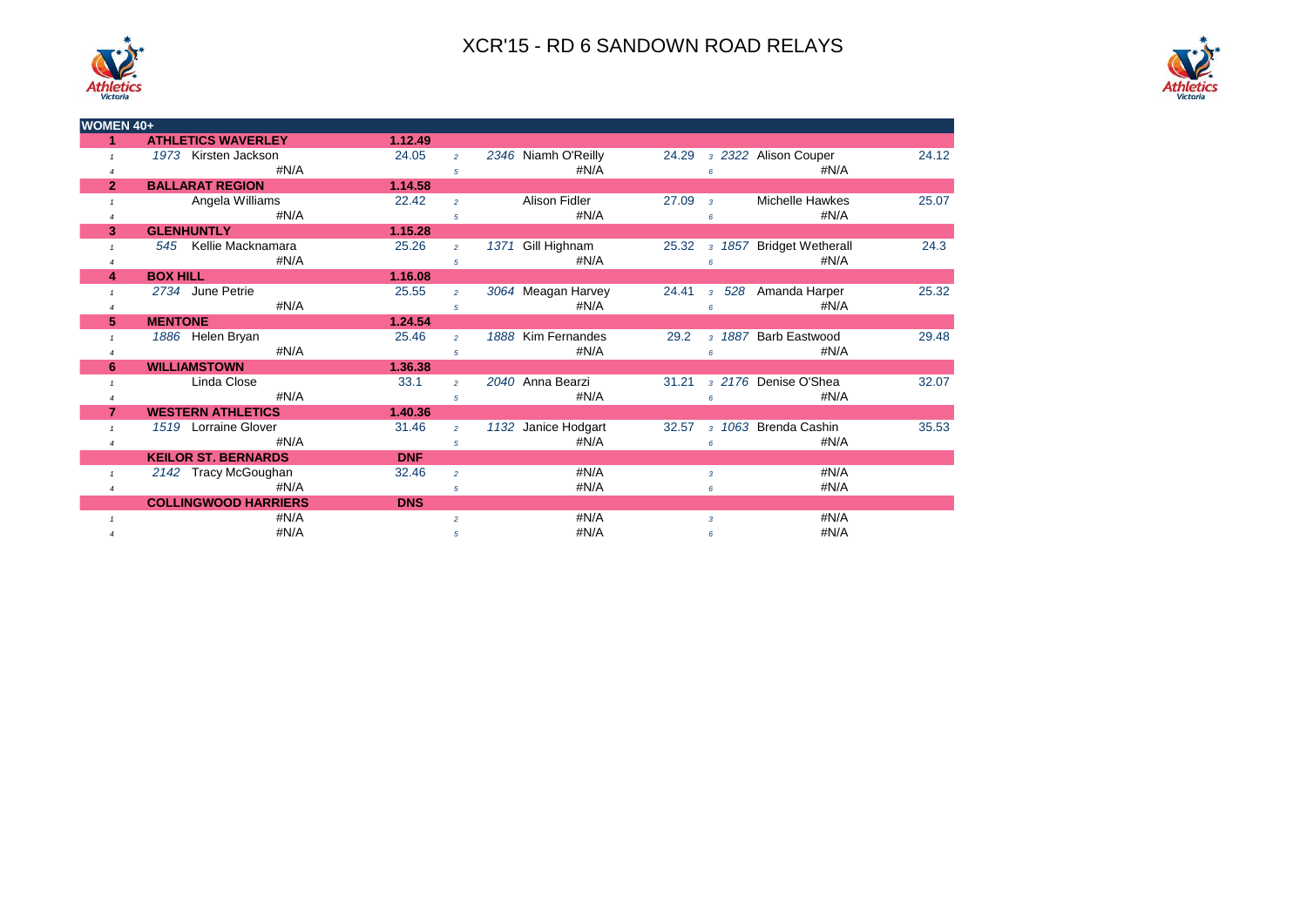



|                | <b>MENS U20</b>       |                                    |            |                |                             |       |                |      |                      |       |
|----------------|-----------------------|------------------------------------|------------|----------------|-----------------------------|-------|----------------|------|----------------------|-------|
|                |                       | <b>KNOX ATHLETICS #1</b>           | 1.00.49    |                |                             |       |                |      |                      |       |
| $\mathbf{1}$   |                       | 117 Nathan Percy                   | 20.25      | 2 <sup>1</sup> | 1954 David Friend           | 20.16 | 3 <sup>1</sup> | 1420 | Noah Deubel          | 20.08 |
| $\overline{4}$ |                       | #N/A                               |            | 5 <sup>5</sup> | #N/A                        |       | 6              |      | #N/A                 |       |
| $\mathbf{2}$   |                       | <b>BOX HILL AND REAL PROPERTY</b>  | 1.00.51    |                |                             |       |                |      |                      |       |
| $\mathcal{L}$  |                       | 2514 Benjamin Cox                  | 20.09      |                | 2 3110 Vaughan Smith        | 20    | $3-1$          |      | 2179 Zac Hunter      | 20.17 |
| $\overline{4}$ |                       | #N/A                               |            | 5 <sup>5</sup> | #N/A                        |       | $6^{\circ}$    |      | #N/A                 |       |
|                | <b>GEELONG REGION</b> |                                    | 1.00.53    |                |                             |       |                |      |                      |       |
| $\mathcal{L}$  |                       | 2196 Jacques Verstraten            | 20.3       | $2^{\circ}$    | 407 Isaac Hockey            | 19.49 | $3-1$          | 1641 | Eamon Anderson       | 20.29 |
| $\overline{4}$ |                       | #N/A                               |            | 5 <sup>5</sup> | #N/A                        |       | $6^{\circ}$    |      | #N/A                 |       |
|                |                       | <b>KNOX ATHLETICS #2</b>           | 1.01.39    |                |                             |       |                |      |                      |       |
| $\overline{1}$ |                       | 1718 Henry Kiellerup               | 20.06      |                | 2 2067 Alastair Christy     | 20.4  | $3-1$          |      | 2132 Eddie Wilson    | 20.53 |
| $\overline{A}$ |                       | #N/A                               |            | 5 <sup>5</sup> | #N/A                        |       | 6              |      | #N/A                 |       |
|                |                       | <b>WESTERN ATHLETICS</b>           | 1.02.07    |                |                             |       |                |      |                      |       |
| $\overline{1}$ |                       | 128 Daniel Dunstone                | 19.5       |                | 2 1119 Lochlan Lyness       | 21.19 | $3-1$          | 2080 | John Camilleri       | 20.58 |
| 4              |                       | #N/A                               |            | 5 <sup>5</sup> | #N/A                        |       | 6              |      | #N/A                 |       |
|                |                       | <b>GLENHUNTLY CLEARING CONTROL</b> | 1.02.40    |                |                             |       |                |      |                      |       |
|                |                       | 1372 Jack Highnam                  | 21.24      |                | 2 1271 Jack Bullock         | 21.42 | 3 <sup>7</sup> | 102  | Ben Kelly            | 19.34 |
| $\overline{A}$ |                       | #N/A                               |            | 5 <sub>5</sub> | #N/A                        |       | 6              |      | #N/A                 |       |
|                |                       | <b>BENDIGO REGION #2</b>           | 1.05.10    |                |                             |       |                |      |                      |       |
|                |                       | 2015 Matthew Heislers              | 20.59      |                | $\frac{2}{2}$ 415 Rhys Lias | 23.27 | $3-1$          |      | 3068 Alexander Evans | 20.44 |
|                |                       | #N/A                               |            | $5-1$          | #N/A                        |       | 6              |      | #N/A                 |       |
|                |                       | <b>KNOX ATHLETICS #3</b>           | 1.07.13    |                |                             |       |                |      |                      |       |
|                |                       | 1839 Nick Sheridan                 | 22.21      |                | 2 2073 Matthew Christy      | 21.5  | $3-1$          | 1838 | Daniel Sheridan      | 23.02 |
|                |                       | #N/A                               |            | 5 <sup>5</sup> | #N/A                        |       | 6              |      | #N/A                 |       |
|                |                       | <b>BENDIGO REGION #1</b>           | 1.13.16    |                |                             |       |                |      |                      |       |
|                |                       | 2274 Jake Hilson                   | 24.22      |                | 2 1871 Matthew Cindric      | 24.35 | $3-1$          | 3194 | Matthew Le Nepveu    | 24.19 |
| $\mathbf{3}$   |                       | #N/A                               |            | 5 <sup>5</sup> | #N/A                        |       | 6 <sup>1</sup> |      | #N/A                 |       |
|                |                       | <b>COLLINGWOOD HARRIERS</b>        | 1.14.25    |                |                             |       |                |      |                      |       |
|                |                       | 2028 Jordan Minter                 | 23.4       | $2^{\circ}$    | 2359 Drew Roberts           | 24.26 | $3-1$          | 2412 | Jacob Barnes         | 26.19 |
|                |                       | #N/A                               |            | 5              | #N/A                        |       | 6              |      | #N/A                 |       |
|                | <b>DIAMOND VALLEY</b> |                                    | <b>DNS</b> |                |                             |       |                |      |                      |       |
|                |                       | #N/A                               |            | $\overline{2}$ | #N/A                        |       | $\overline{3}$ |      | #N/A                 |       |
|                |                       | #N/A                               |            | 5              | #N/A                        |       | $\epsilon$     |      | #N/A                 |       |
|                | <b>FRANKSTON</b>      |                                    | <b>DNS</b> |                |                             |       |                |      |                      |       |
|                |                       | #N/A                               |            | $\overline{2}$ | #N/A                        |       | $\overline{3}$ |      | #N/A                 |       |
|                |                       | #N/A                               |            | $\overline{5}$ | #N/A                        |       | 6              |      | #N/A                 |       |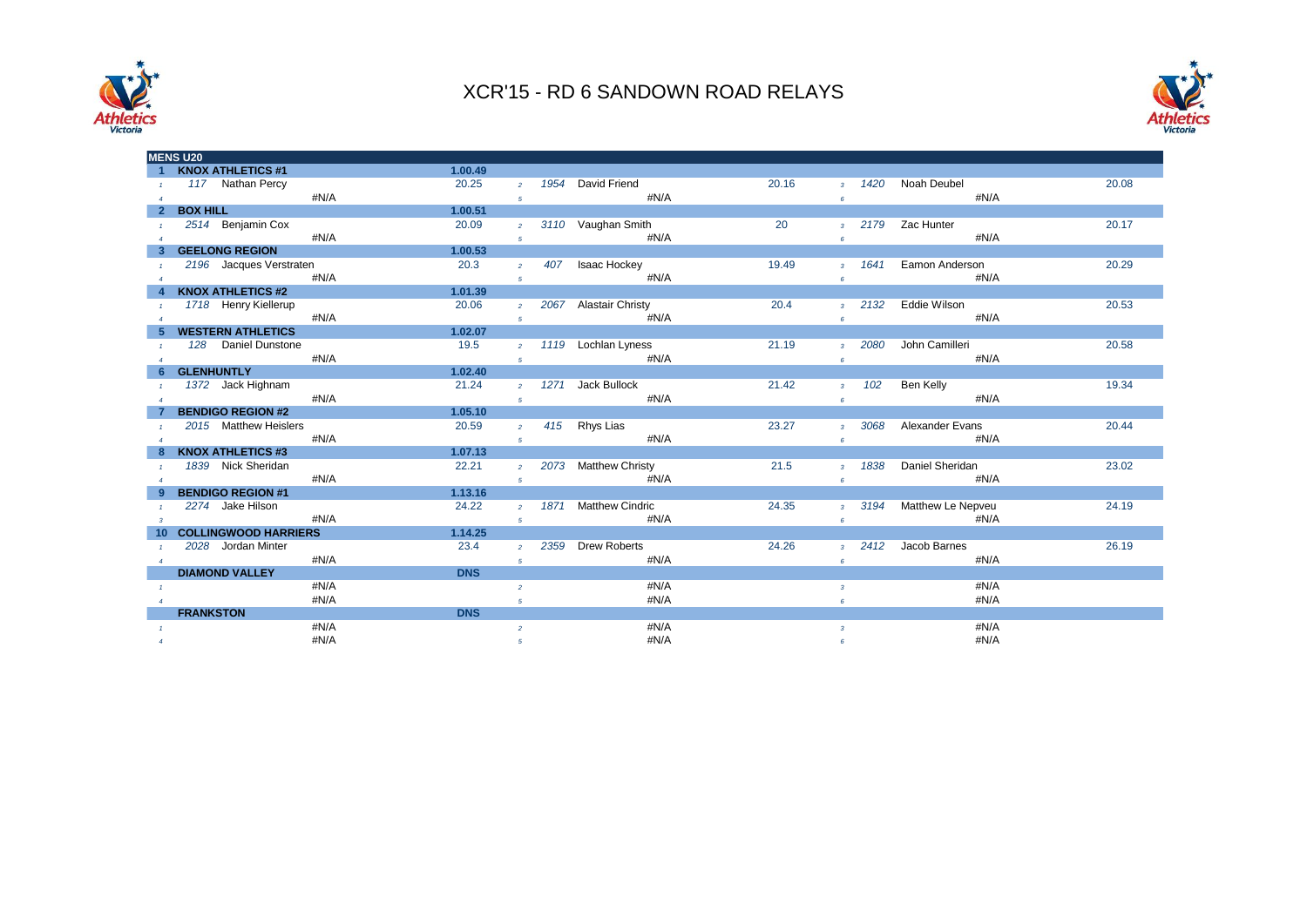



| <b>MENS U18</b>                                |                              |            |                |                        |          |                         |      |                           |       |
|------------------------------------------------|------------------------------|------------|----------------|------------------------|----------|-------------------------|------|---------------------------|-------|
| <b>GLENHUNTLY</b>                              |                              | 29.10      |                |                        |          |                         |      |                           |       |
| 1280 Samuel Toll                               |                              | 9.36       | $\overline{2}$ | 1487 William Ockenden  | 9.51     | 3 <sup>7</sup>          | 2713 | Daniel Hamilton           | 9.43  |
| $\overline{4}$                                 | #N/A                         |            | $\overline{5}$ | #N/A                   |          | $6\overline{6}$         |      | #N/A                      |       |
| <b>BOX HILL #1</b><br>$\overline{2}$           |                              | 29.33      |                |                        |          |                         |      |                           |       |
|                                                | 1173 Alexander Ritchie       | 9.49       | $\overline{2}$ | 2492 Scott McKenzie    | 9.3      | $\overline{3}$          | 204  | <b>Thomas Sellwood</b>    | 10.13 |
| $\overline{A}$                                 | #N/A                         |            | $\overline{5}$ | #N/A                   |          | $6^{\circ}$             |      | #N/A                      |       |
| <b>DIAMOND VALLEY #1</b><br>3                  |                              | 30.03      |                |                        |          |                         |      |                           |       |
| 189 Jaryd Clifford                             |                              | 9.35       | $2^{\circ}$    | 1418 Jake Champion     | 10.47    | $\overline{3}$          | 135  | Jarrod Woods              | 9.41  |
| $\overline{4}$                                 | #N/A                         |            | $\overline{5}$ | #N/A                   |          | $6^{\circ}$             |      | #N/A                      |       |
| <b>KEILOR ST. BERNARDS</b>                     |                              | 30.08      |                |                        |          |                         |      |                           |       |
|                                                | 1346 Alexander Sykes         | 9.59       | $2^{\circ}$    | 1514 Damian Hughes     | 9.56     | $\overline{3}$          | 1827 | <b>Patrick Matthews</b>   | 10.13 |
| $\overline{A}$                                 | #N/A                         |            | $\mathfrak{s}$ | #N/A                   |          | $6\overline{6}$         |      | #N/A                      |       |
|                                                | <b>WESTERN ATHLETICS #1</b>  | 31.00      |                |                        |          |                         |      |                           |       |
|                                                | 1402 Cody Shanahan           | 9.55       | $\overline{2}$ | 1136 Thomas Rebesco    | 10.47    | $\overline{3}$          | 1523 | <b>Matthew Schaumberg</b> | 10.18 |
| $\overline{4}$                                 | #N/A                         |            | 5              | #N/A                   |          | 6                       |      | #N/A                      |       |
| 6                                              | <b>ATHLETICS ESSENDON #1</b> | 31.19      |                |                        |          |                         |      |                           |       |
|                                                | 1273 Nicholas Benca          | 10.15      | $\overline{2}$ | 1081 Mason Scott       | 10.34    | $\overline{3}$          | 2243 | Nicholas Cugnetto         | 10.3  |
|                                                | #N/A                         |            | 5              | #N/A                   |          | $6\overline{6}$         |      | #N/A                      |       |
|                                                | <b>ATHLETICS ESSENDON #2</b> | 31.44      |                |                        |          |                         |      |                           |       |
| 1083 Muse Tesema                               |                              | 10.05      |                | 1583 Zach Mottram      | 11.02    |                         | 2022 | <b>Hayelom Dawit</b>      | 10.37 |
| $\overline{A}$                                 | #N/A                         |            | $\overline{2}$ | #N/A                   |          | $\mathbf{3}$            |      | #N/A                      |       |
| <b>BOX HILL #2</b><br>8                        |                              | 31.55      | $\overline{5}$ |                        |          | $6^{\circ}$             |      |                           |       |
|                                                |                              | 10.4       |                | 3184 James Bernstein   |          |                         |      | Aidan McCormack           |       |
|                                                | 1039 Lucas Pamminger         |            | $\overline{2}$ |                        | 11.12    | $\overline{3}$          | 3039 |                           | 10.03 |
| $\overline{4}$                                 | #N/A                         |            | 5              | #N/A                   |          | $\pmb{6}$               |      | #N/A                      |       |
| <b>RINGWOOD (INV)</b><br>9                     |                              | 34.03      |                |                        |          |                         |      |                           |       |
| 2790 Scott Benedict                            |                              | 10.12      | $2^{\circ}$    | 1998 Matthew Voogd     | 10.52    | $\overline{3}$          | 1069 | Lana Mooney               | 12.59 |
|                                                | #N/A                         |            | $\overline{5}$ | #N/A                   |          | $6^{\circ}$             |      | #N/A                      |       |
| <b>KNOX ATHLETICS (INV)</b><br>10 <sup>1</sup> |                              | 34.1       |                |                        |          |                         |      |                           |       |
| 193 Kang Nyoak                                 |                              | 9.53       | $\overline{2}$ | 2234 James Burren      | 10.37    | $\overline{3}$          | 2845 | Jacinta Gullifer          | 13.38 |
| $\overline{A}$                                 | #N/A                         |            | $\overline{5}$ | #N/A                   |          | $\epsilon$              |      | #N/A                      |       |
|                                                | <b>COLLINGWOOD HARRIERS</b>  | 37.22      |                |                        |          |                         |      |                           |       |
| 1507 Tom Hall                                  |                              | 10.21      | $\overline{2}$ | 1066 Dale Carroll      | 9.58     | $\overline{3}$          | 1753 | Spiros Orfanos            | 17.03 |
| $\overline{A}$                                 | #N/A                         |            | $\mathfrak{s}$ | #N/A                   |          | $\pmb{6}$               |      | #N/A                      |       |
| $12 \,$                                        | <b>WESTERN ATHLETICS #2</b>  | 37.23      |                |                        |          |                         |      |                           |       |
| 1403 Kirk Shanahan                             |                              | 12.14      | $2^{\circ}$    | 1751 Ayrton Redmore    | 12.18    | $\overline{3}$          | 1658 | Ben Hussey                | 12:51 |
| $\overline{A}$                                 | #N/A                         |            | $\overline{5}$ | #N/A                   |          | $6^{\circ}$             |      | #N/A                      |       |
| <b>DIAMOND VALLEY #2</b>                       |                              | <b>DNF</b> |                |                        |          |                         |      |                           |       |
| 2127 Robert Suller                             |                              | 10.26      | 2 <sup>7</sup> | 2137 Matthew Bagnara   | 10.26    | $\mathbf 3$             |      | #N/A                      |       |
| $\overline{A}$                                 | #N/A                         |            | $\overline{5}$ | #N/A                   |          | $6^{\circ}$             |      | #N/A                      |       |
| <b>WILLIAMSTOWN</b>                            |                              | <b>DNF</b> |                |                        |          |                         |      |                           |       |
|                                                | 200 Ryhan Thomas             | 9.34.24    | $\overline{2}$ | 1968 Mason Whittingham | 11.18.72 | $\overline{3}$          |      | #N/A                      |       |
| $\overline{4}$                                 | #N/A                         |            | 5              | #N/A                   |          | 6                       |      | #N/A                      |       |
| <b>ATHLETICS WAVERLEY</b>                      |                              | <b>DNF</b> |                |                        |          |                         |      |                           |       |
| 1480 Daniel Spiteri                            |                              | 13.16      | $\overline{2}$ | 1482 Nicholas Spiteri  | 14.04    | $\overline{3}$          |      | #N/A                      |       |
|                                                | #N/A                         |            | $5^{\circ}$    | #N/A                   |          | $\pmb{6}$               |      | #N/A                      |       |
|                                                | <b>ATHLETICS ESSENDON #3</b> | <b>DNS</b> |                |                        |          |                         |      |                           |       |
|                                                | #N/A                         |            | $\overline{2}$ | #N/A                   |          | $\overline{\mathbf{3}}$ |      | #N/A                      |       |
|                                                | #N/A                         |            | $\sqrt{5}$     | #N/A                   |          | $\boldsymbol{6}$        |      | #N/A                      |       |
| <b>GEELONG REGION</b>                          |                              | <b>DNS</b> |                |                        |          |                         |      |                           |       |
|                                                | #N/A                         |            | $\overline{a}$ | #N/A                   |          | $\mathbf{3}$            |      | #N/A                      |       |
|                                                | #N/A                         |            | 5              | #N/A                   |          | 6                       |      | #N/A                      |       |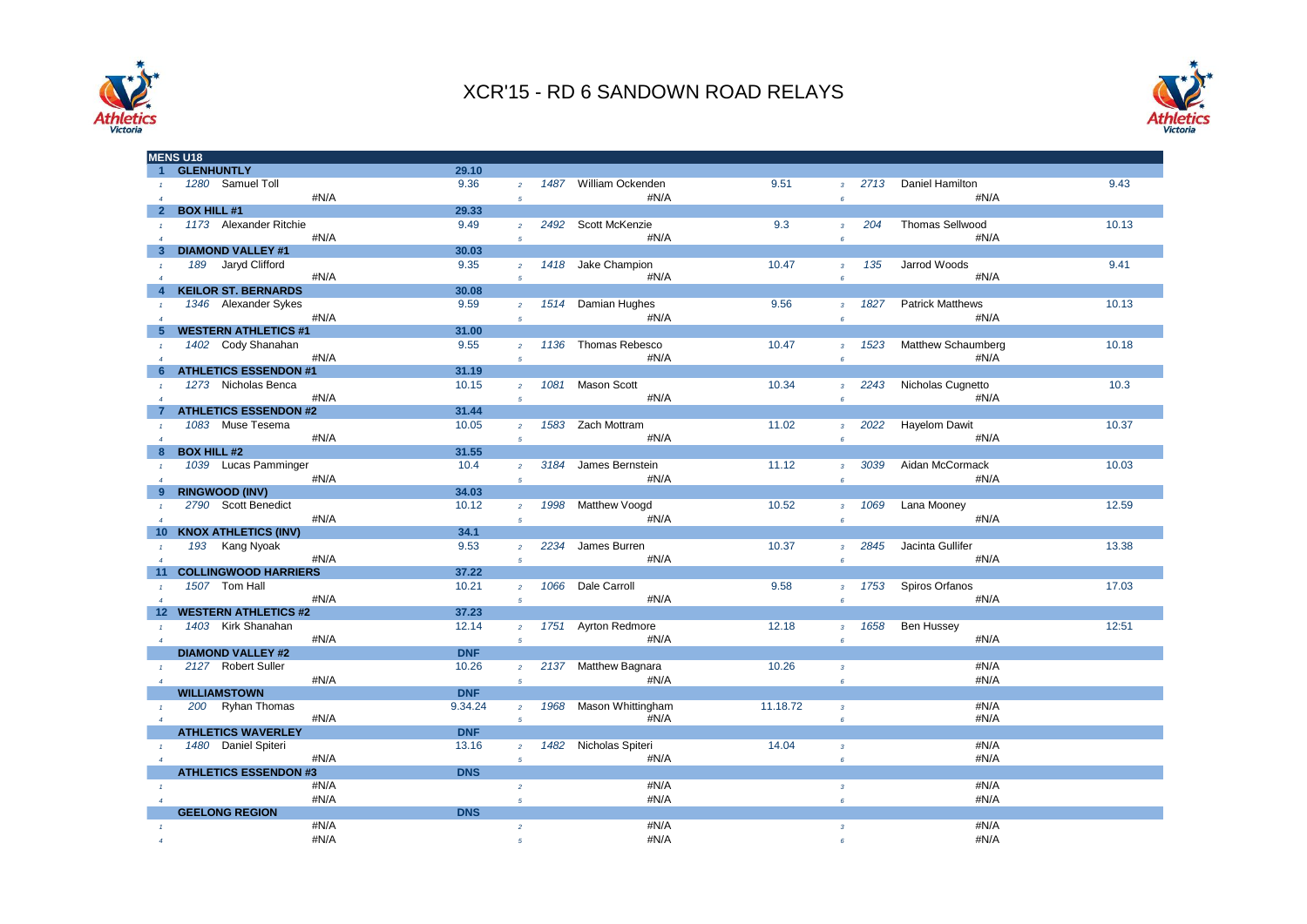



| <b>MENS U16</b>                            |      |            |                        |                        |       |                         |      |                         |       |
|--------------------------------------------|------|------------|------------------------|------------------------|-------|-------------------------|------|-------------------------|-------|
| <b>GLENHUNTLY #1</b>                       |      | 32.22      |                        |                        |       |                         |      |                         |       |
| 1252 Liam Halloran                         |      | 11.52      | 1352<br>$\overline{2}$ | Jasper Pickering       | 10.27 | $\mathbf{3}$            | 208  | Adam Spencer            | 10.03 |
|                                            | #N/A |            | 5                      | #N/A                   |       | 6                       |      | #N/A                    |       |
| <b>DIAMOND VALLEY #1</b><br>$\overline{2}$ |      | 32.28      |                        |                        |       |                         |      |                         |       |
| 1663 Brent Camilleri                       |      | 10.27      | 1800<br>$\overline{2}$ | Benjamin McKenzie      | 11.06 | $\mathbf{3}$            | 1920 | Joel Woods              | 10.55 |
| $\overline{4}$                             | #N/A |            | 5                      | #N/A                   |       | 6                       |      | #N/A                    |       |
| <b>COLLINGWOOD HARRIERS</b><br>3           |      | 32.36      |                        |                        |       |                         |      |                         |       |
| 1680 Ace Buck                              |      | 10.08      | 2189<br>$\overline{2}$ | Jack Sayer             | 11.16 | $\mathbf{3}$            | 1325 | <b>Anthony Crews</b>    | 11.12 |
| $\overline{4}$                             | #N/A |            | $\sqrt{5}$             | #N/A                   |       | $\epsilon$              |      | #N/A                    |       |
| <b>WELLINGTON ATHLETICS</b>                |      | 32.37      |                        |                        |       |                         |      |                         |       |
|                                            |      |            |                        |                        |       |                         |      |                         |       |
| 1350 George Lancaster<br>$\mathbf{f}$      |      | 9.59       | $\overline{2}$         | 3014 William Mwagiru   | 10.53 | $\overline{3}$          | 1223 | Kieran Hennig           | 11.41 |
| $\overline{4}$                             | #N/A |            | 5                      | #N/A                   |       | $\pmb{6}$               |      | #N/A                    |       |
| <b>BALLARAT REGION #1</b><br>5             |      | 32.38      |                        |                        |       |                         |      |                         |       |
| 457 Nicholas Fidler                        |      | 10.03      | 1237<br>$\overline{2}$ | Joshua Hawkes          | 11.49 | $\mathbf{3}$            | 1220 | Harry Sharp             | 10.45 |
| $\overline{4}$                             | #N/A |            | $\sqrt{5}$             | #N/A                   |       | $\pmb{6}$               |      | #N/A                    |       |
| <b>WESTERN ATHLETICS #1</b><br>6           |      | 32.5       |                        |                        |       |                         |      |                         |       |
| 222 Matthew Hussey<br>$\overline{1}$       |      | 10.44      | 1366<br>$\overline{2}$ | <b>Bailey Sharp</b>    | 11.08 | $\overline{3}$          | 1518 | Jackson Glover          | 10.57 |
| $\overline{4}$                             | #N/A |            | $\sqrt{5}$             | #N/A                   |       | $\pmb{6}$               |      | #N/A                    |       |
| <b>MORNINGTON PENINSULA</b>                |      | 33.31      |                        |                        |       |                         |      |                         |       |
| 2831 Ky Davies<br>$\overline{1}$           |      | 10.14      | 2961<br>$\overline{2}$ | <b>Oscar Pratt</b>     | 12.29 | $\overline{3}$          | 1234 | Ethan Anthony           | 10.47 |
| $\overline{4}$                             | #N/A |            | 5                      | #N/A                   |       | $\pmb{6}$               |      | #N/A                    |       |
| <b>MENTONE</b><br>8                        |      | 33.53      |                        |                        |       |                         |      |                         |       |
| 3206 Geordie Hore                          |      | 11.03      | 1688<br>$\overline{2}$ | <b>William Carter</b>  | 12.03 | $\overline{3}$          | 3118 | Sam Bunnage             | 10.47 |
| $\overline{4}$                             | #N/A |            | 5                      | #N/A                   |       | $\pmb{6}$               |      | #N/A                    |       |
| <b>KEILOR ST. BERNARDS #1</b><br>9         |      | 34.00      |                        |                        |       |                         |      |                         |       |
| 2599 Caleb Hough                           |      | 11.11      | 2223<br>$\overline{a}$ | Carlo Alderuccio       | 11.06 | $\overline{\mathbf{3}}$ | 1488 | Izaak Long              | 11.43 |
| $\lambda$                                  | #N/A |            | $\overline{5}$         | #N/A                   |       | $\pmb{6}$               |      | #N/A                    |       |
| 10 SOUTH MELBOURNE (INV)                   |      | 34.22      |                        |                        |       |                         |      |                         |       |
| 1379 Ramen Nayar<br>$\mathbf{f}$           |      | 11.02      | $\overline{2}$         | #N/A                   | 12.37 | $\overline{3}$          | 2892 | Mitchell Waring         | 10.43 |
| $\lambda$                                  | #N/A |            | $\overline{5}$         | #N/A                   |       | $\pmb{6}$               |      | #N/A                    |       |
| <b>YARRA RANGES</b><br>11                  |      | 34.27      |                        |                        |       |                         |      |                         |       |
| 1476 Tynan Mims                            |      | 10.46      | 187<br>$\overline{a}$  | James Laven            | 10.15 | $\overline{3}$          | 1635 | Camden Hewitson         | 13.25 |
|                                            | #N/A |            | 5                      | #N/A                   |       | 6                       |      | #N/A                    |       |
| 12 WESTERN ATHLETICS #2                    |      | 35.54      |                        |                        |       |                         |      |                         |       |
| 3127 George Murrihy                        |      | 11.02      | 1619                   | Benjamin Nolan         | 12.36 | $\overline{\mathbf{3}}$ | 2182 | Cale Du Plessis         | 12.16 |
| $\overline{A}$                             | #N/A |            | $\overline{2}$         | #N/A                   |       | $\epsilon$              |      | #N/A                    |       |
| <b>KEILOR ST. BERNARDS #2</b><br>13        |      | 35.57      | $\sqrt{5}$             |                        |       |                         |      |                         |       |
|                                            |      |            | 2570                   | Jacob Bell             | 11.32 |                         |      |                         | 12.35 |
| 1549 James Deasy<br>$\overline{1}$         | #N/A | 11.5       | 2 <sup>7</sup>         | #N/A                   |       | $\overline{3}$          | 1347 | Dominic Sykes           |       |
| $\overline{A}$                             |      |            | $\overline{5}$         |                        |       | $\epsilon$              |      | #N/A                    |       |
| <b>DIAMOND VALLEY #2</b><br>14             |      | 36.33      |                        |                        |       |                         |      |                         |       |
| 1804 Benjamin Egan<br>$\mathbf{f}$         |      | 12.09      | 2 <sup>1</sup>         | 1709 Caden Murray      | 12.1  | $\overline{3}$          | 1651 | Jarryd Cripps           | 12.14 |
| $\overline{4}$                             | #N/A |            | 5                      | #N/A                   |       | 6                       |      | #N/A                    |       |
| <b>GLENHUNTLY #2</b>                       |      | <b>DNF</b> |                        |                        |       |                         |      |                         |       |
| <b>Beau Sciberras</b><br>1231<br>1         |      | 11.29      | $\overline{a}$         | #N/A                   |       | $\overline{3}$          |      | #N/A                    |       |
| $\overline{A}$                             | #N/A |            | 5                      | #N/A                   |       | $\epsilon$              |      | #N/A                    |       |
| <b>BENDIGO REGION</b>                      |      | <b>DNF</b> |                        |                        |       |                         |      |                         |       |
| 2671 Benjamin Powell                       |      |            | 2679<br>$\overline{a}$ | <b>Brandon Wiggett</b> |       | $\overline{3}$          | 2442 | <b>Anthony Dempster</b> |       |
| $\overline{A}$                             | #N/A |            | $\overline{5}$         | #N/A                   |       | 6                       |      | #N/A                    |       |
| <b>RINGWOOD</b>                            |      |            |                        |                        |       |                         |      |                         |       |
|                                            | #N/A |            | $\overline{2}$         | #N/A                   |       | $\overline{3}$          |      | #N/A                    |       |
|                                            | #N/A |            | 5                      | #N/A                   |       | 6                       |      | #N/A                    |       |
| <b>BALLARAT REGION #2</b>                  |      |            |                        |                        |       |                         |      |                         |       |
|                                            | #N/A |            | $\overline{2}$         | #N/A                   |       | $\overline{3}$          |      | #N/A                    |       |
|                                            | #N/A |            | $\overline{5}$         | #N/A                   |       | 6                       |      | #N/A                    |       |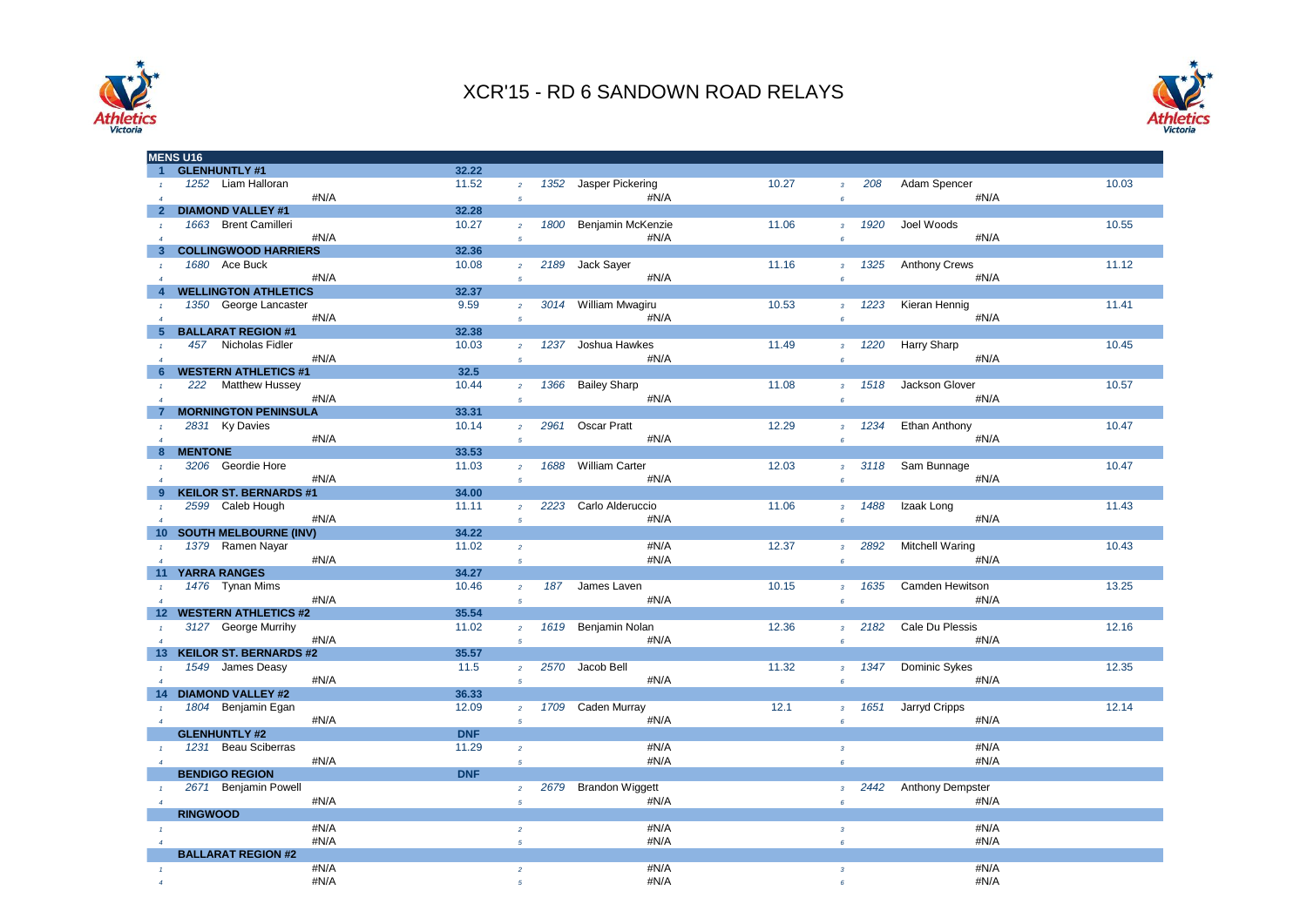



| <b>MENS U14</b>                   |                                 |                                 |                                                 |               |
|-----------------------------------|---------------------------------|---------------------------------|-------------------------------------------------|---------------|
| <b>DIAMOND VALLEY #1</b>          | 33.21                           |                                 |                                                 |               |
| 1670 Liam Kolar                   | 10.35<br>$\overline{2}$         | 2401 Hugh Delaney<br>10.43      | Jack Clarke<br>2121<br>3 <sup>1</sup>           | 12.02         |
| #N/A                              | 5                               | #N/A                            | 6                                               | #N/A          |
| <b>WESTERN ATHLETICS</b>          | 34.04                           |                                 |                                                 |               |
| 1400 Brandon Muscat               | 10.42<br>1767<br>$\overline{2}$ | <b>Ethan McMinimee</b><br>11.08 | 1102<br><b>Bayley Camillo</b><br>$\overline{3}$ | 12.54         |
| #N/A                              | 5                               | #N/A                            | 6                                               | #N/A          |
| <b>GLENHUNTLY #1</b><br>3         | 34.58                           |                                 |                                                 |               |
| 3161 Will Sharp                   | 10.43<br>$\overline{2}$         | 1196 ROMIN KODIKARA<br>11.29    | 276 Liam Glew<br>3 <sup>1</sup>                 | 12.46         |
| #N/A                              | 5 <sup>5</sup>                  | #N/A                            | 6                                               | #N/A          |
| <b>GEELONG REGION</b>             | 35.06                           |                                 |                                                 |               |
| 1156 Oliver Wiltshire             | 10.5<br>$\overline{2}$          | 1157 Archer Wiltshire<br>12.58  | Tom Hockley Samon<br>478<br>$3-1$               | 11.18         |
| #N/A                              | 5                               | #N/A                            | 6                                               | #N/A          |
| <b>YARRA RANGES</b>               | 36.44                           |                                 |                                                 |               |
| 2174 Ryan Thrall                  | 12.45<br>$\overline{2}$         | 2249 Liam Russell<br>12.37      | Harrison Van Duuren<br>1565<br>$\mathbf{3}$     | 11.22         |
| #N/A<br>$\overline{A}$            | 5                               | #N/A                            | 6                                               | #N/A          |
| <b>BALLARAT REGION</b>            | 36.46                           |                                 |                                                 |               |
| 2192 Benjamin Mornane             | 12.14<br>2754<br>$\overline{2}$ | Ben Ludbrook<br>12.02           | 1899<br>Samuel Dutli<br>$\overline{3}$          | 12.3          |
| #N/A                              | 5                               | #N/A                            | 6                                               | #N/A          |
| <b>COLLINGWOOD HARRIERS</b>       | 37.04                           |                                 |                                                 |               |
| 1246 Hayden Morris                | 11.42<br>$\overline{2}$         | 2154 Soul Suzuki<br>11.16       | Lachlan Sayer<br>2191<br>$3-1$                  | 14.06         |
| #N/A                              | $\sqrt{5}$                      | #N/A                            | 6                                               | #N/A          |
| <b>KEILOR ST.BERNARDS</b>         | 41.01                           |                                 |                                                 |               |
| 2571 nick bell                    | 12.14<br>$\overline{2}$         | 1168 Alex Tonelli<br>14.27      | Thomas Kennedy<br>2701<br>3 <sup>7</sup>        | 14.4          |
| #N/A                              | 5                               | #N/A                            | 6                                               | #N/A          |
| <b>WELLINGTON ATHLETICS (INV)</b> | 40.01                           |                                 |                                                 |               |
| 2427 Sam Dunnett                  | 12.22<br>$\overline{2}$         | 1209 Ostin Waugh<br>15.11       | 3221<br>3 <sup>7</sup>                          | 12.34<br>#N/A |
| #N/A                              | 5                               | #N/A                            | 6                                               | #N/A          |
| <b>GLENHUNTLY #2 (INV)</b>        | 41.4                            |                                 |                                                 |               |
| Joel Coutts<br>$\mathbf{f}$       | 14.08<br>$\overline{2}$         | Jayden Loader<br>19.55          | Harrison Scott<br>$\mathbf{3}$                  | 11.37         |
| #N/A                              | 5                               | #N/A                            | 6                                               | #N/A          |
| <b>DIAMOND VALLEY #2</b>          | <b>DNS</b>                      |                                 |                                                 |               |
| #N/A                              | $\overline{2}$                  | #N/A                            | $\overline{3}$                                  | #N/A          |
| #N/A                              | 5                               | #N/A                            | 6                                               | #N/A          |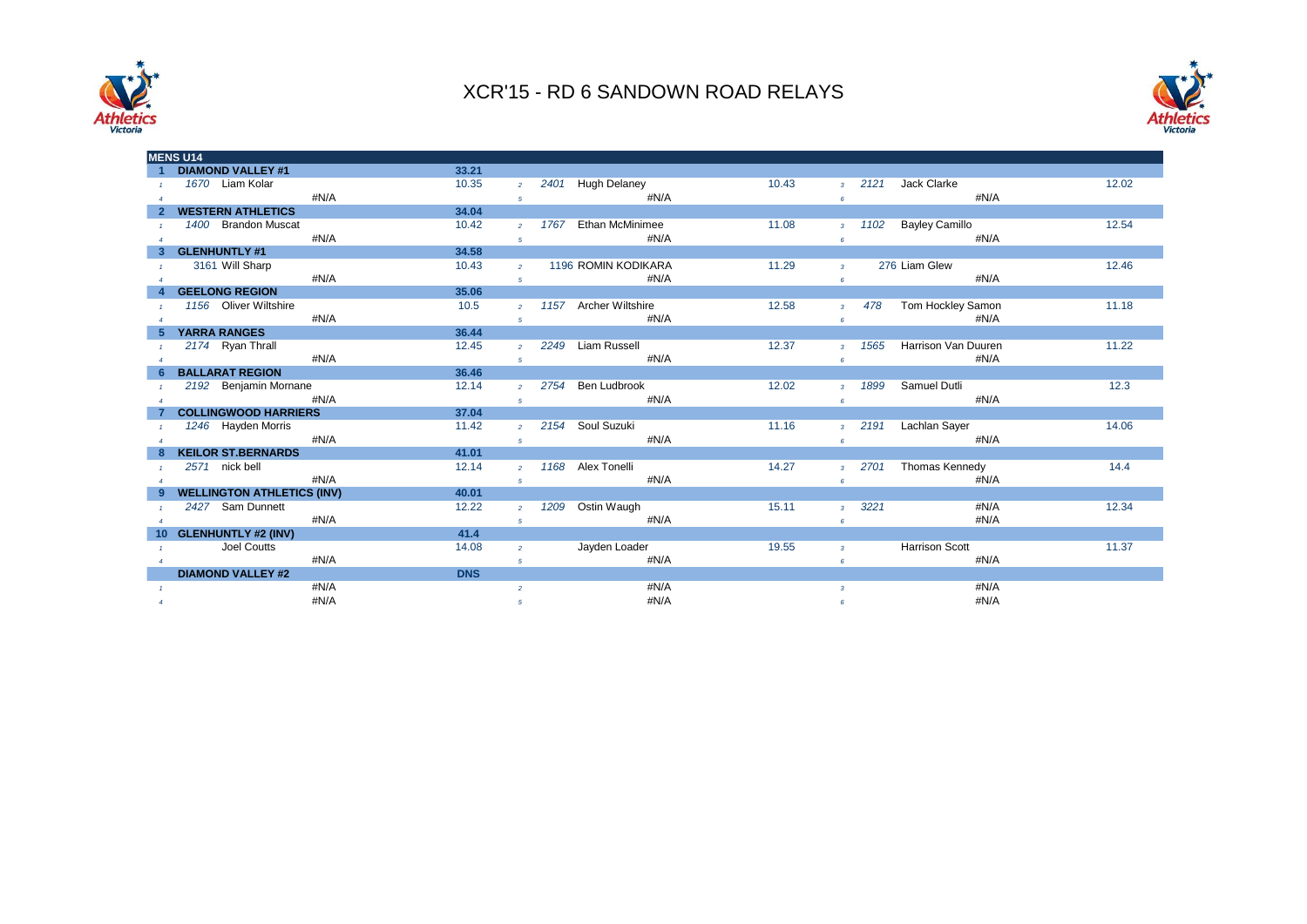

|                       | <b>WOMEN U20</b>                |            |                |      |                           |       |                 |      |                          |       |
|-----------------------|---------------------------------|------------|----------------|------|---------------------------|-------|-----------------|------|--------------------------|-------|
| 1                     | <b>ATHLETICS ESSENDON #1</b>    | 33.3       |                |      |                           |       |                 |      |                          |       |
|                       | 1817 Olivia Gallagher           | 10.32      | $\overline{2}$ | 2244 | Sarah Guy                 | 12.16 | $\overline{3}$  | 108  | <b>Emilie Guy</b>        | 10.45 |
| $\overline{4}$        | #N/A                            |            | $\overline{5}$ |      | #N/A                      |       | $\epsilon$      |      | #N/A                     |       |
| $\overline{2}$        | <b>FRANKSTON</b>                | 34.44      |                |      |                           |       |                 |      |                          |       |
|                       | 2670 Henrietta Lawrence         | 10.28      | $\overline{a}$ | 1863 | <b>Riley Cridland</b>     | 12.3  | $\overline{3}$  | 1145 | <b>Kelsey Walton</b>     | 11.42 |
| $\overline{4}$        | #N/A                            |            | $\sqrt{5}$     |      | #N/A                      |       | $\epsilon$      |      | #N/A                     |       |
| 3                     | <b>KNOX ATHLETICS #1</b>        | 35.23      |                |      |                           |       |                 |      |                          |       |
| $\mathbf{1}$          | 103<br><b>Bree Warren</b>       | 11.05      | $\overline{a}$ | 1597 | Jessica McFarlane         | 12.46 | $\overline{3}$  | 2074 | Anna Macdonald           | 11.32 |
| $\overline{4}$        | #N/A                            |            | $\sqrt{5}$     |      | #N/A                      |       | 6               |      | #N/A                     |       |
| 4                     | <b>GLENHUNTLY</b>               | 36.00      |                |      |                           |       |                 |      |                          |       |
|                       | 1051 Dana Dekkers               | 11.19      | $\overline{a}$ | 2313 | <b>Charlotte McKenzie</b> | 12.14 | $\overline{3}$  | 1468 | <b>Juliet McBurney</b>   | 13.33 |
| $\overline{4}$        | #N/A                            |            | $\overline{5}$ |      | #N/A                      |       | $\ddot{\theta}$ |      | #N/A                     |       |
| 5                     | <b>GEELONG REGION</b>           | 37.09      |                |      |                           |       |                 |      |                          |       |
| $\mathbf{1}$          | 433<br>Natalya Hall-Dekleva     | 11.5       | $\overline{a}$ | 1853 | Morgan Costelloe          | 13.57 | $\overline{3}$  | 1240 | Olivia Hobbs             | 11.22 |
| $\overline{4}$        | #N/A                            |            | $\overline{5}$ |      | #N/A                      |       | 6               |      | #N/A                     |       |
| 6                     | <b>BOX HILL</b>                 | 38.12      |                |      |                           |       |                 |      |                          |       |
|                       | 1277 Chloe Metzeling            | 12.26      | $\overline{2}$ | 3050 | <b>Lucy Steele</b>        | 12.01 | $\overline{3}$  | 134  | Imogen Purcell           | 13.45 |
| $\overline{4}$        | #N/A                            |            | $\overline{5}$ |      | #N/A                      |       | $\epsilon$      |      | #N/A                     |       |
| 7                     | <b>KNOX ATHLETICS #2</b>        | 40.45      |                |      |                           |       |                 |      |                          |       |
| $\mathbf{1}$          | 1719 Saffi Kiellerup            | 13.22      | $\overline{2}$ | 2334 | Sarah Burren              | 13.12 | $\overline{3}$  | 1103 | Sarah Duncan             | 13.11 |
| $\overline{4}$        | #N/A                            |            | $\sqrt{5}$     |      | #N/A                      |       | 6               |      | #N/A                     |       |
| 8                     | <b>ATHLETICS ESSENDON #2</b>    | 41.26      |                |      |                           |       |                 |      |                          |       |
|                       | 1582 Stephanie Higham           | 12.37      | $\overline{a}$ |      | 2135 Rebecca Wrout        | 16.02 | $\overline{3}$  | 1928 | <b>Affinity Miller</b>   | 12.46 |
| $\overline{4}$        | #N/A                            |            | $\overline{5}$ |      | #N/A                      |       | $6\overline{6}$ |      | #N/A                     |       |
| 9                     | <b>SANDRINGHAM</b>              | 42.48      |                |      |                           |       |                 |      |                          |       |
| $\mathbf{1}$          | 1708 Monique Walsh              | 12.49      | $\overline{a}$ | 1609 | Clodagh Grogan            | 16.21 | $\overline{3}$  | 2448 | <b>Charlotte Simpson</b> | 13.38 |
| $\overline{4}$        | #N/A                            |            | $\sqrt{5}$     |      | #N/A                      |       | 6               |      | #N/A                     |       |
|                       | <b>OLD XAVERIANS</b>            | <b>DNS</b> |                |      |                           |       |                 |      |                          |       |
| $\mathbf{1}$          | #N/A                            |            | $\overline{a}$ |      | #N/A                      |       | $\overline{3}$  |      | #N/A                     |       |
| $\overline{4}$        | #N/A                            |            | $\overline{5}$ |      | #N/A                      |       | $6\overline{6}$ |      | #N/A                     |       |
|                       | <b>WOMEN DIVISION U18</b>       |            |                |      |                           |       |                 |      |                          |       |
|                       | <b>ATHLETICS ESSENDON #1</b>    | 32.17      |                |      |                           |       |                 |      |                          |       |
|                       | 165 Maddison Caulfield          | 10.44      | $\overline{a}$ | 219  | Leteitia Presser          | 10.49 | $\overline{3}$  | 138  | Lauren Ryan              | 10.43 |
| $\overline{A}$        | #N/A                            |            | $\overline{5}$ |      | #N/A                      |       | $\epsilon$      |      | #N/A                     |       |
|                       | <b>DONCASTER ATHLETICS #1</b>   | 33.28      |                |      |                           |       |                 |      |                          |       |
| $\mathcal{I}$         | 127<br><b>Charlotte Bassett</b> | 10.32      | $\overline{2}$ | 2793 | Jessica O'Keefe           | 11.44 | $\mathbf{3}$    | 207  | <b>Abbey Caldwell</b>    | 11.12 |
| $\overline{A}$        | #N/A                            |            | $\overline{5}$ |      | #N/A                      |       | $\epsilon$      |      | #N/A                     |       |
| 3                     | <b>BOX HILL</b>                 | 34.44      |                |      |                           |       |                 |      |                          |       |
| $\mathbf{1}$          | 2095 Paris Powell               | 11.02      | $\overline{2}$ | 3152 | <b>Holly Pedersen</b>     | 11.55 | $\overline{3}$  | 1413 | Louise Ton               | 11.47 |
| $\boldsymbol{\Delta}$ | #N/A                            |            |                |      | #N/A                      |       |                 |      | #N/A                     |       |
| 4                     | <b>DIAMOND VALLEY</b>           | 35.44      | $\overline{5}$ |      |                           |       | 6               |      |                          |       |
|                       | Shania Murray<br>173            | 11.2       | $\overline{a}$ | 1669 | Lara Kolar                | 11.32 | $\overline{3}$  | 2057 | Michaela Prunotto        | 12.51 |
| $\mathbf{1}$          |                                 |            |                |      |                           |       |                 |      |                          |       |
| 5                     | #N/A<br><b>GLENHUNTLY #1</b>    | 36.05      | $\overline{5}$ |      | #N/A                      |       | $\epsilon$      |      | #N/A                     |       |
|                       |                                 |            |                |      |                           |       |                 |      |                          |       |
|                       | 1740 Kaitlin Barr               | 12.05      | $\overline{a}$ | 1469 | Larissa McBurney          | 11.31 | $\overline{3}$  | 1376 | Sophie Highnam           | 12.29 |
|                       | #N/A                            |            | $\overline{5}$ |      | #N/A                      |       | $\epsilon$      |      | #N/A                     |       |
| Б                     | <b>YARRA RANGES</b>             | 38.29      |                |      |                           |       |                 |      |                          |       |
|                       | 2158<br><b>Brooke Mullins</b>   | 12.17      | $\overline{a}$ | 2278 | Amy Veenendaal            | 13.26 | $\overline{3}$  | 1922 | Olivia Twining           | 12.45 |
|                       | #N/A                            |            | $\sqrt{5}$     |      | #N/A                      |       | $\epsilon$      |      | #N/A                     |       |
|                       | <b>ATHLETICS ESSENDON #2</b>    | 38.34      |                |      |                           |       |                 |      |                          |       |
|                       | 1557 Madison Crook              | 13.14      | $\overline{a}$ | 2023 | <b>Corinne Kilpatrick</b> | 12.12 | $\overline{3}$  | 1581 | Ruby Ali                 | 13.1  |
|                       | #N/A                            |            | $\overline{5}$ |      | #N/A                      |       | 6               |      | #N/A                     |       |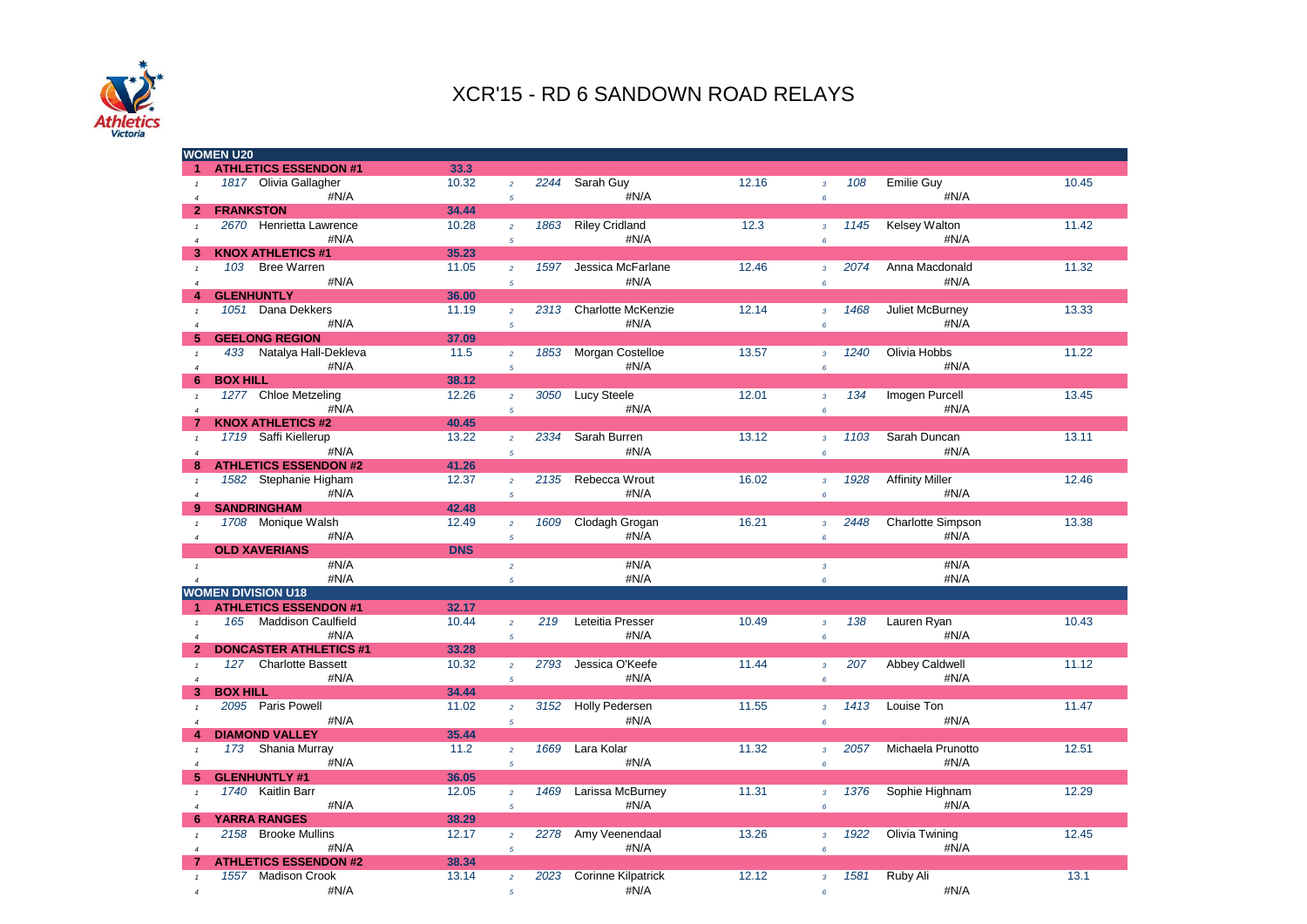

| 8                     | <b>BENDIGO REGION</b>         | 40.14      |                |      |                        |       |                         |      |                         |       |
|-----------------------|-------------------------------|------------|----------------|------|------------------------|-------|-------------------------|------|-------------------------|-------|
|                       | 1868 Kate Salvador            | 12.05      | $\overline{a}$ |      | 2443 Audrey Vendy      | 13.29 | $\overline{3}$          | 3065 | Aimee Powell            | 14.38 |
| $\overline{A}$        | #N/A                          |            | $\sqrt{5}$     |      | #N/A                   |       | 6                       |      | #N/A                    |       |
| 9                     | <b>ATHLETICS NUNAWADING</b>   | 42.08      |                |      |                        |       |                         |      |                         |       |
|                       |                               |            |                |      |                        |       |                         |      |                         |       |
| $\mathbf{1}$          | 2238 Sally Jacobs             | 13.12      | $\overline{a}$ |      | 1703 Kara ASHTON- FOX  | 14.43 | $\overline{3}$          | 1210 | <b>Gemma Dearness</b>   | 14.13 |
| $\boldsymbol{\Delta}$ | #N/A                          |            | $\sqrt{5}$     |      | #N/A                   |       | 6                       |      | #N/A                    |       |
| 10                    | <b>FRANKSTON</b>              | 42.12      |                |      |                        |       |                         |      |                         |       |
|                       | 1775 Chloe Dennison           | 11.45      | $\overline{a}$ |      | 1006 Jordyn McConchie  | 15.44 | $\overline{\mathbf{3}}$ | 1205 | Morgan Hawkes           | 14.43 |
| $\overline{A}$        | #N/A                          |            | $\overline{5}$ |      | #N/A                   |       | $\boldsymbol{6}$        |      | #N/A                    |       |
|                       |                               |            |                |      |                        |       |                         |      |                         |       |
| 11                    | <b>DONCASTER ATHLETICS #2</b> | 42.38      |                |      |                        |       |                         |      |                         |       |
| $\mathbf{1}$          | 2293 Melissa Niewouldt        | 12.43      | $\overline{2}$ | 2106 | Kirsten Walberg        | 16.49 | $\overline{3}$          | 2522 | <b>Emily Sharp</b>      | 13.06 |
| $\overline{4}$        | #N/A                          |            | $\sqrt{5}$     |      | #N/A                   |       | 6                       |      | #N/A                    |       |
| 12                    | <b>KEILOR ST. BERNARDS</b>    | 43.38      |                |      |                        |       |                         |      |                         |       |
|                       | 1093 Julia Irons              | 14.51      | $\overline{a}$ |      | 1828 Rhiannon Matthews | 14.45 | $\overline{3}$          | 1395 | Kezia Laker             | 14.02 |
| $\overline{4}$        | #N/A                          |            | $\overline{5}$ |      | #N/A                   |       | 6                       |      | #N/A                    |       |
|                       |                               |            |                |      |                        |       |                         |      |                         |       |
| 13                    | <b>GLENHUNTLY #2</b>          | 43.54      |                |      |                        |       |                         |      |                         |       |
| $\mathbf{1}$          | 3174 Eleanora Gilbert         | 13.33      | $\overline{a}$ |      | 1329 Jessica Clark     | 14.08 | $\overline{3}$          | 1120 | <b>Isobella Gilbert</b> | 16.14 |
| $\overline{A}$        | #N/A                          |            | $\sqrt{5}$     |      | #N/A                   |       | 6                       |      | #N/A                    |       |
| 14                    | <b>RICHMOND HARRIERS</b>      | 47.01      |                |      |                        |       |                         |      |                         |       |
| $\mathbf{1}$          | 2978 Natalie Beauvais         | 14.3       | $\overline{a}$ | 2991 | Rickeylee Brown        | 15.04 | $\overline{3}$          | 3208 | <b>Tammarah Brown</b>   | 17.27 |
|                       | #N/A                          |            |                |      |                        |       |                         |      | #N/A                    |       |
| $\overline{4}$        |                               |            | $\overline{5}$ |      | #N/A                   |       | $\epsilon$              |      |                         |       |
|                       | <b>COLLINGWOOD HARRIERS</b>   | <b>DNS</b> |                |      |                        |       |                         |      |                         |       |
| $\mathbf{1}$          | #N/A                          |            | $\overline{a}$ |      | #N/A                   |       | $\overline{3}$          |      | #N/A                    |       |
| $\overline{4}$        | #N/A                          |            | $\overline{5}$ |      | #N/A                   |       | 6                       |      | #N/A                    |       |
|                       | <b>WOMEN DIVISION U16</b>     |            |                |      |                        |       |                         |      |                         |       |
|                       | <b>SANDRINGHAM</b>            | 34.11      |                |      |                        |       |                         |      |                         |       |
|                       |                               |            |                |      |                        |       |                         |      |                         |       |
|                       | 2631 Annabelle Eastman        | 11.03      | $\overline{a}$ |      | 3138 Alice Oakley Kerr | 11.56 | $\overline{3}$          | 3202 | Meg Oakley Kerr         | 11.08 |
| $\overline{A}$        | #N/A                          |            | $\overline{5}$ |      | #N/A                   |       | $6^{\circ}$             |      | #N/A                    |       |
| $\overline{2}$        | <b>BOX HILL</b>               | 34.38      |                |      |                        |       |                         |      |                         |       |
| $\mathbf{1}$          | 1473 Tamsyn Lovass            | 11.2       | $\overline{a}$ |      | 1037 Amy Atkinson      | 11.34 | $\overline{3}$          | 2199 | Molly McCarthy          | 11.44 |
| $\overline{4}$        | #N/A                          |            | $\mathfrak{s}$ |      | #N/A                   |       | $\ddot{\theta}$         |      | #N/A                    |       |
| 3                     | <b>ATHLETICS ESSENDON</b>     | 34.49      |                |      |                        |       |                         |      |                         |       |
|                       |                               |            |                |      |                        |       |                         |      |                         |       |
| $\mathbf{1}$          | 1818 Emily Mizis              | 11.55      | $\overline{2}$ |      | 1929 Allison Rogers    | 11.3  | $\overline{3}$          | 1164 | <b>Emma Files</b>       | 11.24 |
| $\overline{4}$        | #N/A                          |            | $\overline{5}$ |      | #N/A                   |       | 6                       |      | #N/A                    |       |
| Δ                     | <b>BALLARAT REGION</b>        | 36.04      |                |      |                        |       |                         |      |                         |       |
| $\mathbf{1}$          | 465 Amy Canavan               | 11.26      | $\overline{a}$ |      | 2700 Kate Macaulay     | 13.34 | $\overline{3}$          | 460  | Tahlee VanRoosmalen     | 11.04 |
| $\overline{4}$        | #N/A                          |            | $\overline{5}$ |      | #N/A                   |       | $\epsilon$              |      | #N/A                    |       |
|                       |                               |            |                |      |                        |       |                         |      |                         |       |
| 5                     | <b>GLENHUNTLY</b>             | 36.11      |                |      |                        |       |                         |      |                         |       |
| $\mathbf{1}$          | 3207 Sophie O'Sullivan        | 11.38      | $\overline{a}$ |      | 1116 Indica Cohen      | 12.2  | $\overline{3}$          | 2004 | Genevieve O'Brien       | 12.13 |
| $\overline{4}$        | #N/A                          |            | $\overline{5}$ |      | #N/A                   |       | 6                       |      | #N/A                    |       |
| 6                     | <b>WESTERN ATHLETICS</b>      | 36.5       |                |      |                        |       |                         |      |                         |       |
| $\mathbf{1}$          | 1439 Sophie McMinimee         | 11.25      | $\overline{a}$ | 1961 | Georgia Muller         | 11.56 | $\overline{3}$          | 2224 | Emma Stankic            | 13.29 |
|                       | #N/A                          |            | $\overline{5}$ |      | #N/A                   |       | $6^{\circ}$             |      | #N/A                    |       |
| $\overline{4}$        |                               |            |                |      |                        |       |                         |      |                         |       |
|                       | <b>WELLINGTON ATLETICS</b>    | 37.29      |                |      |                        |       |                         |      |                         |       |
| $\mathbf{1}$          | 213 Erika Allen               | 12.06      | $\overline{2}$ | 464  | Alyssa Waugh           | 11.56 | $\overline{3}$          | 2723 | Rachel Jennings         | 13.27 |
| $\overline{4}$        | #N/A                          |            | $\sqrt{5}$     |      | #N/A                   |       | 6                       |      | #N/A                    |       |
| 8                     | <b>SOUTH MELBOURNE</b>        | 38.02      |                |      |                        |       |                         |      |                         |       |
| $\mathbf{1}$          | 3197 Grace Turner             | 13.06      | $\overline{a}$ | 3021 | <b>Tamzin Hall</b>     | 11.56 | $\overline{3}$          | 3109 | Saskia Lloyd            | 13.01 |
|                       | #N/A                          |            |                |      |                        |       |                         |      |                         |       |
| $\overline{4}$        |                               |            | $\sqrt{5}$     |      | #N/A                   |       | 6                       |      | #N/A                    |       |
| 9                     | <b>BENDIGO REGION (INV)</b>   | 39.06      |                |      |                        |       |                         |      |                         |       |
|                       | 2740 Maddison Hooke           | 12.14      | $\overline{a}$ |      | Matilda Moore          | 12.53 | $\overline{3}$          |      | <b>Bridie Semmens</b>   | 13.59 |
| $\overline{4}$        | #N/A                          |            | $\overline{5}$ |      | #N/A                   |       | 6                       |      | #N/A                    |       |
| 10                    | <b>COLLINGWOOD HARRIERS</b>   | 39.33      |                |      |                        |       |                         |      |                         |       |
|                       |                               |            |                |      |                        |       |                         |      |                         |       |